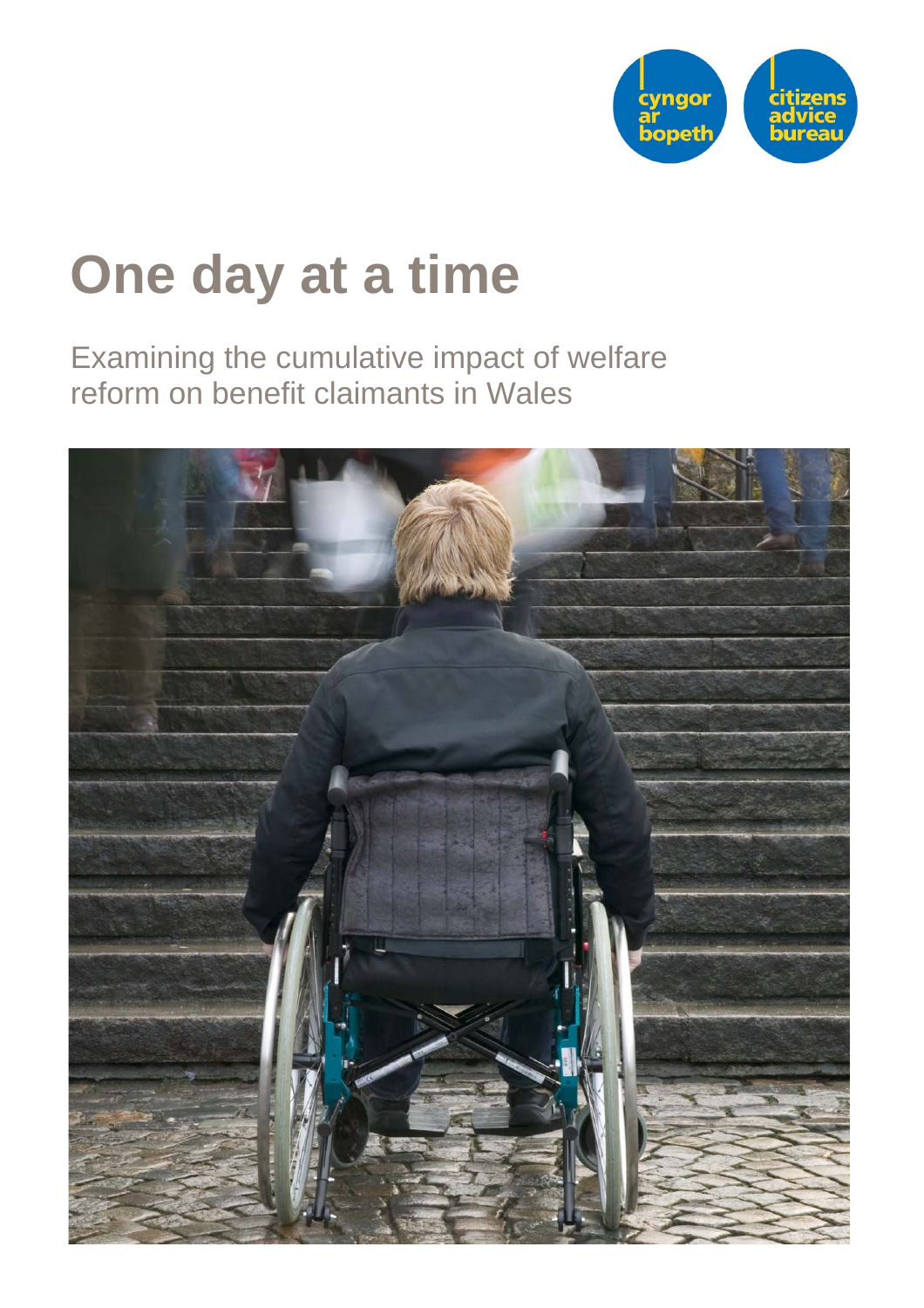# **About Citizens Advice Cymru**

Citizens Advice is an independent charity covering England and Wales operating as Citizens Advice Cymru in Wales with offices in Cardiff andf Rhyl. There are 20 member Citizen Advice Bureaux in Wales, all of whom are members of Citizens Advice Cymru, delivering services from over 250 locations.

The twin aims of the Citizens Advice service are:

- to provide the advice people need for the problems they face
- to improve the policies and practices that affect people's lives.

The advice provided by the Citzens Advice service is free, independent, confidential and impartial, and available to everyone regardless of race, gender, disability, sexual orientation, religion, age or nationality.

The majority of Citizens Advice services staff are trained volunteers. All advice staff, whether paid or volunteer, are trained in advice giving skills and have regular updates on topic-specific training and access to topic-based specialist support.

Local bureaux, under the terms of membership of Citizens Advice provide core advice based on a certificate of quality standards on welfare benefits/tax credits, debt, housing, financial products and services, consumer issues, employment, health, immigration and asylum, legal issues, and relationships and family matters.

The Citizens Advice service now has responsibilities for consumer advice, representation and education as a result of the UK Government's changes to the consumer landscape. From 1 April 2014 this includes taking on statutory functions and responsibilities to represent post and energy consumers from Consumer Futures.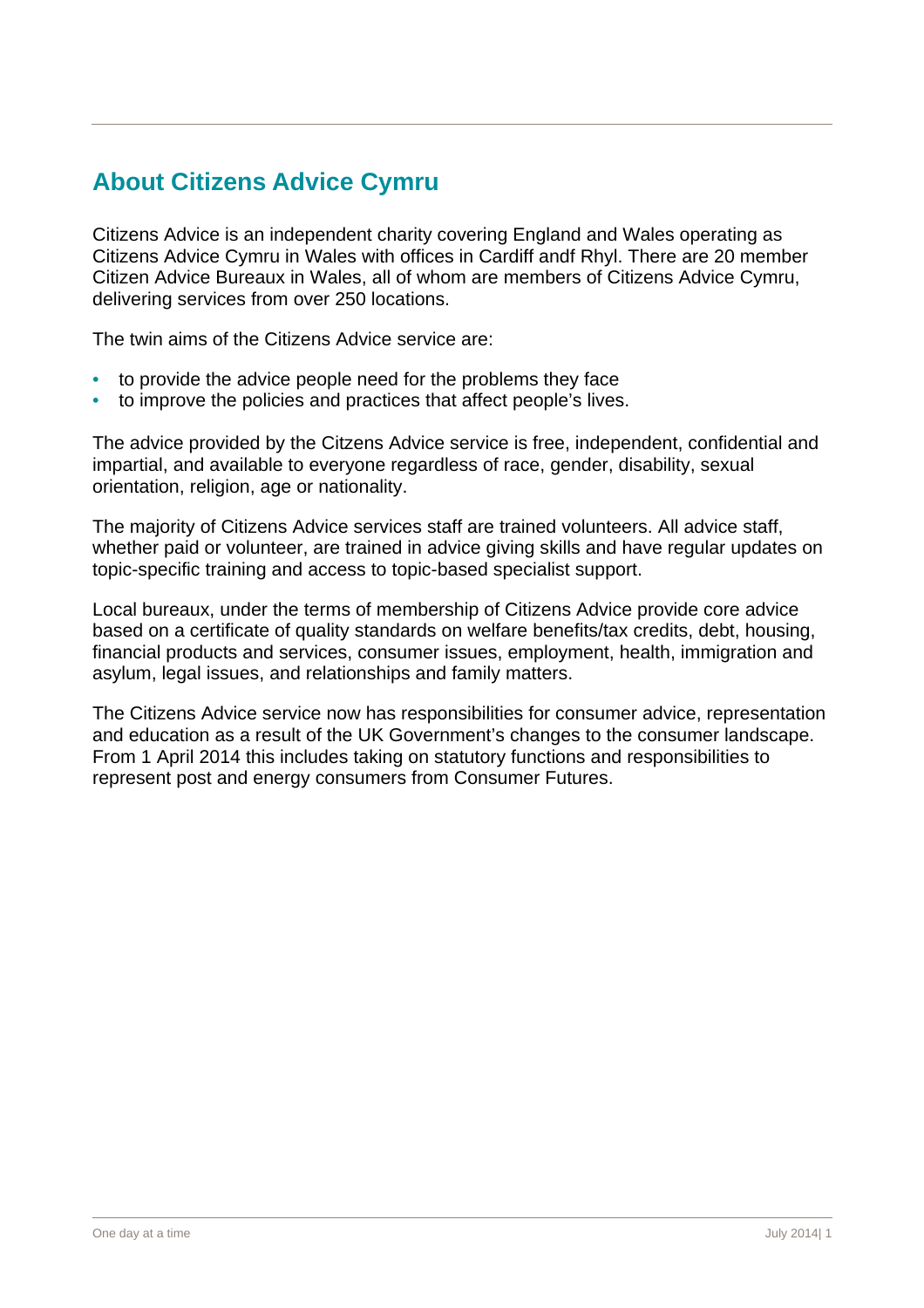# **Acknowledgements**

Citizens Advice Cymru would like to give a huge thank you to all of the participants who took part in the research. The sharing of your personal, and often harrowing, stories was invaluable and we could not have undertaken the research without you.

Thank you also to all the team at Shelter Cymru for their hard work and commitment in undertaking this project. Particular thanks go to Dr Jacqueline Aneen Campbell (Research Project Manager); Jennie Bibbings (Policy and Research Manager); Adam Golten, Jessica McMurchie, Rebecca Jackson, Clare Panton, Kim Francis, Suzanne Mc-Kevitt-Harvey, Gillian Chisnall, Tessa Colquhoun, Fiona Roberts, Jacob Harris, Mike Bailey (Research Officers); Hannah Berry, Kay Vaughan (Peer Researchers).

Finally, we would like to extend our thanks to the numerous stakeholders and services that helped with the recruitment of participants. We are grateful to each and every one of you.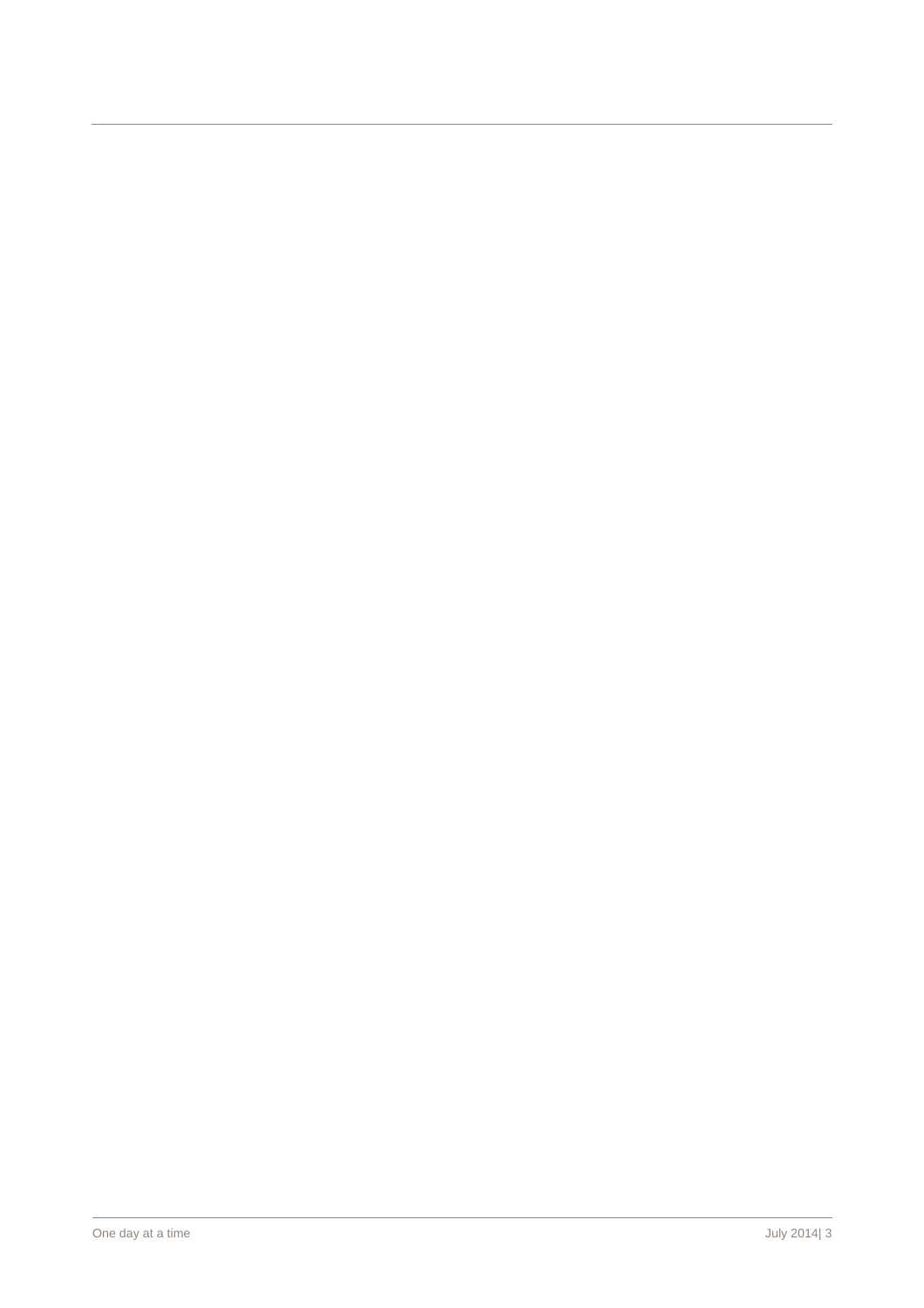# **Contents**

| <b>Executive summary</b>                                                                                                                                                                                                                                            | 6                                      |
|---------------------------------------------------------------------------------------------------------------------------------------------------------------------------------------------------------------------------------------------------------------------|----------------------------------------|
| <b>Recommendations</b>                                                                                                                                                                                                                                              | 10                                     |
| Introduction                                                                                                                                                                                                                                                        | 14                                     |
| A review of Citizens Advice Bureaux evidence                                                                                                                                                                                                                        | 15 <sub>1</sub>                        |
| Research purpose and methodology                                                                                                                                                                                                                                    | 20                                     |
| Research findings                                                                                                                                                                                                                                                   | 22                                     |
| Impact on day-to-day lives<br>Coping mechanisms for managing the changes<br>Sanctions and delays in the system<br>Media perceptions of benefit claimants<br>Awareness of benefit changes<br>Communication from DWP and other agencies<br>Current and future support | 22<br>33<br>36<br>38<br>39<br>41<br>43 |
| Conclusion                                                                                                                                                                                                                                                          | 49                                     |
| Appendix 1: Setting the context - a summary of recent changes to<br>benefits                                                                                                                                                                                        | 52                                     |
| Appendix 2: Research methodology                                                                                                                                                                                                                                    | 58                                     |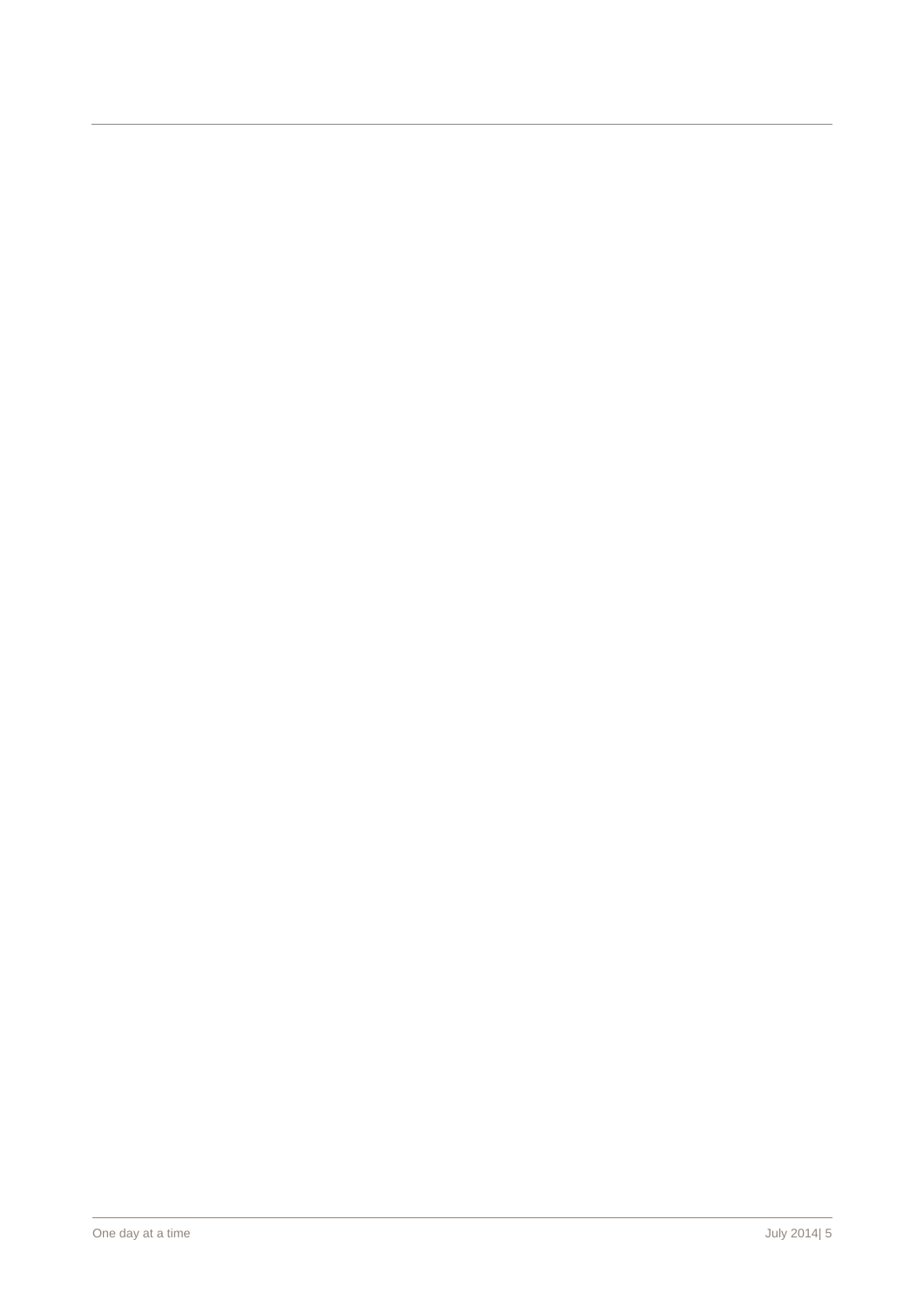## **Executive summary**

This report examines the cumulative impact of welfare reform on benefit claimants in Wales. It is based on evidence from across the Citizens Advice Bureaux network in Wales as well as bespoke qualitative research commissioned by Citizens Advice Cymru to explore the 'lived experience' of the recent benefit changes.

The latter research looks in detail at how the changes are affecting important areas of claimants' lives including their physical and mental health, living arrangements, work and job seeking behaviour, and personal relationships. It also investigates what coping mechanisms people have adopted to help them manage the changes; their knowledge and understanding of future changes, including the introduction of universal credit, and their perceived capacity to cope in the future. The findings of this research make up the main body of this report.

The Welfare Reform Act 2012 set out a whole series of reforms to the UK benefits system the like of which has not been seen for decades. Many of these reforms have already been implemented with substantial changes taking effect over the last fifteen months (since April 2013), such as the introduction of the under occupancy penalty for housing benefit claimants (referred to by some commentators as 'the bedroom tax'); the introduction of personal independence payments (PIP), which will eventually replace disability living allowance (DLA); and the abolition of council tax benefit and the discretionary social fund (namely crisis loans and community care grants). Universal credit, undoubtedly one of the biggest changes, is being introduced gradually over the next three years, and will bring six existing in and out of work benefits into one single payment.

#### *Bureaux evidence 2013/14*

The evidence from Citizens Advice Bureaux shows the extent to which the benefit changes are already impacting on many of our clients. Over the last couple of years the number of benefits and tax credit related problems dealt with by bureaux across Wales has increased dramatically. It is now the biggest problem area for which clients seek our help, accounting for over two-fifths (42 per cent) of all problems in Wales during 2013/14 (over 141,500 problems). Issues relating to employment and support allowance (ESA) continue to be the most commonly presented benefits-related problem with many clients seeking help with benefit appeals or issues relating to work capability assessments. However during the last 12 months we have also seen notable increases in people coming to us for advice on PIP problems (with many clients waiting months to receive a decision on their PIP claim); problems associated with the under-occupancy penalty, and people seeking help on jobseeker's allowance (JSA) sanctions.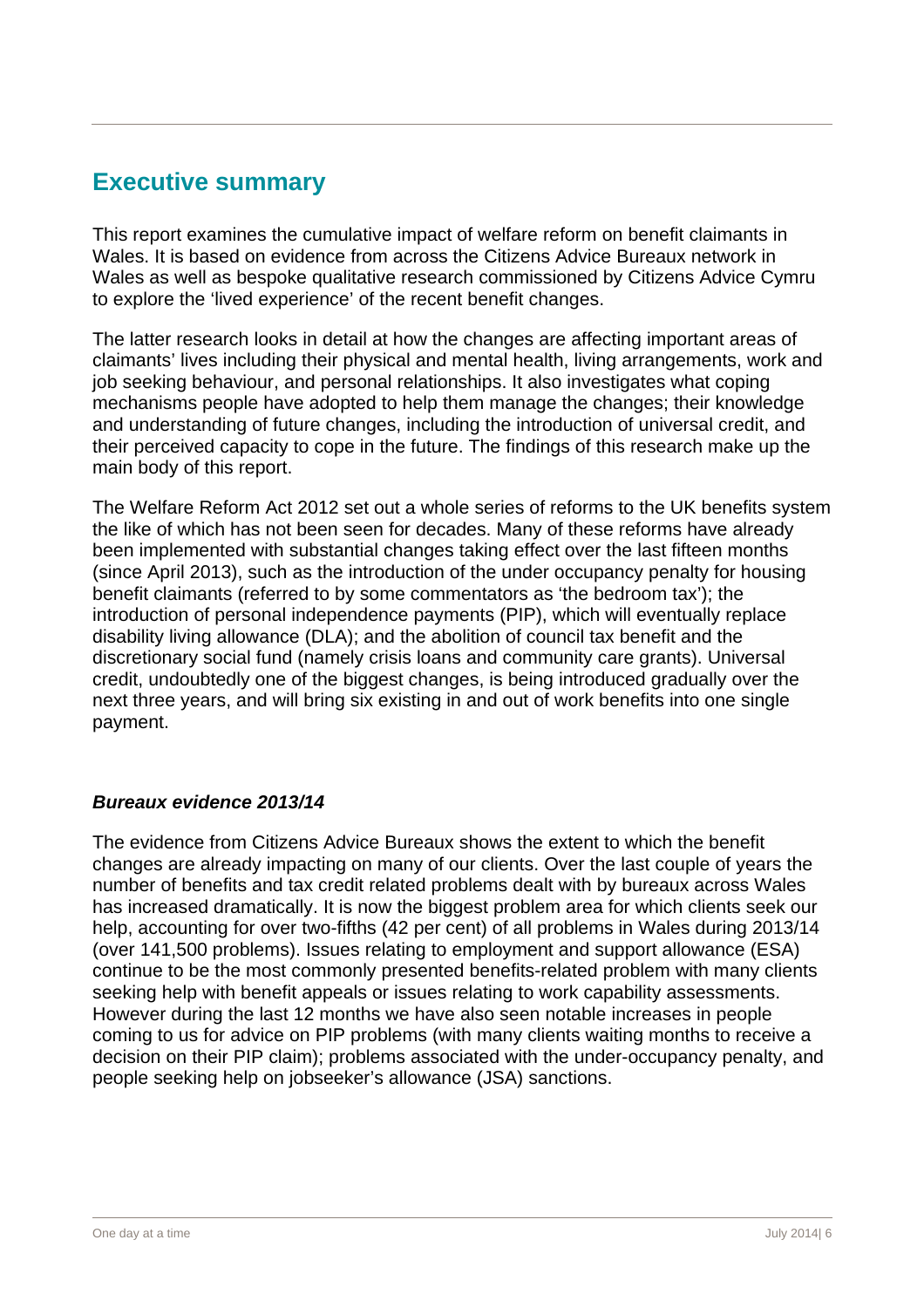Our qualitative research builds on this evidence and confirms the detrimental impact welfare reform is having on the lives of many benefit claimants in Wales, particularly those who are living with a disability or long-term health condition. The overwhelming impression is that participants are merely surviving as opposed to living any kind of fulfilling life.

#### *Impact on day-to-day lives*

For the majority of people who took part in our research, the benefit changes have resulted in a reduction in their household income. Consequently many are struggling to maintain a minimum standard of living and are frequently going without basic essentials including food, adequate heating in their home and clothes so that they can keep up with rent payments and afford other essential household bills. Parents are often sacrificing themselves to feed and try to maintain some sense of normality for their children. Most participants have been affected by the under-occupancy penalty and are living in fear of losing their homes or having to move away from family and friends. The pressure this is all putting on their personal relationships is clear.

Constant financial difficulties mean many people have had no option but to go into debt, while others are struggling to maintain arrangements put in place to tackle previous financial problems. A tougher sanctions regime and delays in decision making processes mean some people have had no income at all for a period of time which has only added to the hardship they are facing.

Of real concern is the impact a combination of living on a reduced income and the constant worry for what the future holds is having on people's mental and physical health. Nearly all participants report that their mental health has deteriorated since they've been affected by the benefit changes, whether or not they had a pre-existing mental health problem. Many people who took part, especially those living with a disability or long-term health condition, feel ashamed and depressed by their situation but powerless to do anything about it. Such feelings have only been compounded by negative media portrayals of people on benefits. In addition eating poorly, living in insufficiently heated homes, a lack of socialising and being less active may all have longterm health implications, both physically and mentally, for many participants.

Those who are able to work want to find a job or work longer hours but their job searching is being hindered by costly childcare and an inability to afford transport and clothes for job interviews, or by not having the internet at home to search and apply for jobs.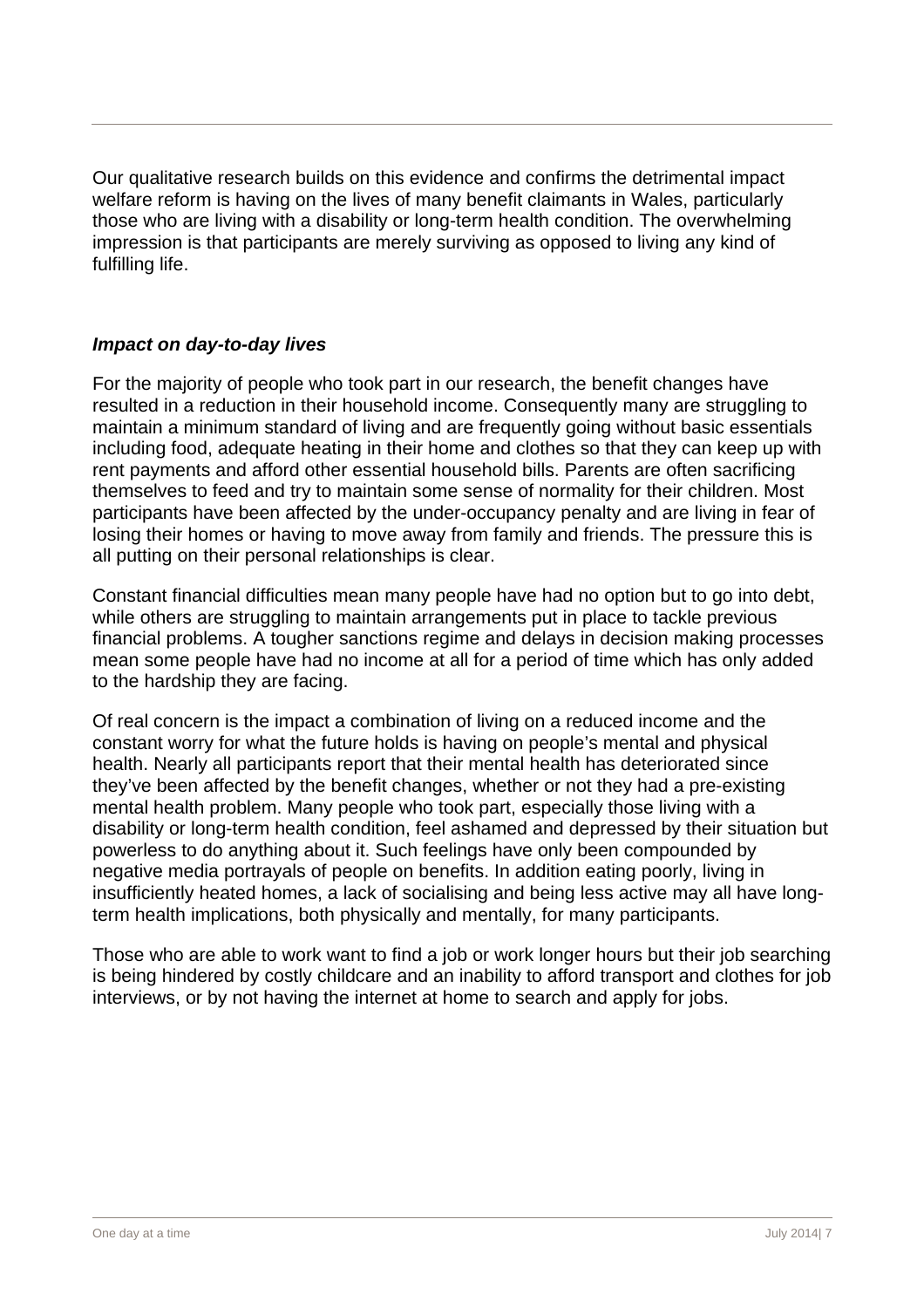#### *Awareness of benefit changes*

The majority of the people we spoke to did not have any comprehensive understanding of the benefit changes and how they would be affected until they were being implemented. The distribution of incorrect or inaccessible information and a perceived lack of communication between key agencies, including the DWP, Jobcentre Plus, local authorities, housing associations and GPs, only served to exacerbate this situation leading to feelings of confusion and helplessness for many.

The DWP in particular came in for significant criticism in the manner they communicated with claimants, especially by some participants living with a disability or long-term health condition. A perceived lack of empathy from frontline staff and generic letters were amongst the issues raised. Many believed more could be done to ensure frontline staff have a better understanding of some of the issues people are facing.

Participants who are already linked in to existing support services generally felt their awareness of the benefit changes was good. They also tended to feel more confident about their capacity to manage changes in the future. Although very few had any real knowledge of universal credit and how it may affect them.

The overwhelming need for more information on how they will be affected as future changes are introduced and implemented was clear. Although for a few people we spoke to the thought of additional changes only made them worry more, particularly some of those living with a long term illness or disability who believed their financial situation is unlikely to improve.

We did hear about examples of positive intervention by social landlords to help their tenants manage the benefit changes however this was by no means consistent across Wales.

#### *Current and future support*

While a number of participants have benefited from the support available from their landlord and other agencies (including Citizens Advice and Shelter Cymru), many have received no support in helping them to manage the transition.

The method of engagement and the identity of the organisation delivering support and advice is important. People value independent, face-to-face advice – including options for home visits where necessary. While the option of telephone or online resources is desirable, a number of people who took part in our research expressed concern about the over-reliance of the internet and putting information on-line as for many people with particular conditions or disabilities this is not an accessible option.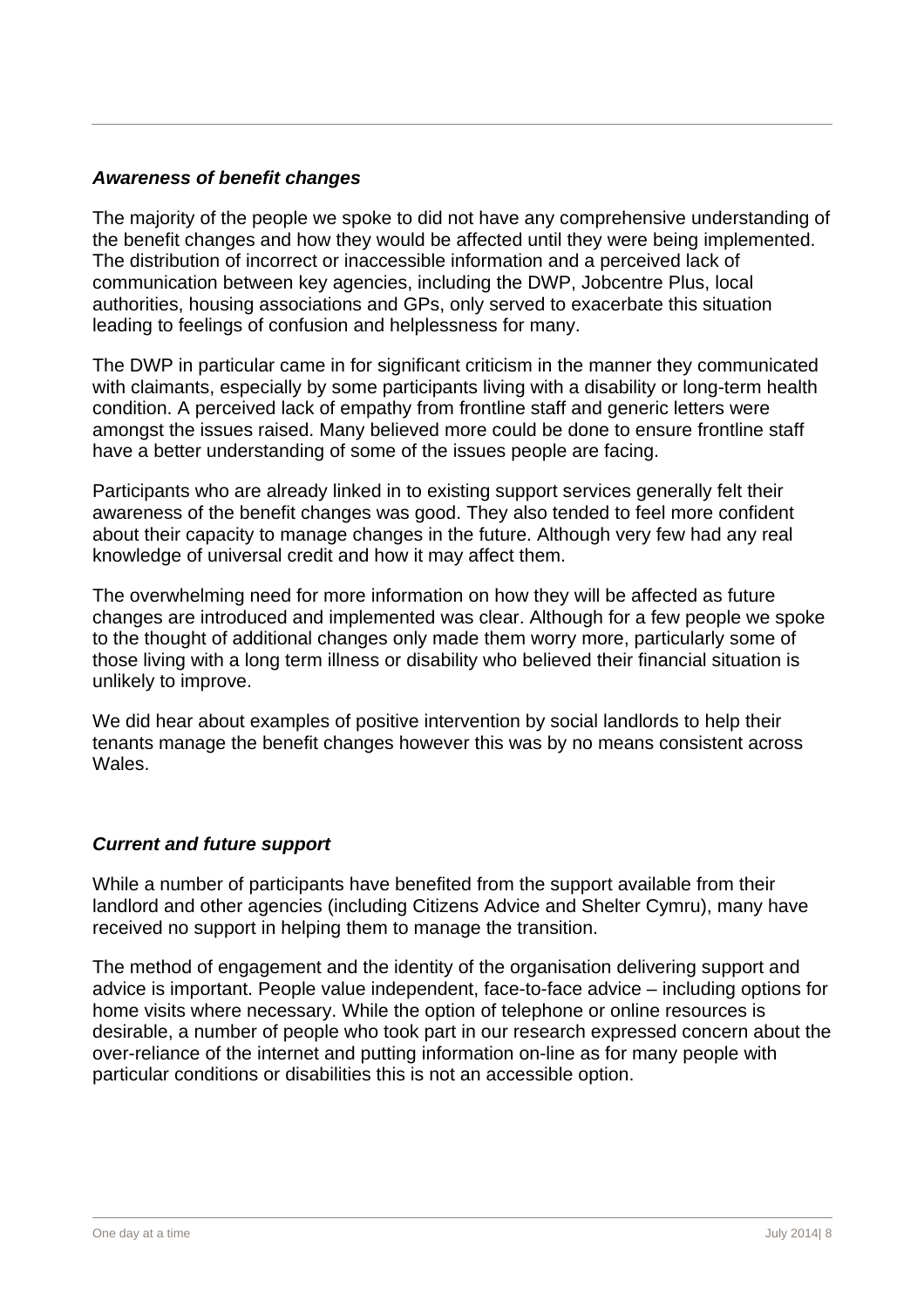Both this research and the wider evidence from bureaux across Wales highlights that to date the benefit changes are having a predominantly negative impact on claimants' lives.

The level of change we are currently seeing within the UK welfare system is unprecedented in modern times. This makes it even more important that lessons are learnt by the DWP and across other agencies, whose residents, tenants and patients are already affected by the changes, in order that support can be improved in the future. This will be especially critical ahead of two of the biggest reforms still to be rolled out on any great scale – universal credit and the continued replacement of disability living allowance with personal independence payments.

Citizens Advice Cymru believe that targeted interventions are required by DWP and others to ensure claimants and potential claimants receive accurate and timely information on the changes, as well as access to the right support if and when they need it. Our findings also emphasise the importance of providing holistic support to claimants linking information on benefit changes with advice to address financial capability needs/budgeting support; debt advice; income maximisation; housing advice and mental and physical health support.

The role of local authorities and housing associations in particular are vital in helping people to manage the changes. In such challenging financial times, learning from each other and sharing good practice will be beneficial for both those affected by the reforms and the appropriate authorities, particularly in cases of rent arrears.

Noting the major impact the reforms are having on people's health, health and social services also have an increasingly important role to play. A failure to better co-ordinate available support may only lead to increased costs to the NHS in Wales as people's health and well-being deteriorates.

Effectively managing and co-ordinating how different agencies in Wales and key UK agencies (including DWP and Jobcentre Plus) can work better together to help people affected by welfare reform in Wales will be fundamental if people's future support needs are going to be met. We believe the Welsh Government is well placed to provide the necessary strategic direction to achieve this as part of its Tackling Poverty Action Plan.

We acknowledge the work that has been done across Wales by Welsh Government and other agencies in helping the tens of thousands of people who have been affected by the welfare changes to date. In addition to benefit claimants, welfare reform will continue to have major implications for a range of organisations and services over the coming years, including advice providers, local government, social housing providers, and health and social care services.

With even bigger reforms around the corner the need for a multi-agency approach has never been greater. Working together to ensure claimants are informed and equipped to manage changes in the future should help to prevent people who depend on the security of benefit income from facing increasing poverty and hardship.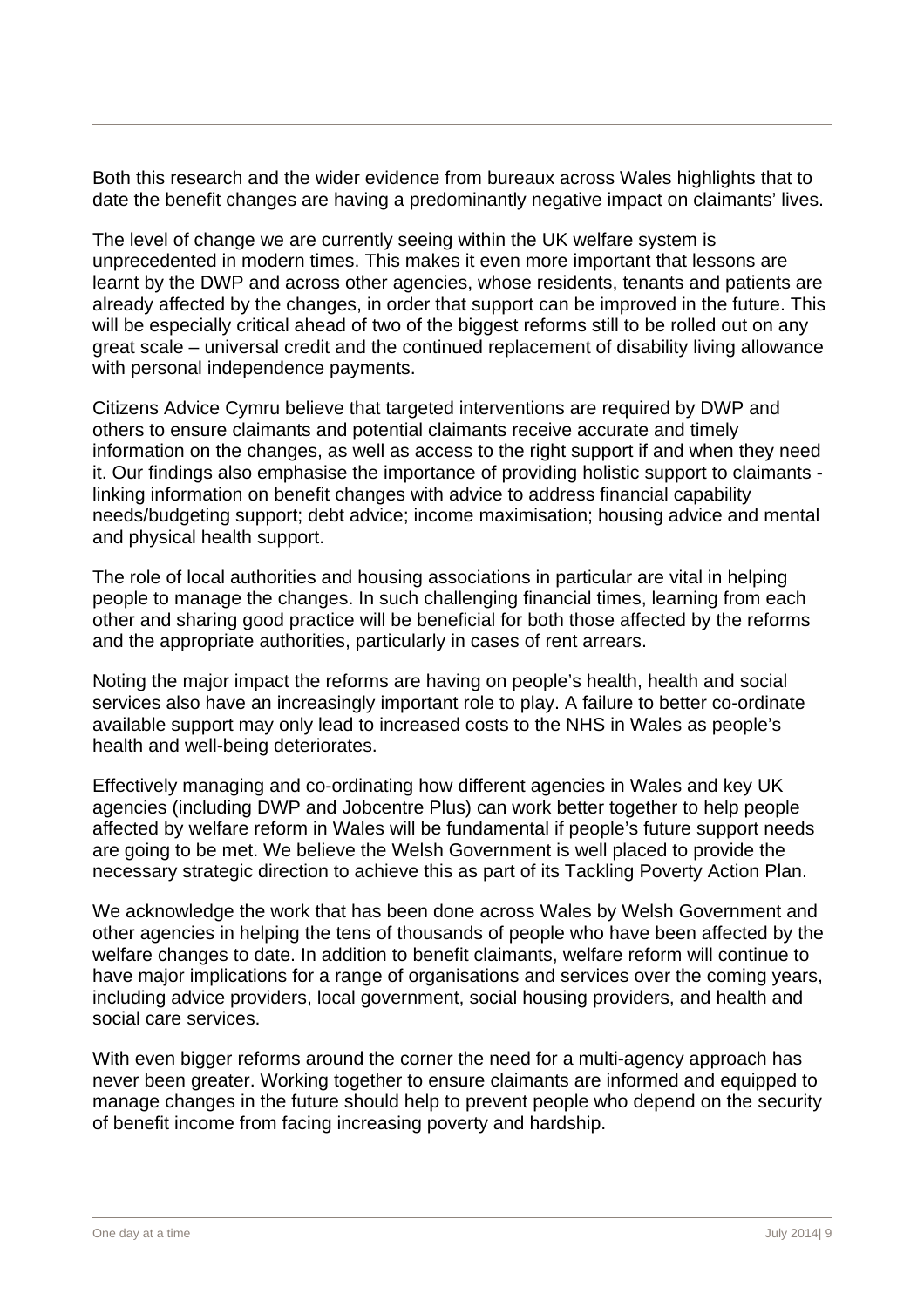## **Recommendations**

In light of our research we have made a series of recommendations.

#### *Promotion of good practice*

Welsh Government should:

• identify and share good practice by local authorities and housing associations across Wales in their work to help people affected by recent and future benefit changes. This should also include taking steps to address poor practice if applicable.

Local authorities and other social landlords in Wales should:

- focus more strongly on adopting best practice in this area including:
	- adopting a proactive approach to information-sharing, talking to people in their homes and holding open meetings
	- directing people to independent welfare benefits advice where appropriate to help them understand the changes and if necessary provide assistance in appealing benefit decisions
	- ensuring when needed people are referred to independent debt and money advice to ensure impartiality, as well as other forms of support including help with energy bills (eg. Warm Home Discount; advice on switching suppliers)
	- taking every opportunity to promote discretionary housing payments (DHPs).
	- ensuring that information is delivered face-to-face with other channels such as telephone and online resources available to those who need them
	- ensuring that all staff receive training so that information is timely and accurate
	- ensuring that information is written clearly and in accessible formats suitable for people's different needs.

Local authorities in Wales should:

• disregard disability benefits such as disability living allowance and personal independence payments when assessing a claimants income during the application process for a DHP, as is already the case for housing benefit and other means-tested benefits.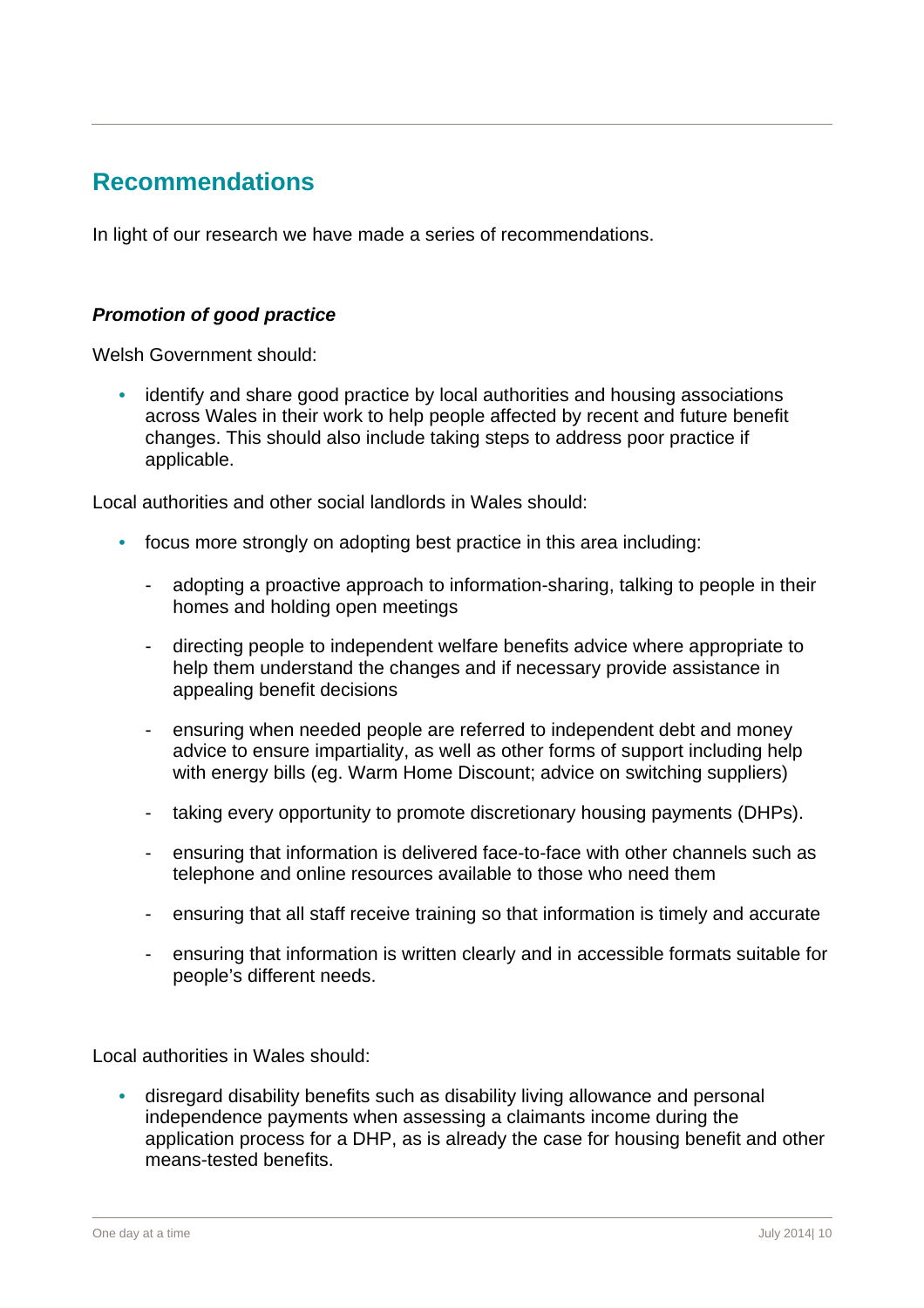#### *Role of health services*

Welsh Government and Local Health Boards should:

work together to improve the integration of independent advice services within both primary and secondary healthcare settings to ensure benefit claimants and potential claimants using these services are able to access the range of support that may be available to them at the earliest opportunity.

Local Health Boards and the NHS Confederation in Wales should:

- work together to help raise awareness amongst health and social care professionals, particularly frontline staff, of the reforms and the impact they may be having on patients so that their condition can be managed accordingly
- GPs and other health service providers in Wales should
- improve systems for sharing information with the company(ies) undertaking Work Capability Assessments for ESA and PIP.

Health service providers in Wales should:

• support Citizens Advice's 'Fit for work' campaign which includes a call to the UK Government for all medical evidence required to progress ESA claims/appeals to be provided free of charge.

#### *Addressing digital exclusion*

As part of its Rural Development Plan 2014-20, the Welsh Government should ensure:

- digital access is a high priority for local interventions
- local development strategies explore innovative ways to achieve access such as using shops, community groups or mobile services, including mobile advice provision and
- identify and facilitate learning channels for developing people's IT skills.
- Local Action Groups should engage with the Superfast Cymru partnership and the Access Broadband Cymru scheme to maximise access to fibre broadband and play a role in ensuring that rural communities are made aware of the availability and potential of improved access at the earliest opportunity.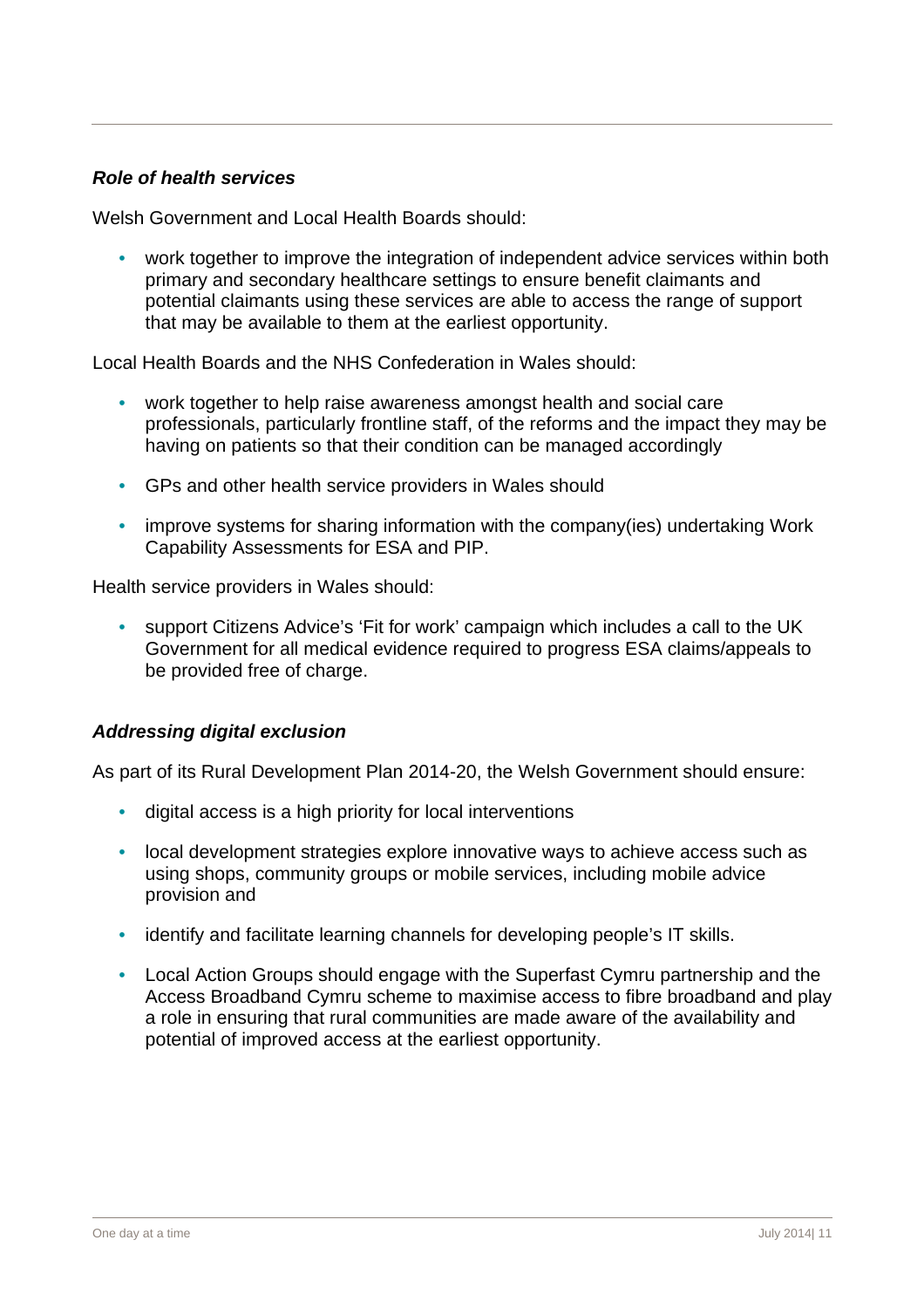#### *Foodbank provision*

Foodbank providers should, where possible:

- provide food to cater for different needs including people with specific dietary requirements
- provide more food that can be eaten cold
- ask for donations of basic cooking equipment and utensils.

#### *Financial capability needs of young people*

Welsh Government should:

- re-establish a dedicated co-ordinating unit (similar to the Welsh Financial Education Unit) to provide the necessary strategic direction for implementing the delivery of financial education across Wales, both in schools and within the wider community
- identify ways to ensure appropriate financial education opportunities are available to adults in community settings, particularly those who are more likely to face disadvantage such as young benefit claimants.

#### *Future of the Discretionary Assistance Fund*

Welsh Government should:

• Continue to fund the Discretionary Assistance Fund in Wales beyond March 2015 in order that people in Wales who find themselves in crisis situations or suffering particular hardship have a financial support system to turn to when they have nowhere else to go.

#### *Communication with the Department for Work and Pensions/Jobcentre Plus*

The Department for Work and Pensions (DWP) and Jobcentre Plus should:

• ensure that all advice provided to claimants is accurate, timely, accessible and personalised for those with additional support needs, avoiding generic letters where possible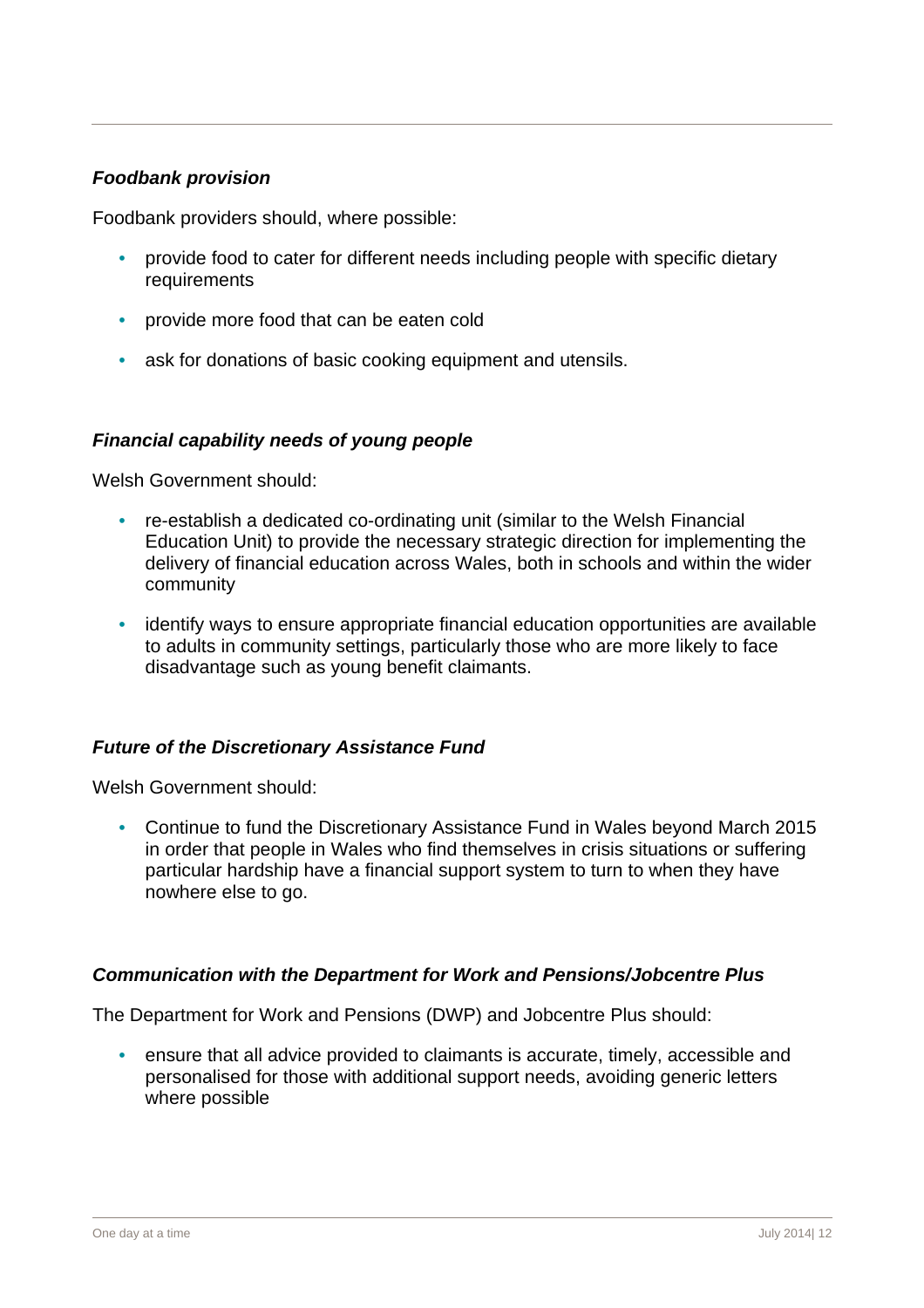- improve communication between themselves and other organisations such as local authorities and housing associations in order that information is more joined up to prevent conflicting and confusing advice being given to claimants
- provide better training for frontline staff dealing with claims to improve understanding of claimant needs and circumstances
- undertake a review of existing schemes set-up to help people afford essential costs when attending job interviews to assess what more can be done to promote or extend such schemes.

#### *Improving Work Capability Assessments*

The DWP should:

- listen to the evidence from the health and social care professionals who know claimants best
- ensure the medical evidence required to make a claimants case is provided free of charge
- continue to pay people ESA while a second opinion is given on their application
- ensure the new company providing ESA work capability assessments is held accountable for poor reports and bad customer service.

#### *Rollout of universal credit*

The DWP should:

- ensure the Local Support Services Framework (LSSF) provides adequate funding to local partnerships to make sure claimants receive holistic support to manage the change to the way their benefits are paid and claimed under UC
- ensure under UC that severely disabled people who don't have a carer are entitled to a 'self-care element' as a partial replacement for the severe disability premium in the current system.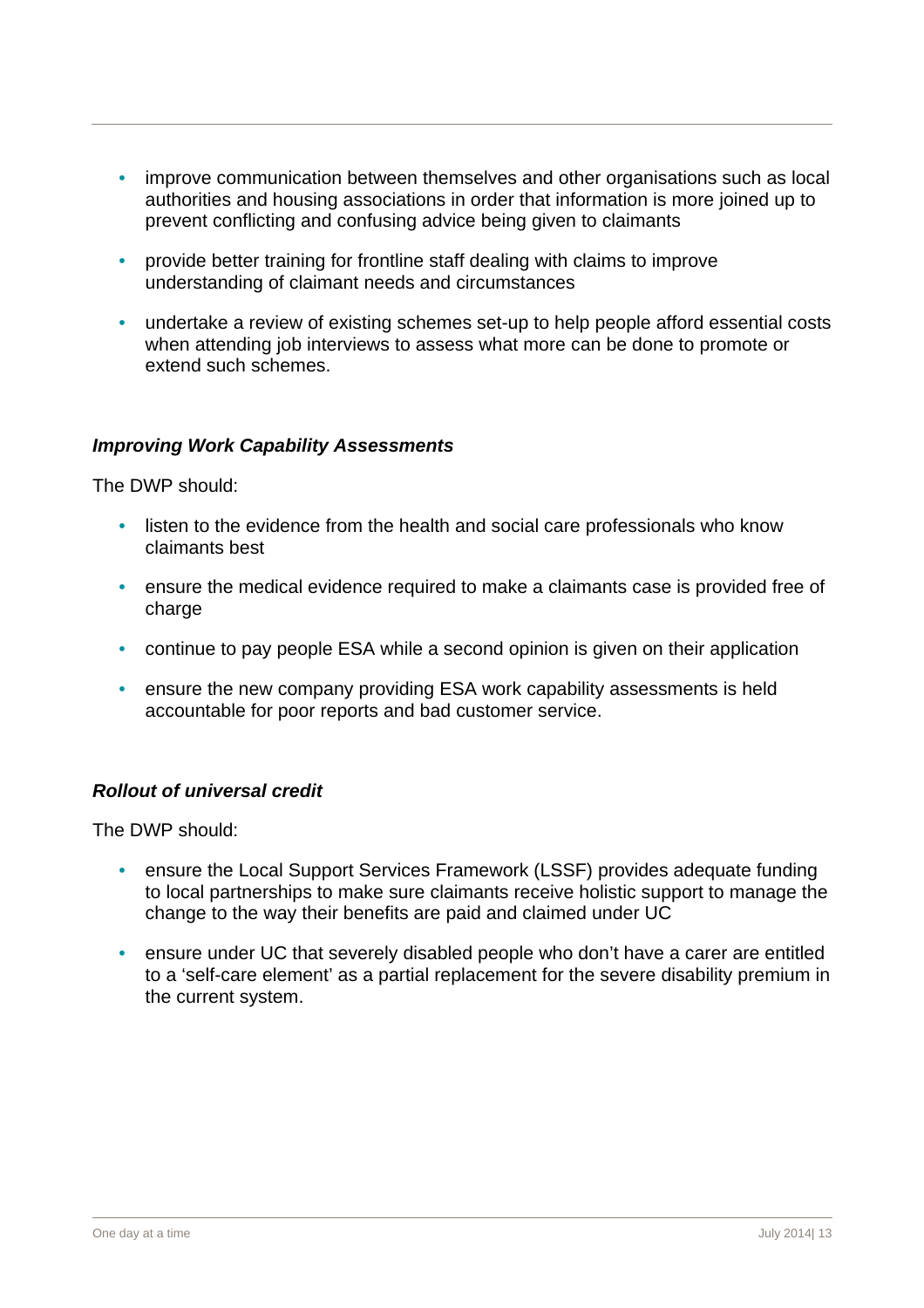## **Introduction**

The welfare system in the UK has undergone a series of changes since its inception. However the reforms set out in the Welfare Reform Act 2012 are undoubtedly some of the most radical since the proposals outlined in the 1942 'Beveridge Report'<sup>1</sup>.

Many of the latest reforms have already been implemented, including the introduction of the under-occupancy penalty for housing benefit (commonly known as the 'bedroom tax' or 'removal of the spare room subsidy'); restrictions on contribution-based employment and support allowance (ESA); the abolition of certain elements of the social fund (namely crisis loans and community care grants); the introduction of the 'benefit cap' and the abolition of council tax benefit.

Others such as the personal independence payment (PIP) and universal credit (UC) are in the process of being introduced and will be rolled out gradually over the next three years. The latter will undeniably be one of the biggest changes to the benefits system since its creation with many of the in and out of work benefits on which people currently rely for their income being rolled into one 'universal credit'<sup>2</sup>.

Evidence from Bureaux across Wales has led us to have serious concerns about the impact existing changes are having on many of our clients, as well as other benefit claimants who find themselves in similar circumstances. In addition, while Citizens Advice welcomes the key principles behind universal credit, to simplify the current system and make work pay, we are also concerned about how such a major change will affect millions of claimants if the right support systems are not in place to help them migrate to the new system.

There have been a number of studies to date on the impact, and predicted future impact of welfare reform on households both in Wales and across the UK. However, much of the research to date has been quantitative in nature – looking at both the financial and economic implications. There have been far fewer studies looking at the 'day-to-day experience' of welfare reform in Wales and how it's affecting people's lives.

Citizens Advice Cymru wanted to build on our existing evidence form bureaux to address this balance and gain a more detailed picture of the 'lived experience' of the changes. We therefore commissioned Shelter Cymru to undertake bespoke qualitative research to examine the cumulative impact of existing and future welfare reforms on benefit claimants in Wales. The research findings are detailed in this report.

<sup>&</sup>lt;sup>1</sup>The Beveridge proposals, which recommended a national system of benefits to provide 'social security' for the population from the 'cradle to the grave', were eventually taken forward by new Prime Minister Clement Attlee after the Second World War.

 $2^2$  A short summary of the changes to date and future changes is provided in the Appendix.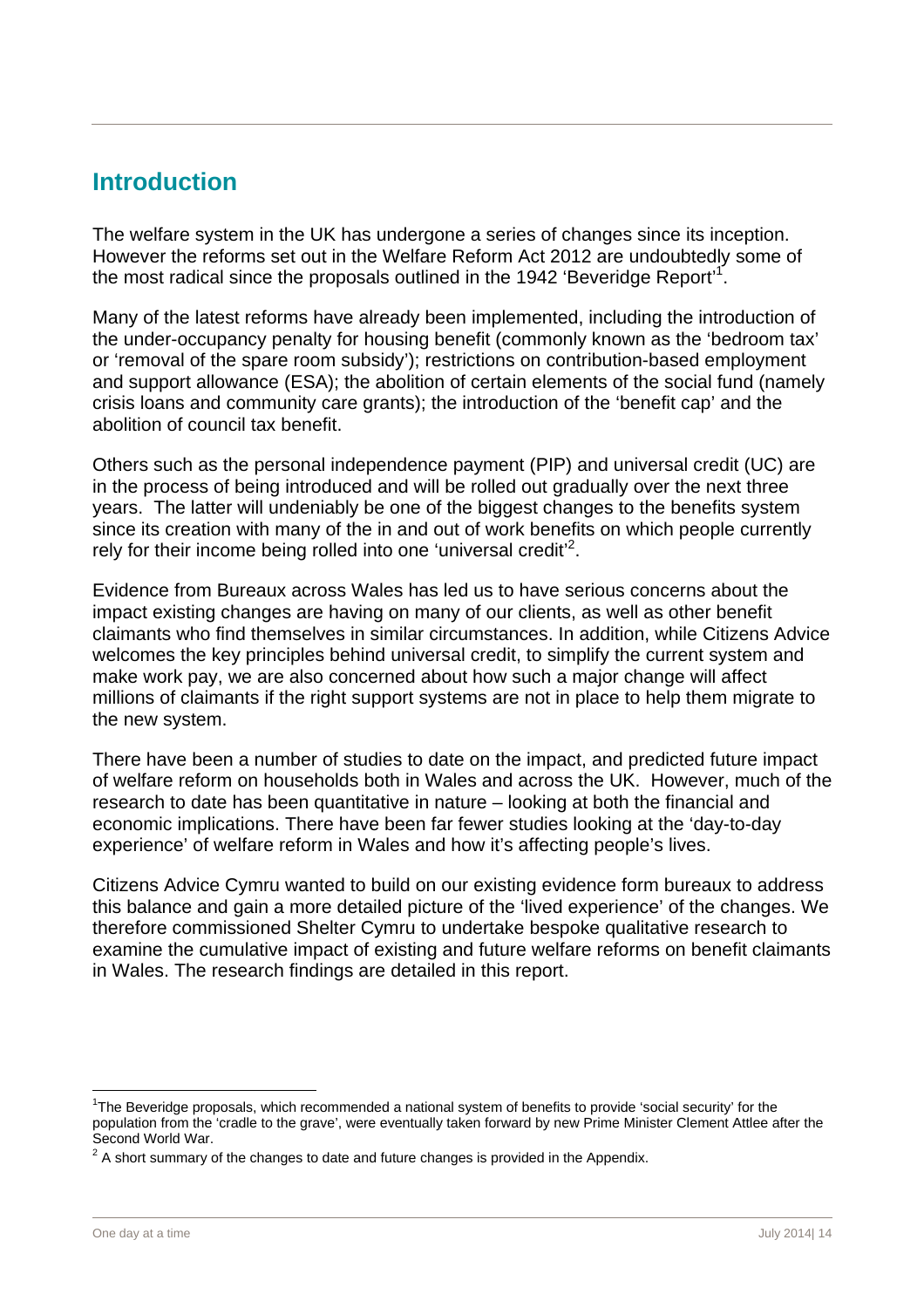# **A review of Citizens Advice Bureaux evidence**

During 2012/13 Bureaux in Wales saw a dramatic 30 per cent increase in client problems associated with benefits/tax credits and throughout 2013/14 it has remained the biggest problem area.

Problems associated with benefits/tax credits now account for 42 per cent of queries handled by bureaux across Wales. In 2013/14 they helped 47,133 clients deal with over 141,500 benefits-related problems. In addition Money Advisers working for the Face-to-Face Money Advice Service Project in Wales<sup>3</sup> helped over 1,800 people with benefitsrelated queries during 2013/14.

A breakdown of the top ten benefits-related issues where advice has been sought from bureaux over the last year is given in the table below:

| <b>Type of benefit:</b>                                           | No. of problems: | $\frac{9}{6}$ |
|-------------------------------------------------------------------|------------------|---------------|
| <b>ESA</b>                                                        | 35,801           | 25%           |
| DLA – care component (11,850)<br>DLA - mobility component (9,552) | 21,402           | 15%           |
| <b>Housing benefit</b>                                            | 12,899           | 9%            |
| <b>PIP</b>                                                        | 11,029           | 8%            |
| Working & child tax credits                                       | 9,117            | 6%            |
| Localised support for council tax                                 | 7,239            | 5%            |
| <b>JSA</b>                                                        | 6,864            | 5%            |
| <b>Pension credit</b>                                             | 3,941            | 3%            |
| Income support                                                    | 3,625            | 3%            |
| Carer's allowance                                                 | 3,443            | 2%            |

#### *Table 1: Top ten benefits/tax credits issues (April 2013 – March 2014)*

Looking into some of these issues in more detail:

• Problems relating to ESA continue to be the most common benefits-related problem presented by clients in Wales. The main problem areas include dealing with appeals; issues around eligibility/entitlements and problems associated with work capability assessments<sup>4</sup>.

<sup>-&</sup>lt;br>3 Citizens Advice Cymru holds the prime-contract for the delivery of the Face-to-Face Money Advice Project in Wales funded by the Money Advice Service. The current contract is due to end in March 2015.

<sup>4</sup> To qualify for ESA most people will have to undergo a face-to-face medical assessment with a health professional to assess their capability for work. This is known as a work capability assessment (WCA). If people have certain conditions, receive certain treatments or have a severe disability, they will automatically be considered to have limited capability for work and will not need to undergo a WCA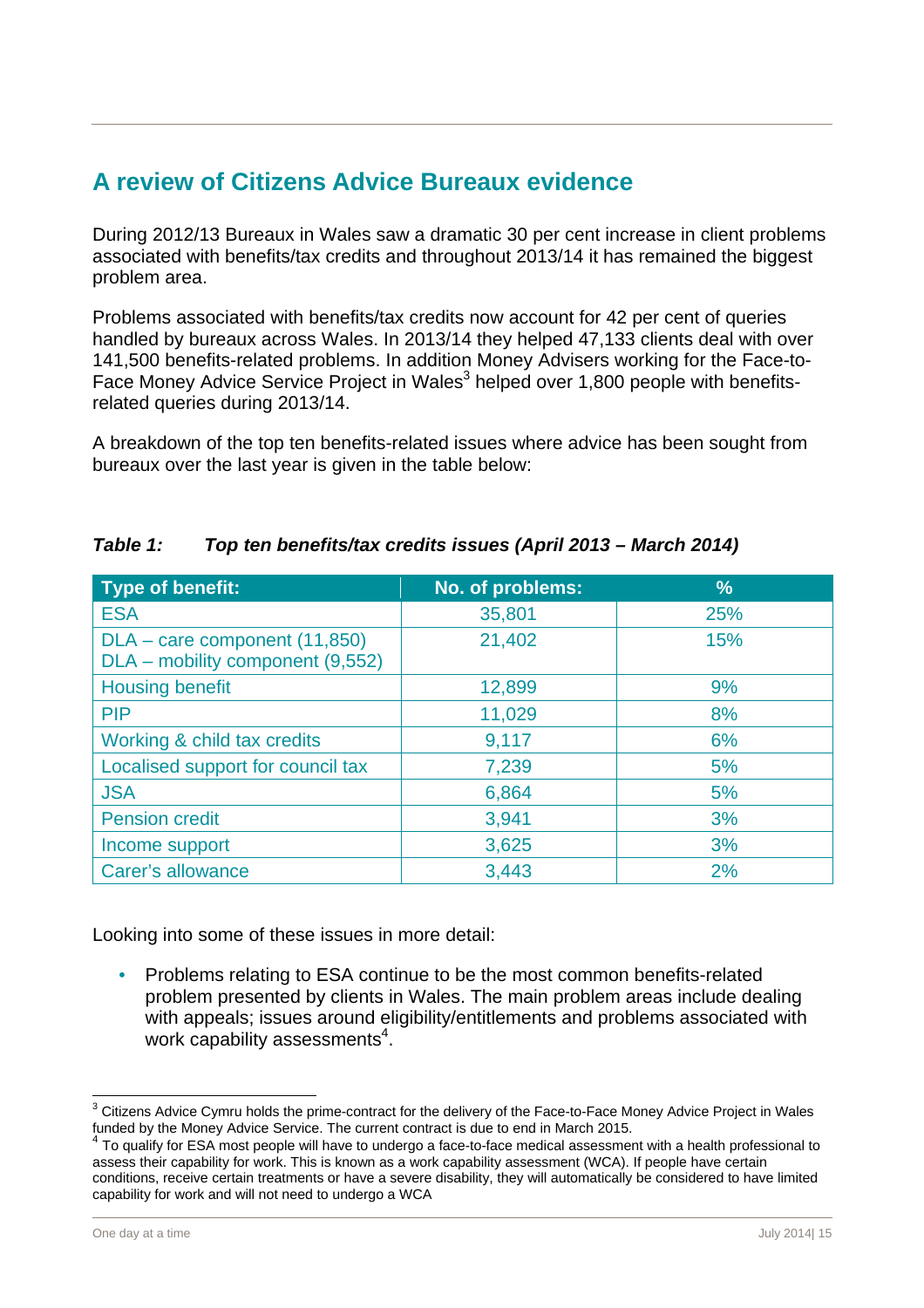Due to the fact that Citizens Advice helps more people across England and Wales with ESA than any other issue and we regularly see firsthand how the current system is letting down many sick and disabled people, we are currently calling on the UK Government to make ESA 'Fit for work'<sup>5</sup>.

> A client from North Wales who is married with two dependent children had been in receipt of incapacity benefit for 12 years due to a number of longterm health conditions. She has recently been moved to ESA and following the Work Capability Assessment was declared 'fit for work' in December 2013. She contested this decision and asked for a mandatory reconsideration (MR) in January 2014. Having been advised that the MR process could take up to 8 weeks she was given on-going conflicting information from different advisers within Jobcentre Plus (JCP) as to whether or not she would be eligible to claim JSA during the MR period. This left her very confused and without her ESA income for a number of weeks when she may have been able to claim additional benefit income while her case was being reviewed.

• Housing benefit problems were the third most reported issue during the last year. Problem areas include issues concerning eligibility/entitlements; discretionary payments and changes of circumstances. Enquiries relating to the underoccupancy penalty also increased throughout the year.

> A client with mental health problems is facing possession action by her social landlord due to rent arrears. These have built up following the introduction of the under-occupancy penalty. She is an unemployed single parent living in a 3-bedroom property with her two daughters aged 12 and 8. She is in receipt of JSA and has direct deductions coming out of her benefit for a social fund loan and arrears on her water bill. Paying the weekly shortfall in her rent and her gas and electricity payments leaves her with less than £3 per week for other critical household expenses including food and a magistrates court fine. The changes to her housing benefit and the fact that children under 16 of the same sex are expected to share a room, had not been explained to her therefore she was unaware that she had to pay the shortfall in her rent (an additional £11.19 per week). She now faces losing her home.

<sup>&</sup>lt;sup>5</sup> http://www.citizensadvice.org.uk/index/campaigns/current\_campaigns/fitforwork.htm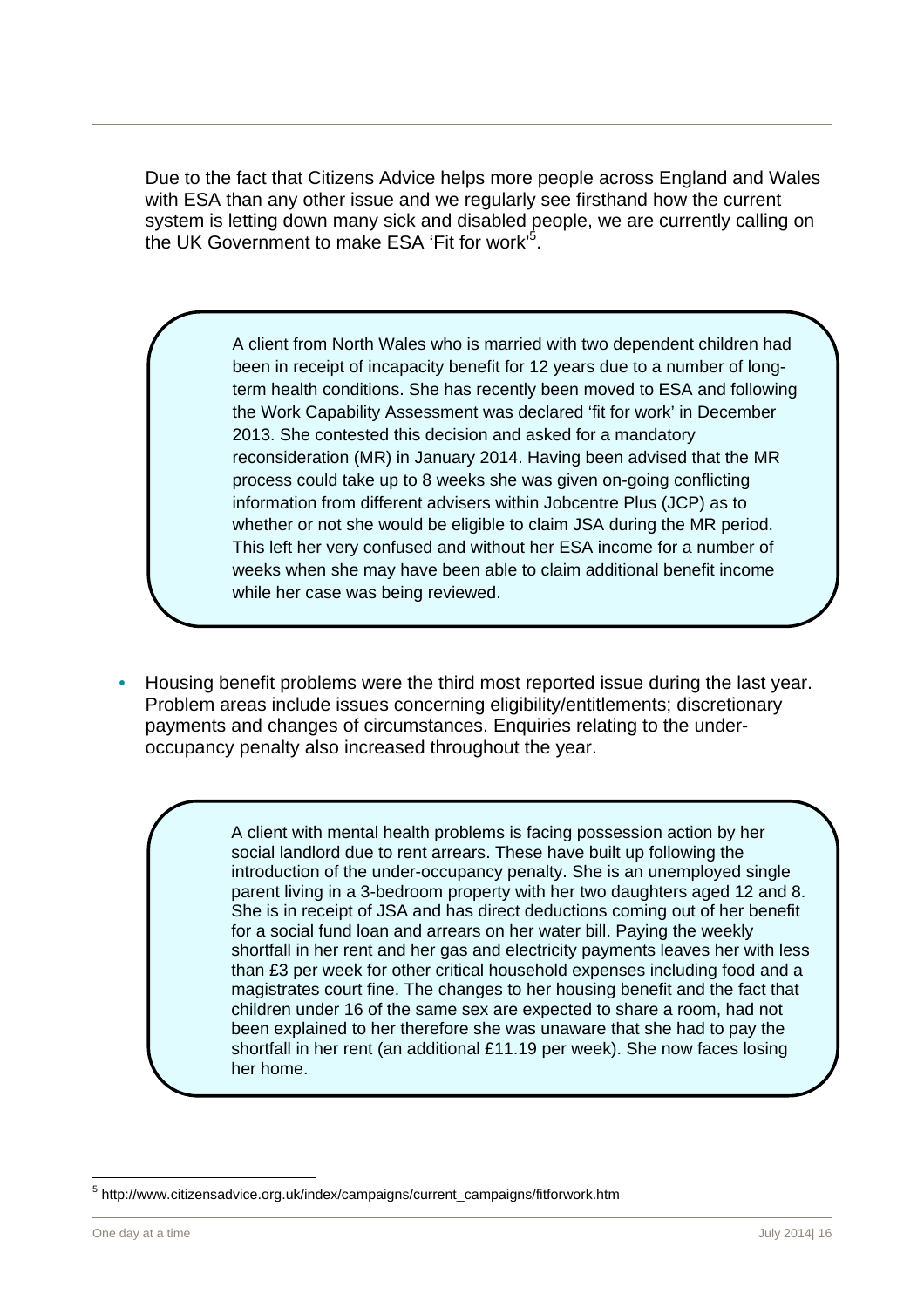• Issues relating to PIP have been rising steadily since the second quarter of 2013/14 (as a result of new claims and some existing DLA claimants in Wales being asked by the DWP to apply for PIP). While problems with DLA continue (as Table 1 shows), PIP issues are currently the fourth most reported issue. The majority of issues relate to eligibility; form filling and checking and help with making or managing a claim. Anecdotal evidence from bureaux shows many clients are waiting a number of months before receiving a decision on their PIP claim. Current estimates from the DWP are it could take up to 26 weeks.

> A client in South Wales lives with his wife and two young children aged under 2. They have a small mortgage and some debt. They are struggling financially and at the time of their visit to the bureau had no heating or hot water. The client is receiving the joint assessment rate of ESA (less deductions), child tax credit and child benefit. He applied for PIP on July 2013. He had a medical assessment at home in October 2013. Over a month later he was told that a report has been written and is waiting for 'sign off' by a senior health professional. When the bureau contacted Capita they were told that it is not possible to give any indication of how long this process could take. The client is becoming increasingly anxious about whether his claim will be accepted or not. He has become very frustrated with trying to get answers from both DWP and Capita. People are being told their claim will be backdated if they are granted an award but the delay in processing claims is causing many people financial hardship.

• Citizens Advice Bureaux across England and Wales have seen a 60 per cent increase in problems relating to JSA sanctions since changes to the system in October 2012<sup>6</sup>. Of the 100,000 food bank vouchers issued by Bureaux last year 16 per cent were needed because of benefit sanctions. In addition one in six clients in Wales seeking help for JSA sanctions had a debt problem (16 per cent); around one in four has dependent children (23 per cent), and a similar proportion describe themselves as being disabled or having a long-term health condition (24 per cent). According to DWP figures 9 per cent of all JSA claimants in Wales have been sanctioned<sup>7</sup>.

 $\overline{a}$ 

<sup>&</sup>lt;sup>6</sup> Emerging trend: JSA sanctions Barometer, Citizens Advice (April 2014) <sup>7</sup> Figures obtained using DWP Stat-xplore tool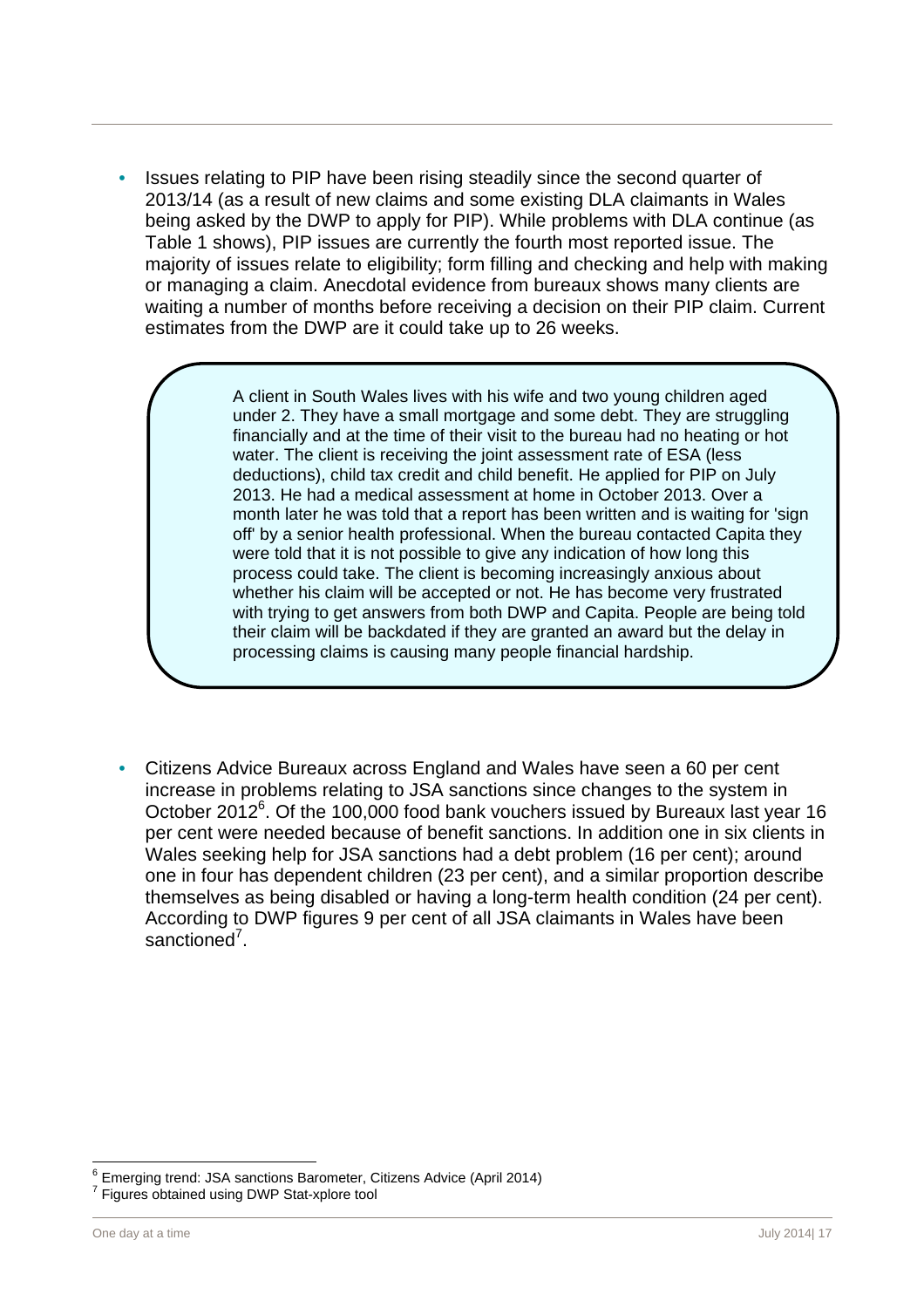Looking to the future a recent pilot study by Citizens Advice $^8$  sought to understand how 'universal credit relevant' clients<sup>9</sup> would be affected by universal credit, including their capability in the following key areas: managing monthly payments; budgeting; banking; staying informed and getting on-line.

The findings showed nine out of ten such clients would need support to manage the transition in at least one identified capability area. Almost two-fifths of clients (38 per cent) would need support across all five capability areas.

The research also helps to highlight the benefits of early intervention. After receiving advice and support from the CAB service over half of clients have improved skills in all five key areas.

es<br><sup>8</sup> 'Universal credit managing migration pilot' (December 2013)

<sup>&</sup>lt;sup>9</sup> i.e. clients currently in receipt of one or more benefits that will come into universal credit.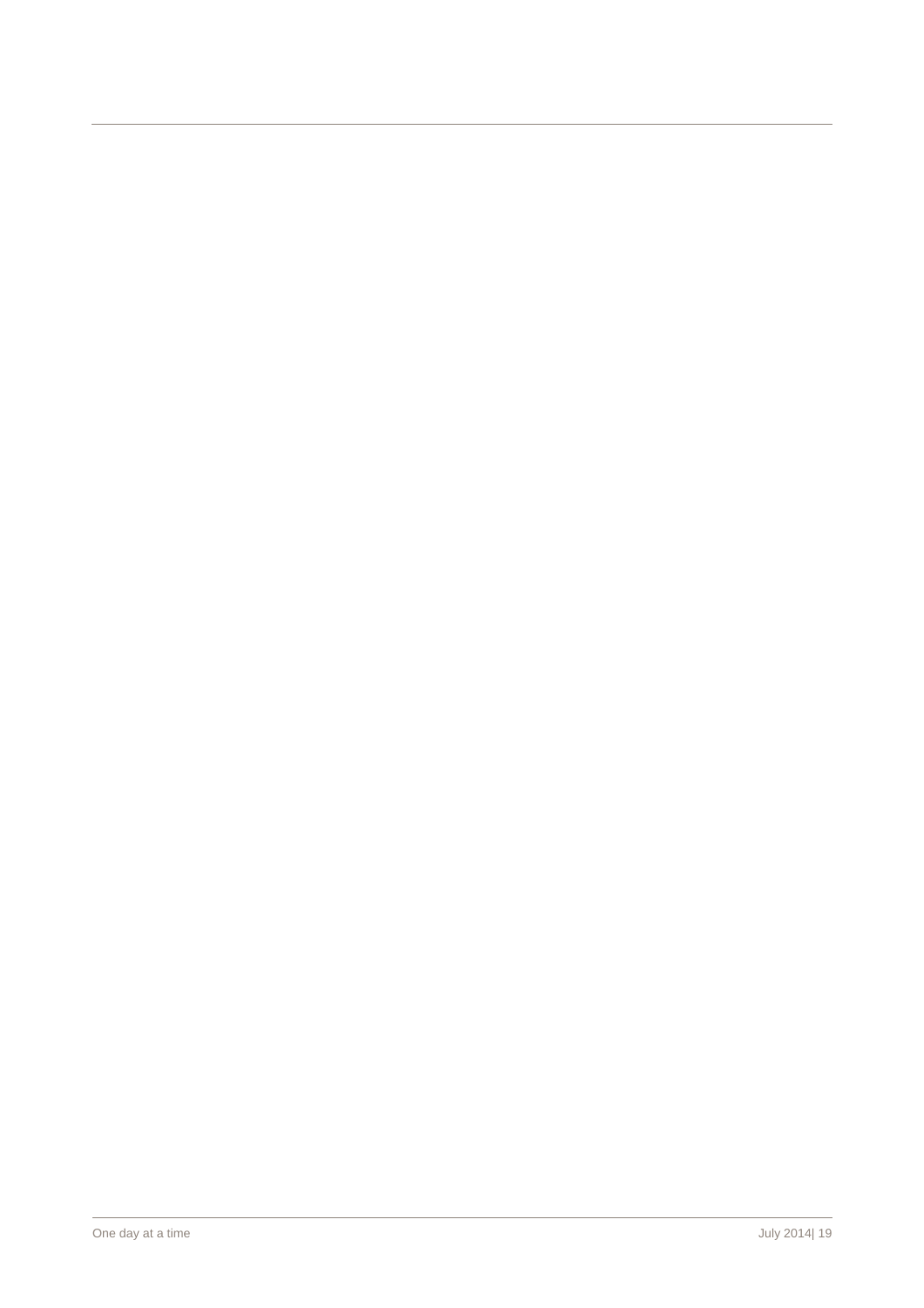# **Research purpose and methodology**

The main reason for commissioning additional research is to build on the current evidence coming through bureaux to gain a more detailed picture of the 'day-to-day experience' of the benefit changes.

Since the Citizens Advice service now has responsibilities for consumer representation (as a result of the UK Government's changes to the consumer landscape), the research covered any benefit claimants and was not restricted to bureaux clients.

Many people will have been or will be experiencing more than one change to the benefits they receive. Their ability to cope with the cumulative impact of these changes will vary depending on individual circumstances. It is likely many will have seen their income reduced. Therefore we wanted to get a better understanding of how people are managing in this situation and what effect this is having on their lives.

The research aimed to explore:

- To what extent the changes are affecting their day-to-day lives (both positively and negatively), including the impact on their current and future living arrangements; their ability to meet general living costs (food; paying bills; clothes); personal relationships; mental and physical health; their ability to find work and/or enter education or training
- Current coping mechanisms for managing the changes
- People's knowledge and understanding of the changes to date, including how they found out about them
- General awareness of future changes, including the introduction of universal credit and potential changes to council tax reduction schemes<sup>10</sup>, and how they may affect them
- People's perceived capacity to deal with current and future changes
- Identifying what type of support, if any, people currently need/will need in the future.

The study, which was undertaken by Shelter Cymru, used a participatory approach. This included the use of Peer Researchers<sup>11</sup> alongside Research Officers, to undertake the interviews and advise on the methodology. This not only helped to encourage participation amongst benefit claimants but also helped to ensure the research was participant led.

 $10$  This research was conducted before the recent announcement by the Welsh Local Government Minister regarding council tax support in Wales – further details can be found in Appendix 1.

A Peer Research Officer is someone who is able to identify with the target population therefore those used in this study have themselves been affected by welfare reform changes.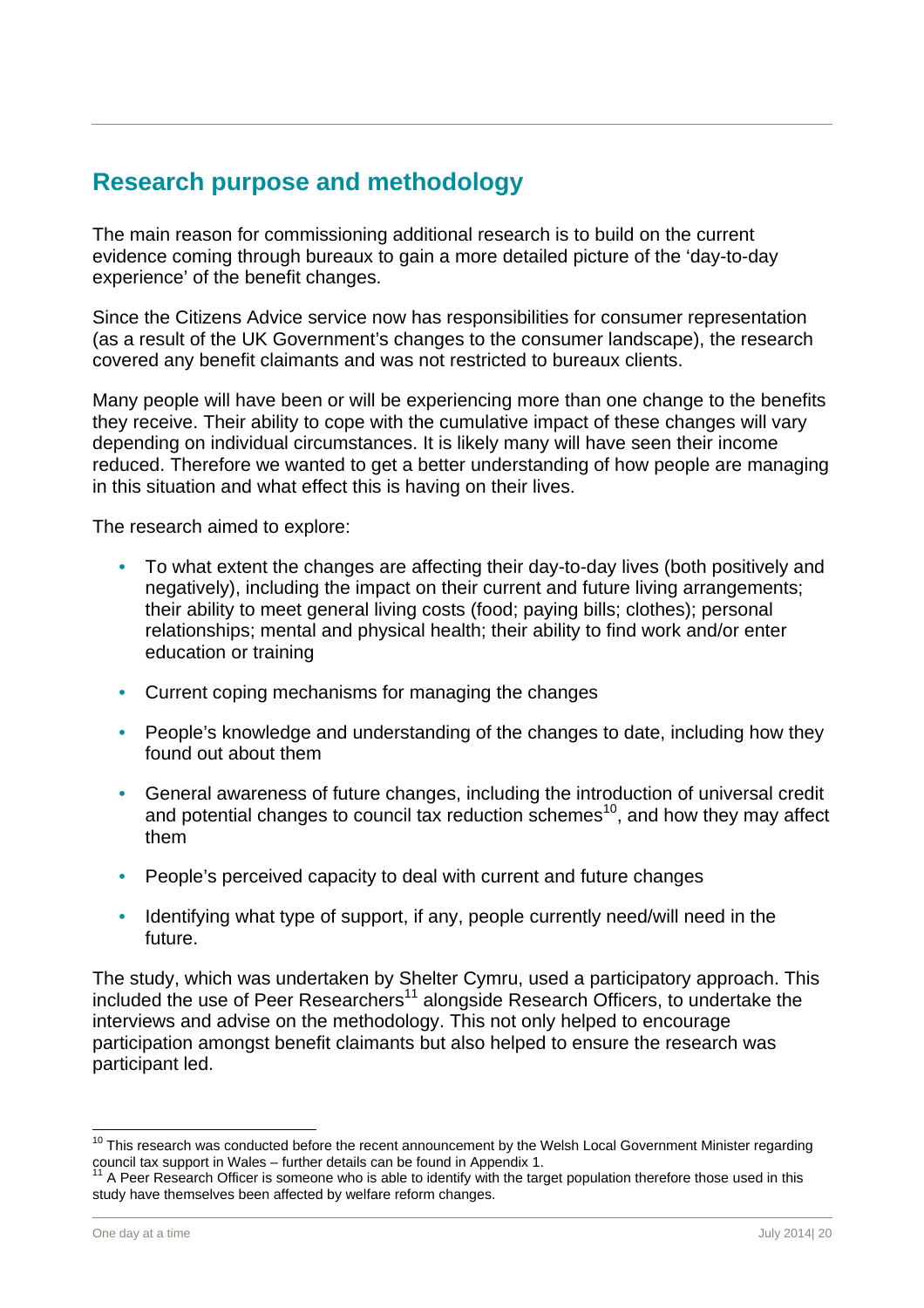Target groups included:

- people living with a disability/long-term health condition;
- young single adults;
- non-working couples with children/lone parents, and
- working couples with children/lone parents.

A total of 49 benefit claimants took part in the research<sup>12</sup>. All participants were of working age. Most participants (69 per cent)<sup>13</sup> have already been affected by two or more changes to the benefits they receive. The most common combination related to changes to employment and support allowance and the under-occupancy penalty. All are likely to be affected by future reforms, most notably the introduction of universal credit, if their current situation doesn't change.

Evidence was gathered using a combination of 31 in-depth interviews (face-to-face and telephone) and five 'mini' focus groups involving 18 people. Participants were recruited using the help of a number of organisations and their networks, combined with the 'snowball' technique<sup>14</sup>.

In total the geographical spread of participants covered fifteen local authority areas across Wales. The focus groups were held in Cardiff, Carmarthenshire, Conwy, Merthyr Tydfil and Bridgend.

All interviews took place between February and March 2014.

Further details of the methodology and participant profiles can be found in Appendix 2.

This is a qualitative study therefore due to the small sample size the findings should be treated as indicative rather than definitive.

Due to the nature of this study (see footnote 13) any proportions provided are an indication of the proportion of participants as opposed to being definitive figures for all benefit claimants.

See Appendix 2 for details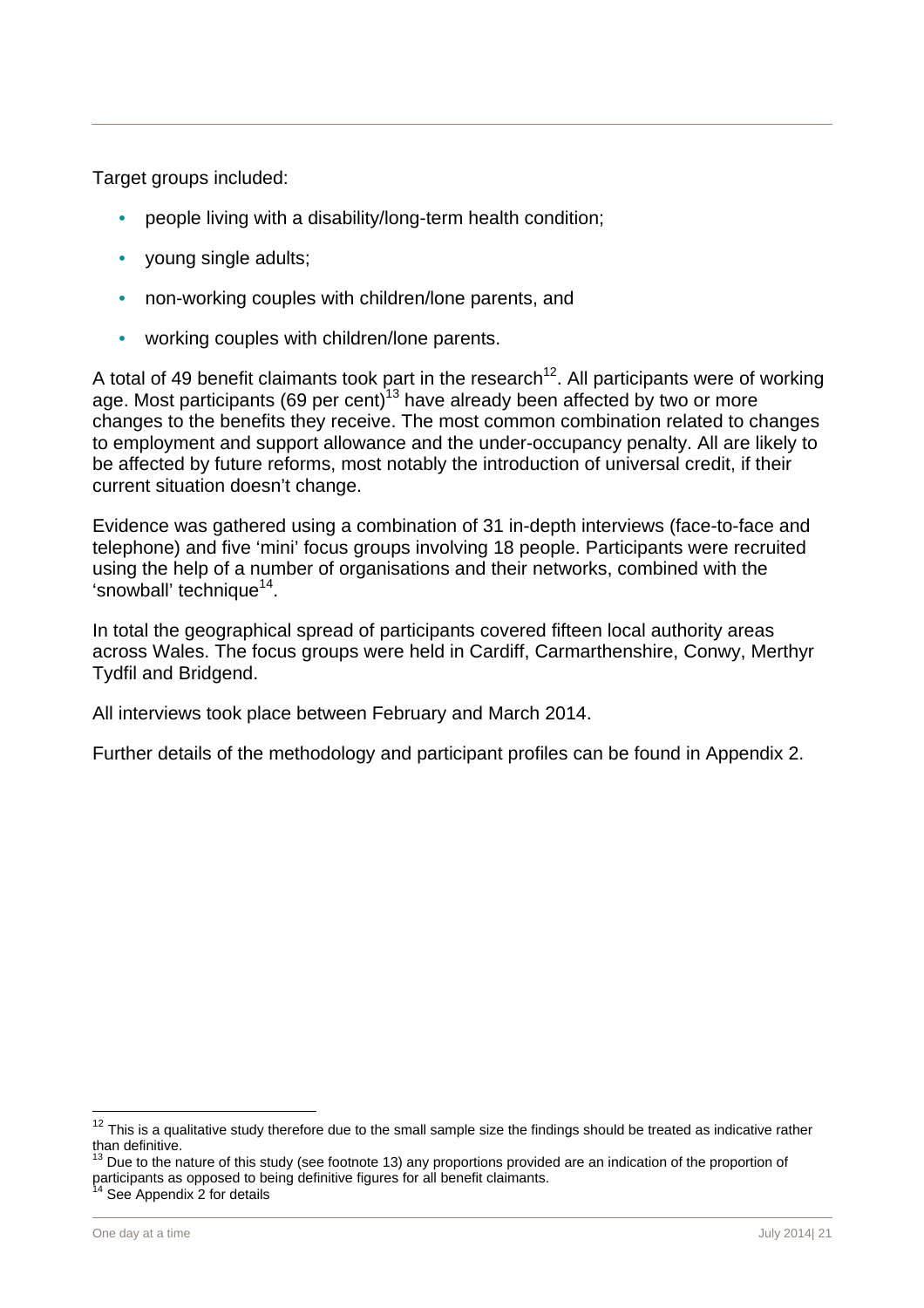# **Research findings**

## **Impact on day-to-day lives**

The welfare benefit system is currently undergoing some of the biggest changes in its history. A number of these changes have come into force since April 2013 meaning for many claimants the last twelve months have been a time of considerable adjustment and uncertainty.

One of the key aims of this research has been to explore the 'lived experience' of the recent reforms and to examine the impact multiple changes are having on people's dayto-day lives. Most participants have already been affected by two or more changes to the benefits they receive. This has mainly been changes to ESA, the social housing underoccupancy penalty, the introduction of PIP and a tougher sanctions regime.

For the purpose of this report we have looked at the impacts across different life areas these include the impact on participants current and future living arrangements; their ability to meet general living costs (food; paying bills; clothes); personal relationships; mental and physical health; their ability to find work and/or enter education or training however strong interdependencies exist between each area.

#### *Impact on finances*

Overwhelmingly one of the biggest impacts to date amongst those who took part in our research has been on household finances.

In the majority of cases the recent benefit changes have led to a drop in people's income. For some participants the loss of income may have been temporary due to a sanction or while waiting for an appeal decision (for example during a mandatory reconsideration period for ESA) – times such as these can be especially hard as people are often left with no income at all. For others, particularly those affected by the under-occupancy penalty, the reduction in income is more permanent.

#### *"It has put extra pressure on us financially; it's a knock on thing. Put us into the red."*

Many participants are struggling to cope with their financial situation and are finding it increasingly difficult to maintain a minimum standard of living. It also leaves them with no financial capacity to deal with unexpected expenses. Reduced finances have often been the catalyst for difficulties they are experiencing in other areas of their lives.

*"It builds, as well, the longer you go on. My cooker bust then my washing machine went, water all over the place. When things like that go, that's it. Now I ask have to ask my friend to take my washing to the launderette, which is more expensive."*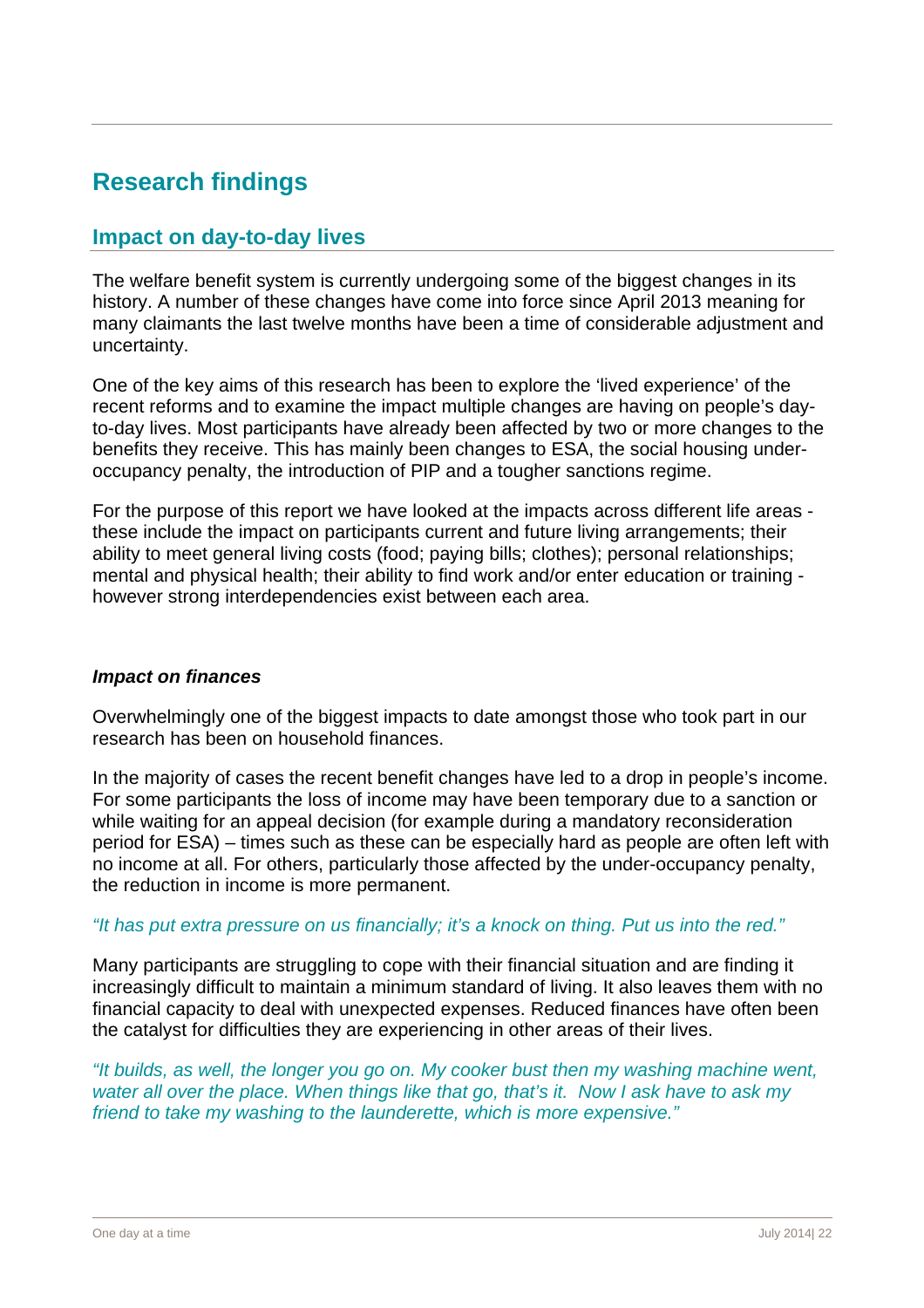*"My money simply stopped. It was impossible to meet the cost of essentials with no money coming in. I have always been good at living on a tight budget but this is the worse it has ever been. I was trying to feed my two teenage children on child tax credits and child benefit. Things didn't get paid on time and I was worried about facing homelessness again as I quickly got into arrears on my rent account. Because I had got into debt I had to make arrangements to repay arrears – this meant out of the basic rate of ESA that I was getting I had deductions coming out at source for council tax arrears. I still have the money coming out for the budgeting loan I had to take out to try to make ends meet."* 

Most worryingly this has resulted in more people getting into debt.

Seventy per cent of participants<sup>15</sup> told us they are in debt and many have accrued arrears on both their rent and utility bills. The former is particularly linked with the underoccupancy penalty. Those affected have been turning to credit cards and doorstop lenders in order to get by.

*"I have no money for food but thank god for Visa. I am a single person so I do not have the support of a partner. Before I managed and was ok but now it has all been cut and whatever the breadline is I am below it."* 

#### *Impact on current and future living arrangements*

The financial difficulties many people are experiencing as a direct result of the benefit changes are placing considerable pressure on their ability to keep up with rent payments. As a result some are facing rent arrears or are living with the daily threat of being made homeless or having to move away from family and friends.

*"Well I had a letter saying [the Council] were going to get a possession order. I brought five kids up there, with my wife. She's buried not far away – I can walk there. I wouldn't be able to go if I was kicked out. The kids and grandkids all live around. Where would I go?"* 

A lack of prior knowledge of the changes has meant that some people have accrued arrears unknowingly.

*"I may have to consider moving out of my bungalow and downsizing. That would be a terrible stress, packing up etc. Where would I go? Could I keep my guide dog? I may end up totally alone. Before all these changes started I was very happy. I can't say that anymore."* 

l <sup>15</sup> 34 respondents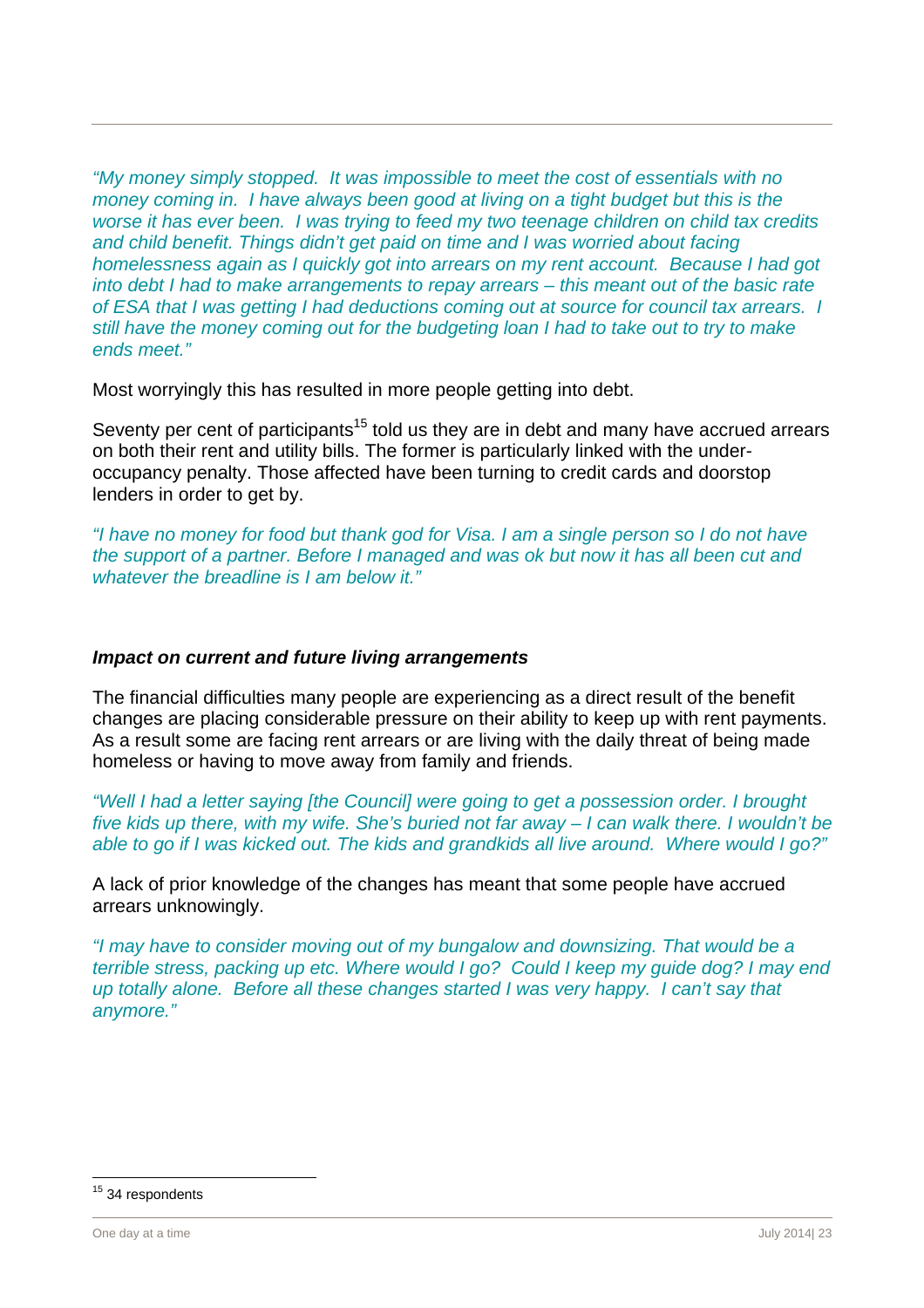Others are living with relatives, either unable to afford to move into their own property or due to a lack of suitable accommodation locally. Some young single people are being particularly affected by this following the changes to the shared accommodation rate  $(SAR)^{16}$  which came into force in January 2012.

*"I couldn't rent a room due to this rule [SAR] so my life was put on hold. Anyway trying to find a single room anywhere in the county is impossible and if you do it is nowhere near public transport to get to work so you end up spending your wage on buses…one thing after another really."* 

Due to the stigma surrounding the under-occupancy penalty and the media portrayal of all welfare recipients being 'scroungers', people are feeling guilty for living in the property they are in. This issue is explored further later in the report.

*'I feel guilty living here and that's the truth.'* 

#### *Ability to meet general living costs*

Over three-quarters of participants (76 per cent)<sup>17</sup> have had to cut back on food as a result of their reduced income following the benefit changes. Many are prioritising rent, bills and payment of debt over buying food for themselves.

*"If I can't pay all the bills one month because these have increased then we can't afford to eat."* 

To help them manage on a more limited budget people are buying less fresh food due to the cost and shelf-life of such items, replacing them with bulk items such as pasta and tinned food.

*"I have had to stock up more on pasta as it is cheap and lasts longer but is not the healthiest. For me to get fresh fruit and veg it costs loads so that has been cut back as well."* 

Across the UK the number of people turning to foodbanks in times of crisis has increased substantially over the last two years. Foodbank clients are generally restricted to three emergency food parcels a year. As mentioned previously last year Citizens Advice Bureaux in England and Wales handed out over 100,000 foodbank vouchers.

**<sup>16</sup>** Since January 2012, if you are single (without dependents), in private rented housing and aged under 35, you are only entitled to housing benefit (also known as local housing allowance) at the same rate as you would get for renting a single room in a shared house. Previously the age limit was under 25.<br><sup>17</sup> 37 respondents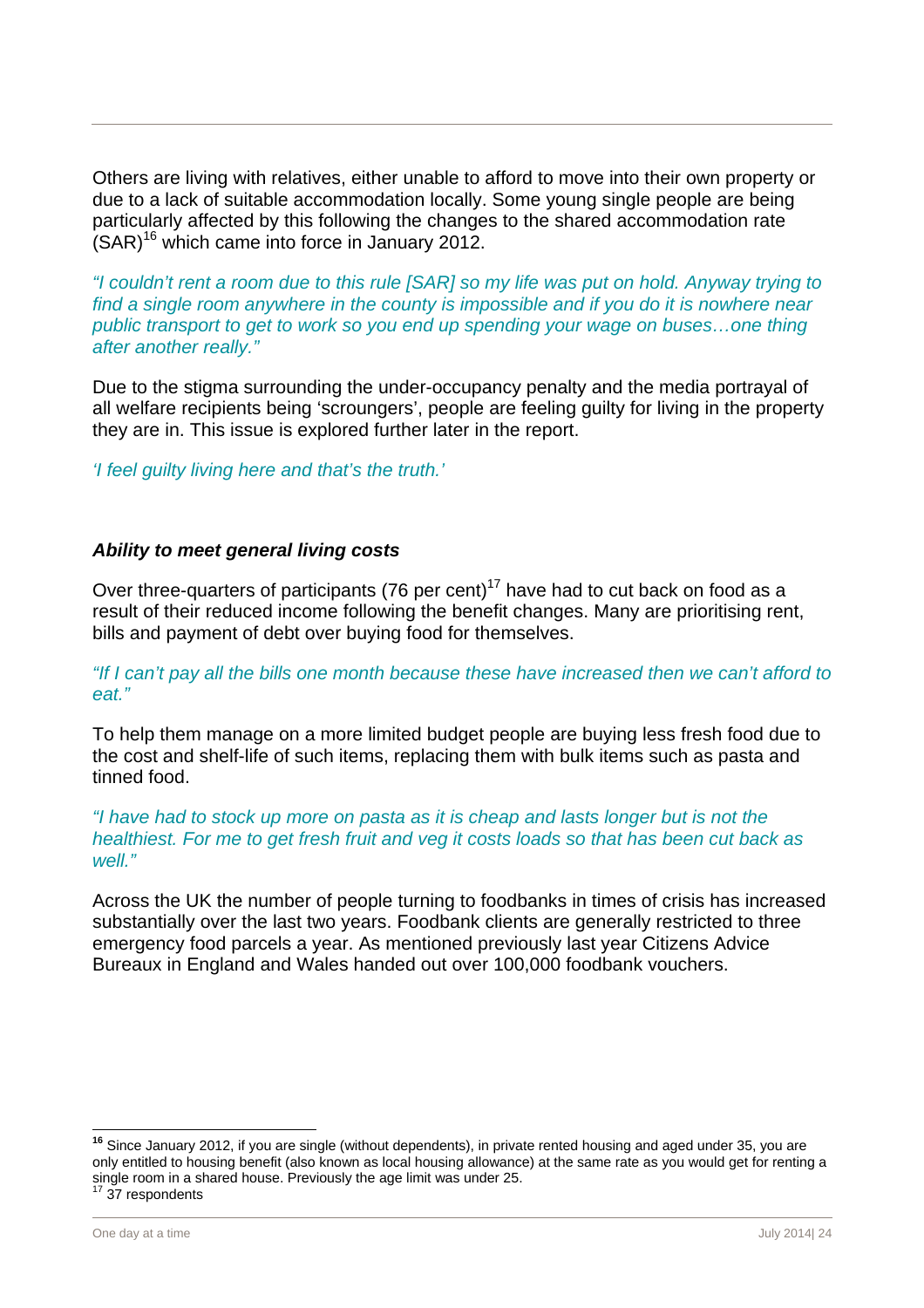The Trussell Trust has reported a 163 per cent increase in foodbank use in 2013-14 compared to the previous year, with benefit changes and delays accounting for almost half of all referrals (48 per cent)<sup>18</sup>.

In Wales over 79,000 people were provided with three days' emergency food during 2013/14, including 27,901 children - a particularly shocking situation.

Our findings reflected this picture. A number of people we spoke to have used foodbanks over the last year. However while they are an important lifeline for many, some participants spoke of feeling stigmatised for having to use and 'rely' on them.

*"It makes you feel as though you're not worth anything - it's bad enough being on benefits."* 

*"I have had to go to them in the past for vouchers. My benefits got suspended and I had no choice. It hurts your pride you know."* 

In spite of such feelings there was also a view that they needed to be better advertised to those in need.

*"I have heard of things like the foodbank. I have no idea how to get to it or where it is. It would be nice to know as that would help me out, especially if things change again for the worse."* 

*"If the food bank didn't exist then I don't know what I would have done to feed me and my son. I don't think many people know about the food banks or other things available – it's like things are kept a secret."* 

Several participants identified reasons why foodbanks are not suitable for everyone – either due to health or financial reasons. In the case of the latter some people worried about the cost of cooking the food or had heard of cases where others were unable to afford cooking utensils.

#### *"I can't go to the food bank, I have a bowel problem, food affects me so I have to have certain products that help me manage it. Even if I could eat the food I couldn't use it as it is all dried food and I am struggling with the cost of gas as it is."*

The rise of the foodbank over the last couple of vears is alarming in 21<sup>st</sup> Century Britain – one of the world's richest nations – but evidence from Citizens Advice Bureaux, along with this research, confirms the vital role they play in providing emergency food to people with nowhere else to turn. However our research also shows they are currently not meeting the needs of everyone who may be eligible to benefit from their services.

<sup>&</sup>lt;sup>18</sup> http://www.trusselltrust.org/stats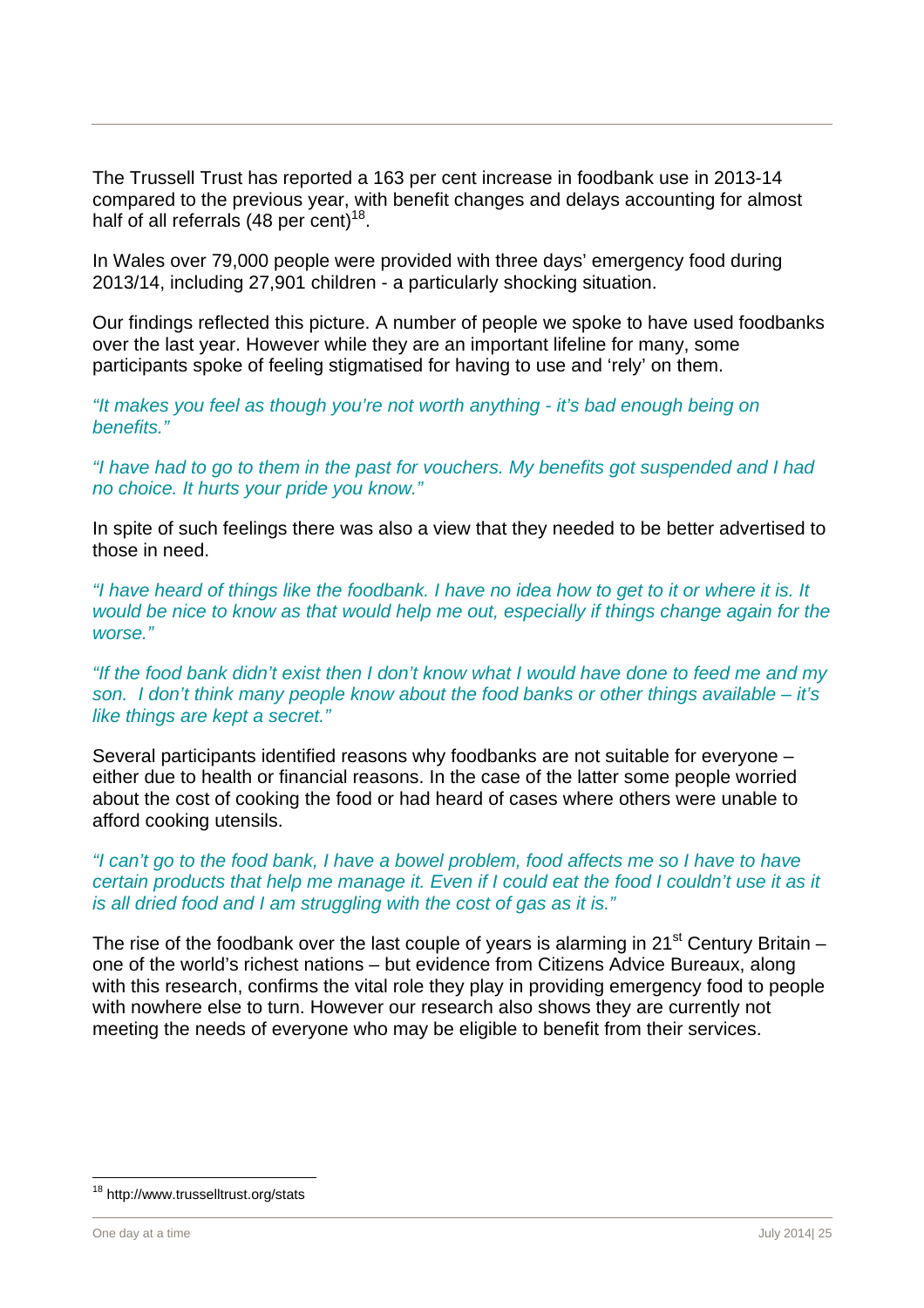#### *Impact on physical health*

People living with disabilities and/or long-term health conditions are amongst those who have experienced multiple changes to the benefits they receive. Therefore the majority of the people who took part in our research (80 per cent) described themselves as living with a disability or long-term health condition.

Over two-fifths of participants (42 per cent)<sup>19</sup> believe their physical health has suffered as a result of the changes. This was predominantly linked to living on reduced incomes and the increased levels of stress they are experiencing.

Maintaining a healthy diet and a warm home are particularly important for a number of the people we spoke to in order to avoid the deterioration in their medical condition. However many spoke of struggling to afford healthier food or being able to heat their homes adequately.

 *'My doctor has told me to buy fresh food and eat plenty of fish but I can't afford a piece of fish. It's about £4 for that and I can get four meals out of that at [a well-known frozen food store]."* 

*"It's a real struggle. I spend £40.00 a fortnight on food, but not on the food I'm supposed to eat [to manage diabetes]. I've got to go for the cheapest things I can get, reduced to clear, things like that."* 

Several people told us they are using their DLA to pay for rent, utilities and food instead of using it to help with their care and mobility needs which is what it is intended for. Some people are also struggling to afford travel costs for non-hospital medical appointments. One participant who has had a stroke has been affected by multiple benefit changes and a sanction. The worry and fear associated with this has left him fearing he will have another stroke.

The under-occupancy penalty is hitting many of the participants particularly hard. A number of them live in specially adapted properties and they have been told by their landlord that they will have to leave their home if they're unable to pay the shortfall in their rent following a reduction in their housing benefit entitlements. There is also no guarantee that if they did move there would be an equally suitable property available for them. Landlords may therefore have to pay the additional costs of adapting other smaller properties. In order to ensure they can stay in their adapted home many participants are choosing to go without food or heating.

<sup>&</sup>lt;sup>19</sup> 21 respondents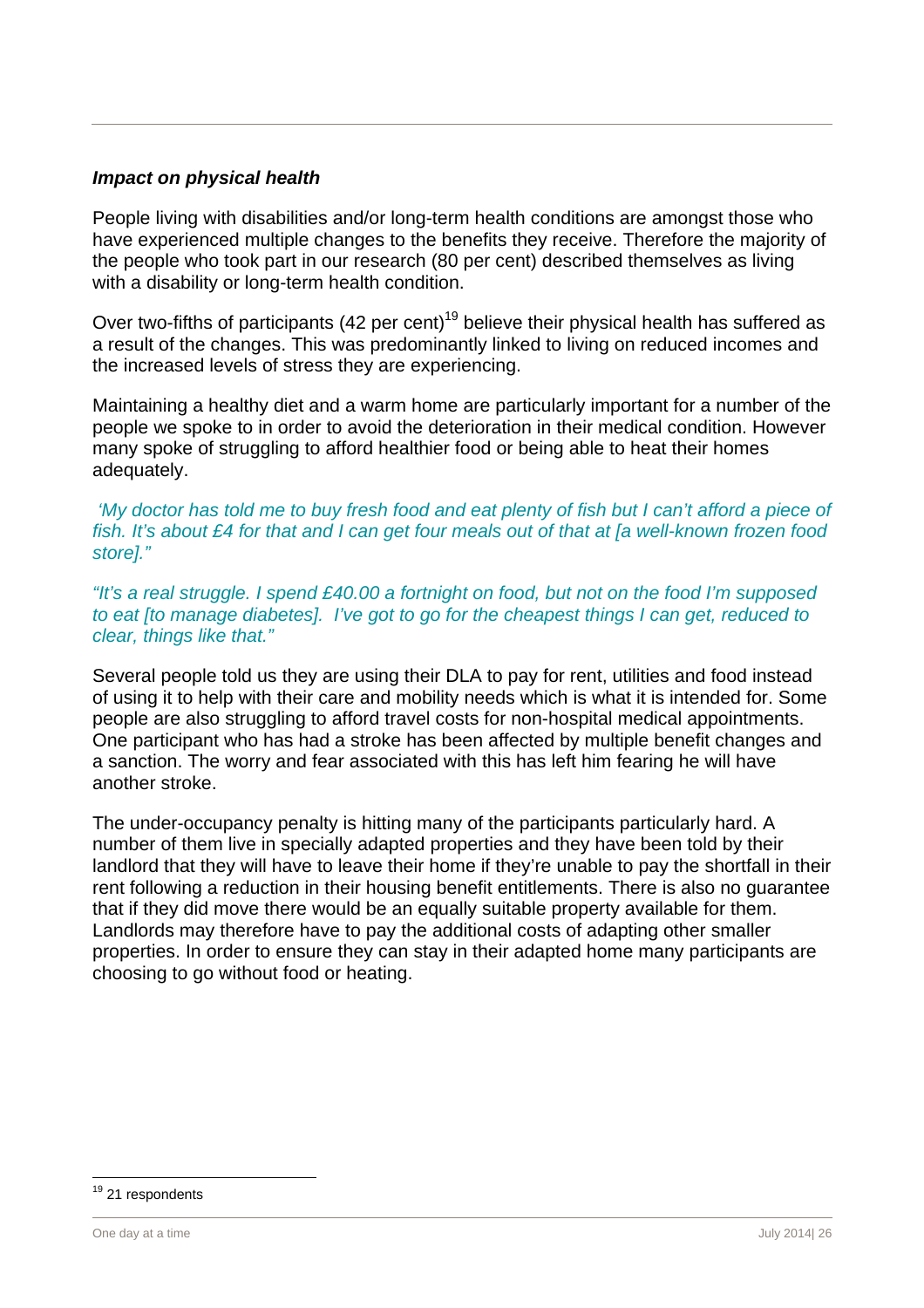#### *Impact on well-being and mental health*

A consistent theme throughout the research was the degree to which people feel their pride and dignity have been eroded since the benefit changes have come into force, particularly those with disabilities or long-term health conditions. A number of people described feeling ashamed of their situation. There is also a general sense of powerlessness in being able to do anything about it.

 *"I am 50 years old not five, yet I need help with dressing and showering. I have no money now because of PIP and because of that my friends have to help me; they shouldn't have to do that. So you ask me what has changed? I have lost my dignity and pride."* 

*"I am a 63 year old ex-solicitor and I was cadging money off my 80 year old father to survive. You wouldn't do that unless you absolutely had to."* 

*"Physically I lost weight as I couldn't afford to eat. On several occasions I went several days without food. On one occasion I had to send my daughter to her father's to stay as we had no food in the house – I had to tell him why I needed her to go there which was even more embarrassing."* 

Nearly all the participants (94 per cent)<sup>20</sup> feel their mental health had been negatively affected by the recent changes. A combination of financial hardship and the fear of action being taken against them has led to increased stress, anxiety and depression for many. Some people directly attributed their condition to the changes they'd experienced while others believe the changes have led to a deterioration of an existing mental health condition.

One respondent who'd recently been diagnosed with a particular physical condition spoke of the added difficulty of managing constrained finances and family life while they are still coming to terms with their illness.

Uncertainty about the future and the impact of changes to come only adds to stress levels.

*"We have found all this very stressful. My wife is on medication for her nerves and has had to up her dosage a number of times."* 

*"My mental health was severely affected by what was going on with my finances. I was struggling to cope with the new diagnosis but not being able to feed my family just made everything seem beyond bleak. My GP was very supportive, she said it wasn't good for me to be so stressed but there was no answer*."

<sup>&</sup>lt;sup>20</sup> 46 respondents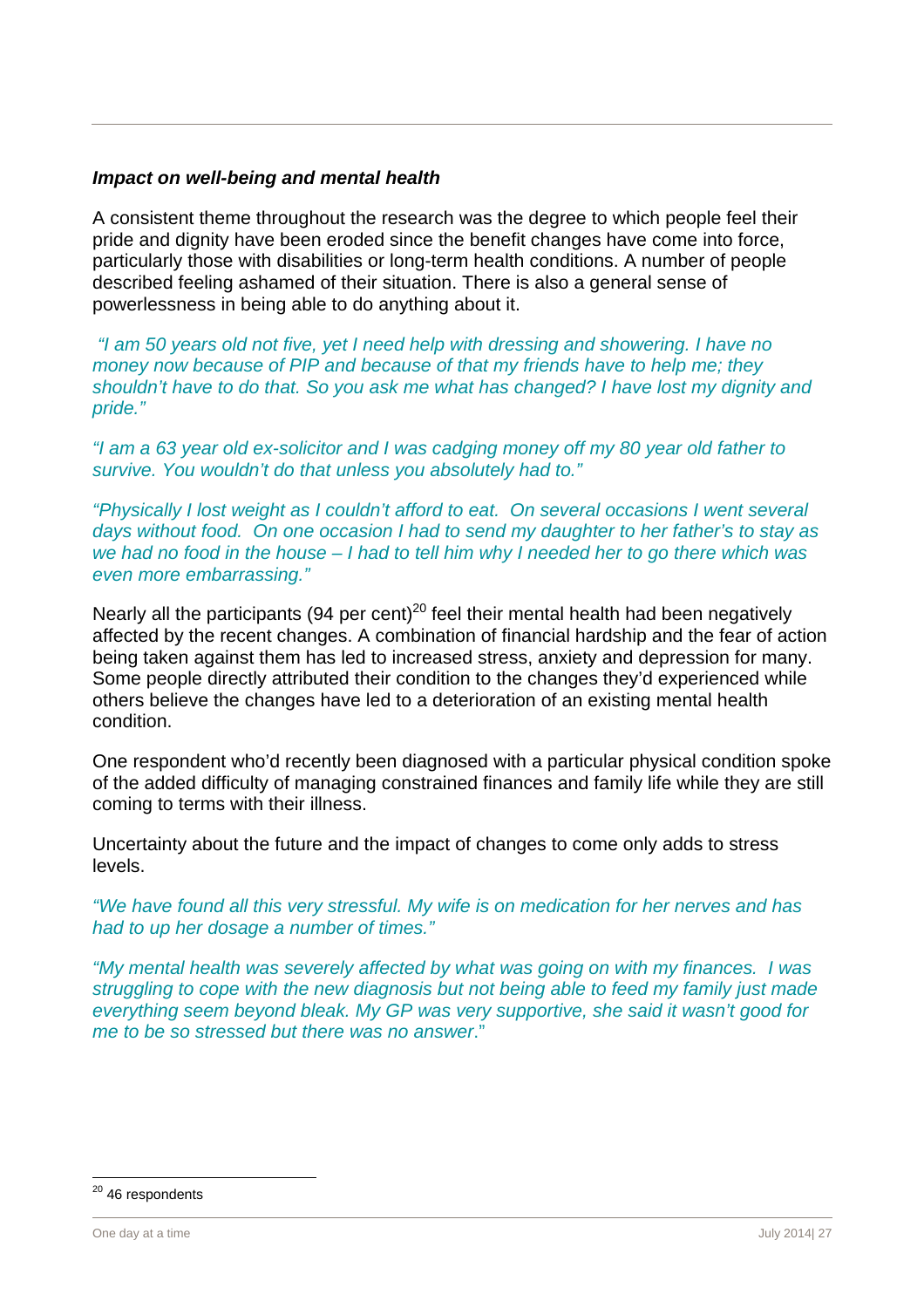*"It is the not knowing that is causing the stress, it's like waiting for the sword of Damocles to fall, there is nothing we can do, and we are powerless."* 

There were also worrying signs about how people are dealing with the added stress. A couple of people spoke of drinking more to help them cope.

*"It doesn't help with my depression but I'd rather drink than not these days. It helps me cope."* 

#### *Impact on personal relationships*

Many people told us that the pressure of living with the recent changes to the benefits system is having a significant impact on their personal relationships.

Almost two-thirds of participants (64 per cent)<sup>21</sup> feel that the reforms have had a negative impact on their relationships with family and friends. Several reasons were given for this including relationships becoming strained when people have had to turn to family members for financial support. Others put it down to the deterioration in their mental health; their inability to socialise with friends leaving them feeling isolated and alone, and feelings of embarrassment by their situation resulting in them distancing themselves from family and friends.

*"I am embarrassed now. I have pulled away from my friends and family. I go to charity shops now, I don't mind but I would like to do it differently. I am ashamed of myself. I have cut myself off from my family because of my shame."* 

<sup>&</sup>lt;sup>21</sup> 31 respondents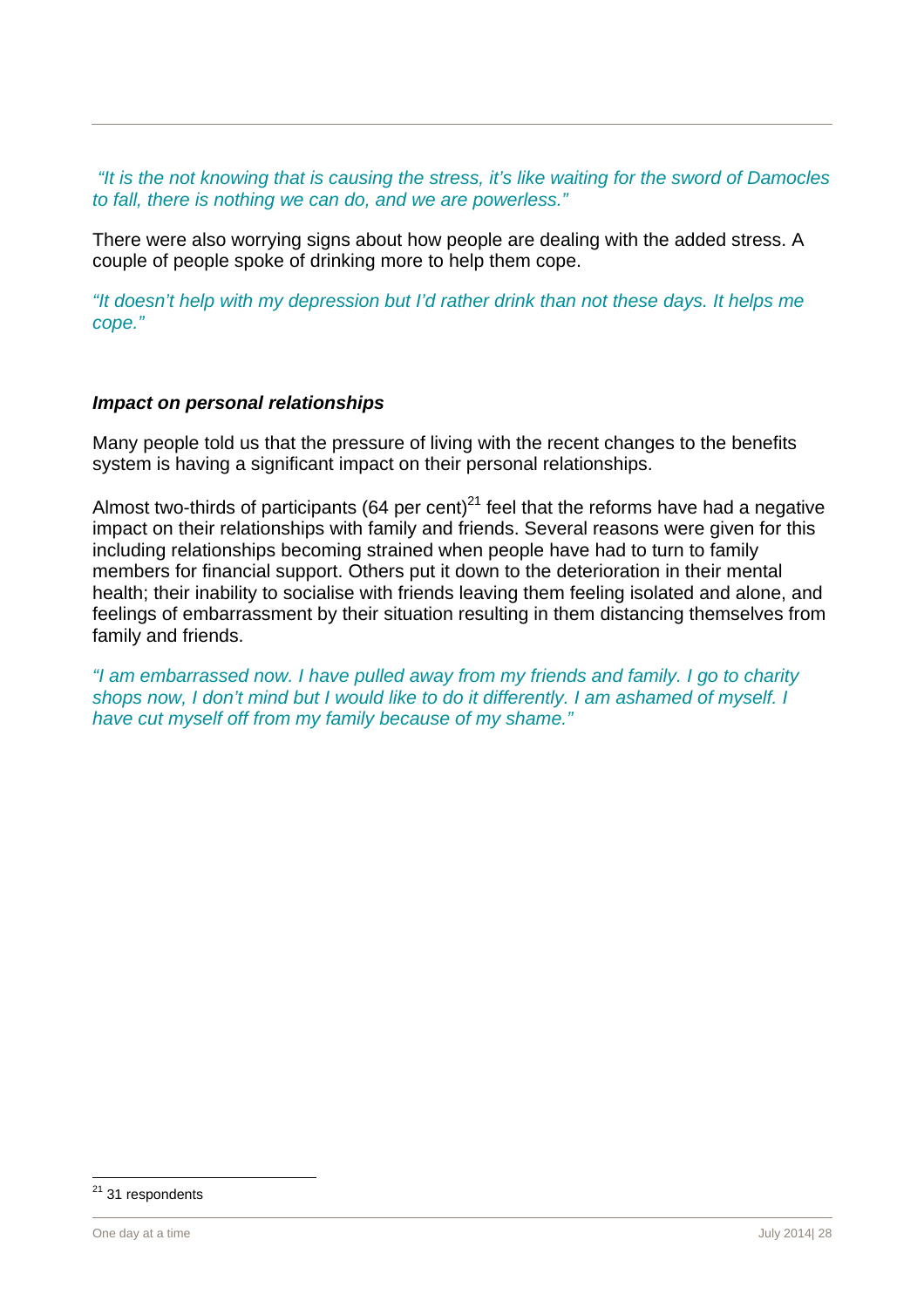#### **Case study one\***

Sandra has been affected by the under-occupancy penalty and also changes to PIP (she has an application currently pending). She has two children with autism.

Two years ago the local authority extended her home downstairs to include a room for her daughter to stay in and a downstairs bathroom. This meant that she had a spare bedroom upstairs and, following the introduction of the under-occupancy penalty Sandra took in a lodger who was a family friend to act as a carer to her during periods when she was bed-bound.

On declaring the arrangement to the DWP at a face-to-face interview, she faced additional issues:

*"I had my disabled daughter in a wheelchair, my friend for support and they kept asking us the same questions as the form. I left there and a few weeks later I had a letter through saying my benefits had stopped because I was co habiting! I found a lawyer who helped me out pro bono and persuaded me to lodge an appeal. The appeal was very lengthy and I had to go through it all again. This appeal lasted over four weeks until a decision was made. Basically they tell you to take a lodger, you do and then the accuse you of co-habiting!"* 

This has affected Sandra both physically and mentally:

*"This affected my mental health significantly and added to my physical illness. I pretty much live in fear every day that they are going to come knocking. My mental health has degenerated significantly. Last week I was diagnosed with post-traumatic stress disorder, I have been suicidal on three occasions and I am on medication for depression. All this has come about since this nonsense started."* 

The impact of welfare reform has been cumulative for Sandra. She was without money for the nine weeks in total. Following a decision on co-habitation all her means-tested benefits were stopped. Sandra has become more housebound and dependent on friends as she is now using her DLA for utilities and rent.

Her current situation has also been devastating for her children:

*"Both my children suffered as well. They couldn't go anywhere or do anything, they barely existed. How can you tell a disabled, autistic child no when it is part of their structure and their coping mechanism."* 

\*names have been changed for the case study examples to protect anonymity

Several participants spoke of the impact their current situation is having on their relationships with their children and grandchildren.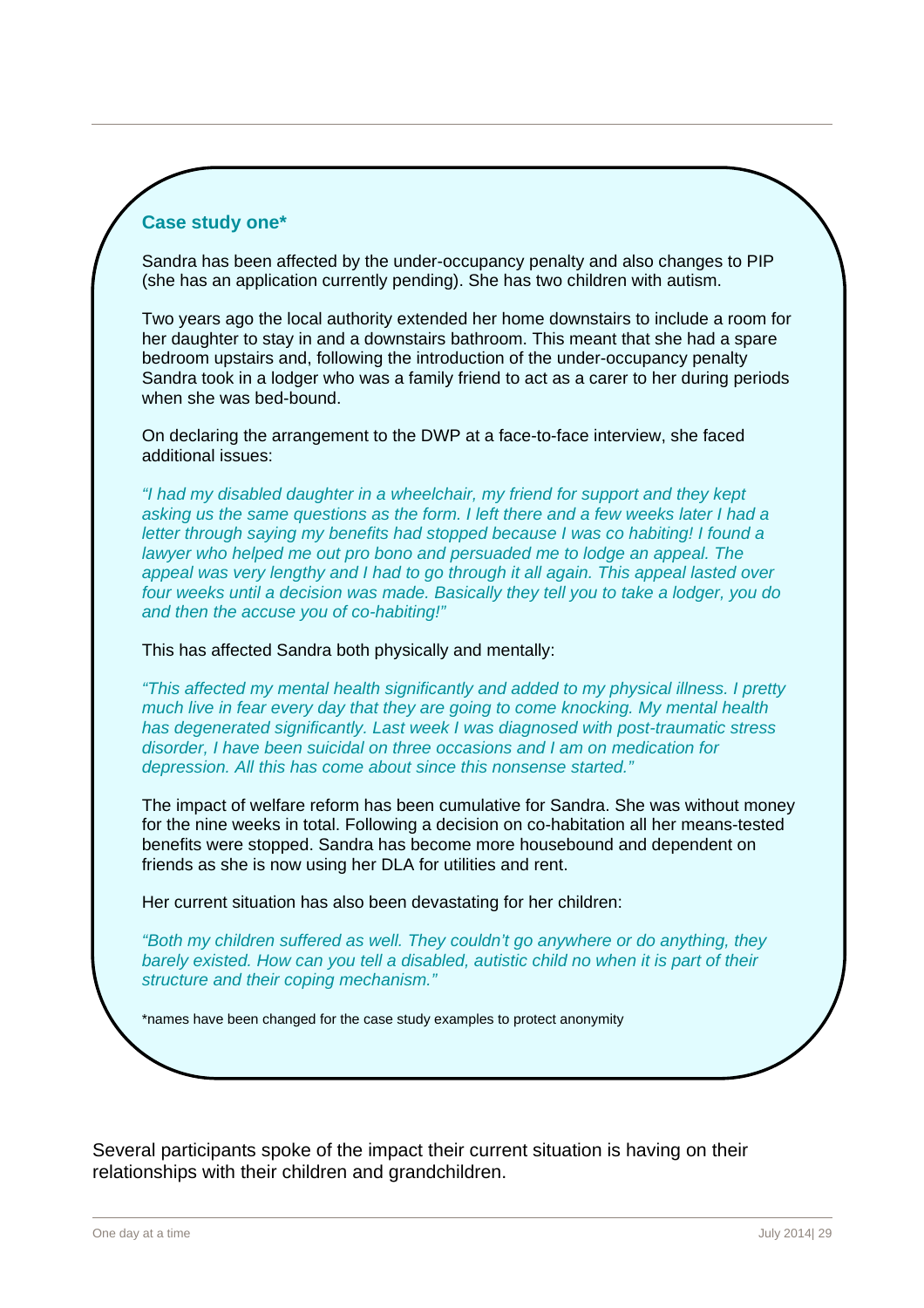*"I didn't want my family to know. But my daughters noticed. Two of them come for tea every Tuesday night and they said 'What are you eating that for?' and I said I can't afford anything else. Birthdays and Christmas, that's another thing – when I was working, I gave them £100 each for Christmas. I'd save up for it. Now I can't give them anything .. they said don't worry but when they give loads of Christmas presents to you and you can't give back it's heart-breaking."* 

One participant spoke of having to downsize from a two bed property with a garden to a one bed flat due to the under-occupancy penalty. Having a much smaller property has meant they have been unable to have their grandchildren to stay as there's no longer a spare room. Family visits are also less frequent as there's no space to entertain.

#### *"I can only have one person visit as a time. I don't feel part of the family anymore."*

One mother told us of how she gets upset because she can no longer afford transport to take her children to school. As she doesn't live on a bus route she has to walk them to school and back in all weathers. The journey is over 30 minutes each way.

Another lone parent experienced problems with her benefits while living at a Woman's Aid shared house as she was unable to give out the address or attend some set appointments. As a result she was sanctioned and left with no money. She had to turn to her mother for financial support to enable her to maintain her relationship with her daughter.

#### *"My mother would transfer £10 into my bank now and then so I could occasionally see my daughter."*

As the above example shows several participants spoke of the additional strain being put on their relationships with family members and close friends when they've had to run to them for money in times of hardship.

*"I sometimes have to go round to my friend's house to borrow food, and you feel like you are becoming a bit of a burden on people."* 

#### *Impact on work, job seeking behaviour and education*

One of the key aims of the welfare changes is to support and enable people to get into work. We were therefore interested in exploring to what extent the welfare changes are helping or hindering people's ability to find work. All of the people who took part in this research are of working age, although only a handful are currently in employment.

For those who are able to work our research highlights how for some the changes are hampering their ability to look for work rather than helping them. In particular having less income is only increasing the barriers to their job searching. Travel costs in particular can be a significant barrier.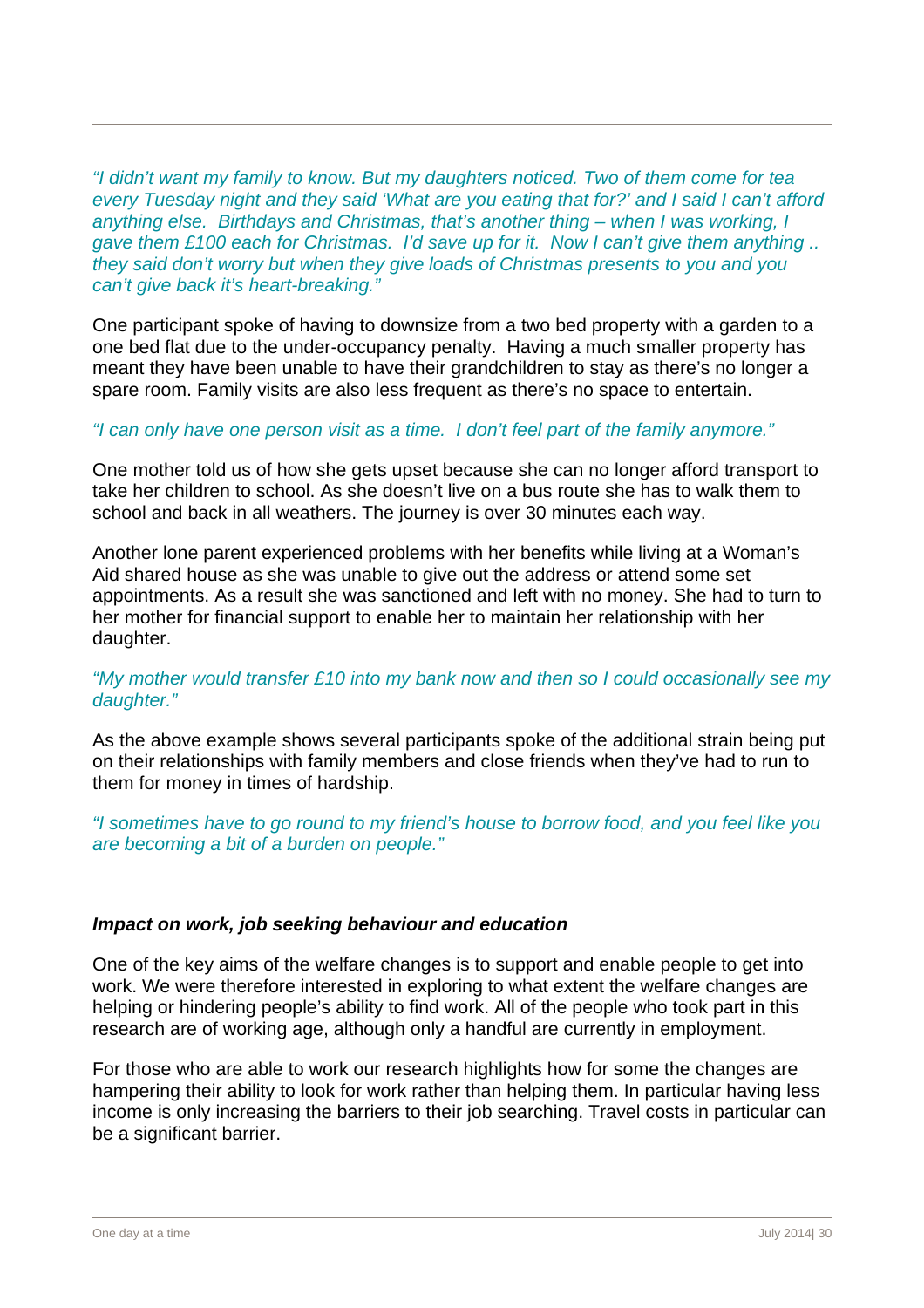Additional research recently commissioned by Citizens Advice Cymru<sup>22</sup> into work travel costs found over two-fifths of respondents (43 per cent)<sup>23</sup> who are currently unemployed but looking for work believe they will struggle at least occasionally to manage their travel costs to work. Just over one in ten (11 per cent) are struggling to find a job within an affordable distance from their home or believe they may have to move in order to find a job.

Such concerns are reflected in this research. A number of participants reported struggling to afford transport to enable them to travel to work or job interviews. The latter included difficulties associated with the cost of public transport or the cost of keeping a car on the road.

Other participants spoke of not being able to afford new clothing for job interviews or having to get rid of their landline at home to save on phone bills. This left them with no internet access at home which they see as a further hindrance to looking for a job.

*"I have had to sacrifice my car – I couldn't afford to run it. This means it is difficult to get out of the house, especially on the days when my legs are bad. It will also impact on me finding work in the future if I feel well enough to work again*."

*'It's not very nice. I find it hard to go for interviews and meetings, things like that. I can't afford to buy the kind of clothes I need to wear for those kinds of occasions."* 

Those living in rural areas felt they are especially disadvantaged in their quest to find work. The cost of travelling to the nearest Job Centre is often a major expense for them. For example one participant said it cost them £7.50 a trip.

Another participant who had been sanctioned and was struggling to find work felt he had no choice but to become self-employed. While this isn't a problem in itself, as his income varies so much from month to month it is a constant source of worry for him and his wife. The variation in his income also causes problems with his housing benefit and he lives in fear of this being cut.

The cost of childcare is also a big issue for some people who took part in our research. Both single parents who work part-time and parents who are out of work spoke of the troubles associated with paying rent and covering childcare costs, particularly those who've been affected by the under-occupancy penalty. Unable to afford both they feel trapped in a cycle of either not being able to return to work or work longer hours.

Other parents living with long-term health conditions feel pressured into working.

*"In one sense I am made to feel like a scrounger. I know I am better off working, I don't need anyone telling me that but with childcare costs I just can't afford it, £10 an hour when I am struggling to feed my family as it is."* 

 $^{22}$  A total of 1,012 face-to-face interviews were completed with a representative sample of adults aged 16 and over, as part of the Beaufort Research Quarterly Wales Omnibus Survey. Fieldwork took place between 3<sup>rd</sup> and 14<sup>th</sup> March 2014.

 $^{23}$  Due to the small sample size (66 respondents) these findings should be treated as indicative rather than definitive.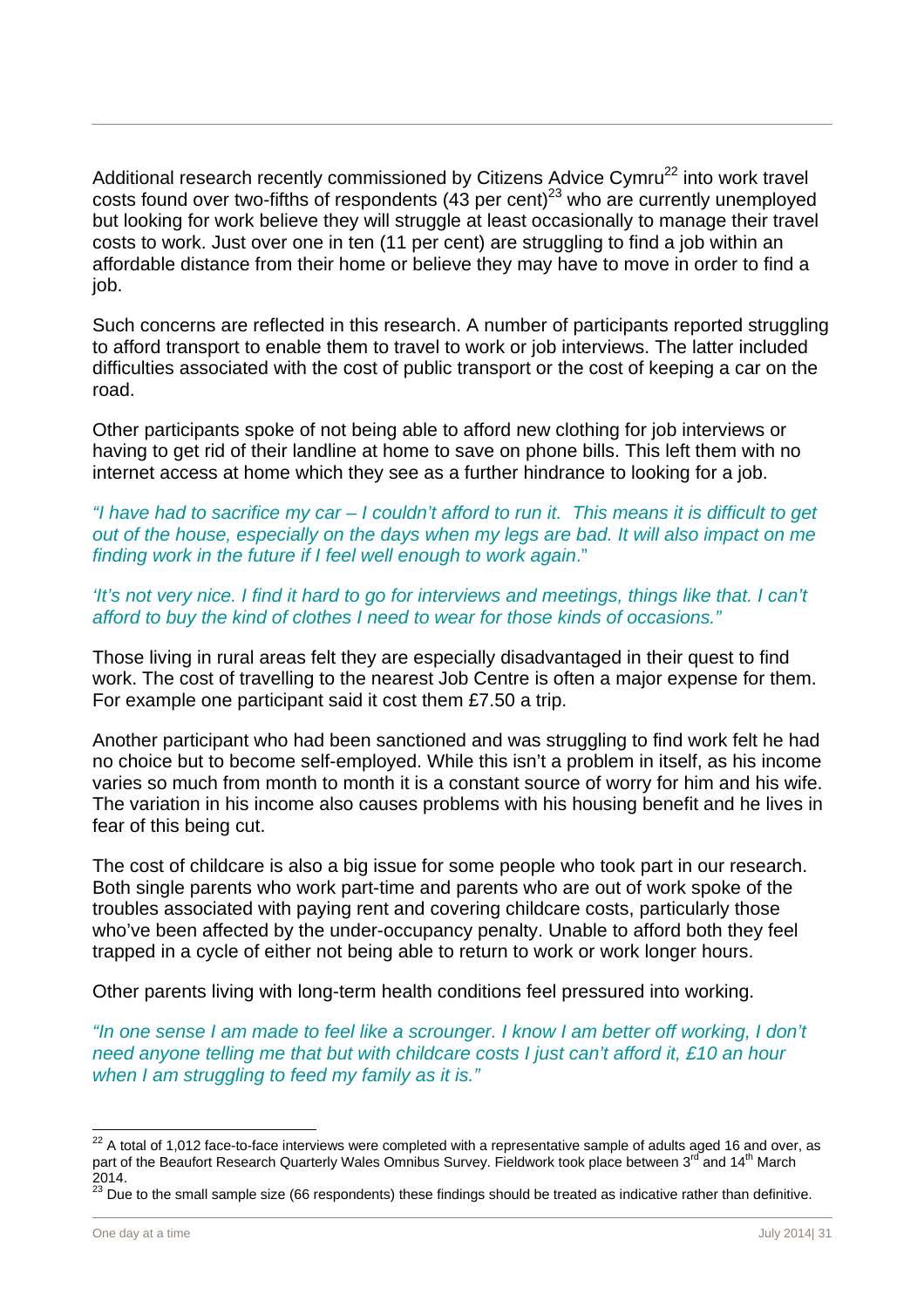*"I don't think they take into consideration your circumstances. They see me as a single parent, assume I don't want to work and so force me to do it. I am not like that. I want to work, earn my own money and pay my way, and feel proud. I can't physically work. If I had a choice I would, every day, but I can't, I have no choice.."* 

One disabled participant who volunteers twice a week now feels penalised for taking on this voluntary work as it's being used as an example of how she is 'fit for work'.

Some young people felt they have to choose between paying their rent and their education. One young participant told us that he would like to return to education to become better qualified and help him get a job. However, as this may impact on his benefit entitlement he didn't see this as an option.

#### *Impact on recreation activities and hobbies*

Taking part in recreation activities and hobbies have been some of the first areas sacrificed as people's incomes have been reduced. Almost three-quarters of participants (73 per cent)<sup>24</sup> said they can no longer afford to socialise or continue with their hobbies or interests; this included swimming, going to the cinema or meeting with friends. This has resulted in many feeling more isolated which is also having a knock-on effect on their mental health.

*"Leaving the house becomes a luxury, getting on a bus becomes a luxury. A treat for us is sharing a bag of chips."* 

 *"I can't go out, I am virtually housebound. I have a partner and I can't do anything with him. When I do have spare money I try and just cook something nice for my children."* 

*"As human beings we do need to socialise and unfortunately that is getting more and more expensive and so it goes by the wayside."* 

Other participants told us they were leaving the house more often. Not for pleasure but to help save money.

*"I don't go out now for myself anymore. We go out to save on the heating."* 

#### *"I spend some of my days in a café as buying two cups of coffee in five hours is cheaper than my heating."*

Our findings highlight that to date the benefit changes are having a predominantly negative impact on many aspects of people's lives. Hardly any of the participants were able to provide examples of anything positive that had happened as a result of the changes. For those who tried, the examples given tended to be more of a testament to the coping mechanisms they have had to employ to help them manage the transition as opposed to being a truly 'positive' impact.

 $24$  36 respondents

One day at a time July 2014| 32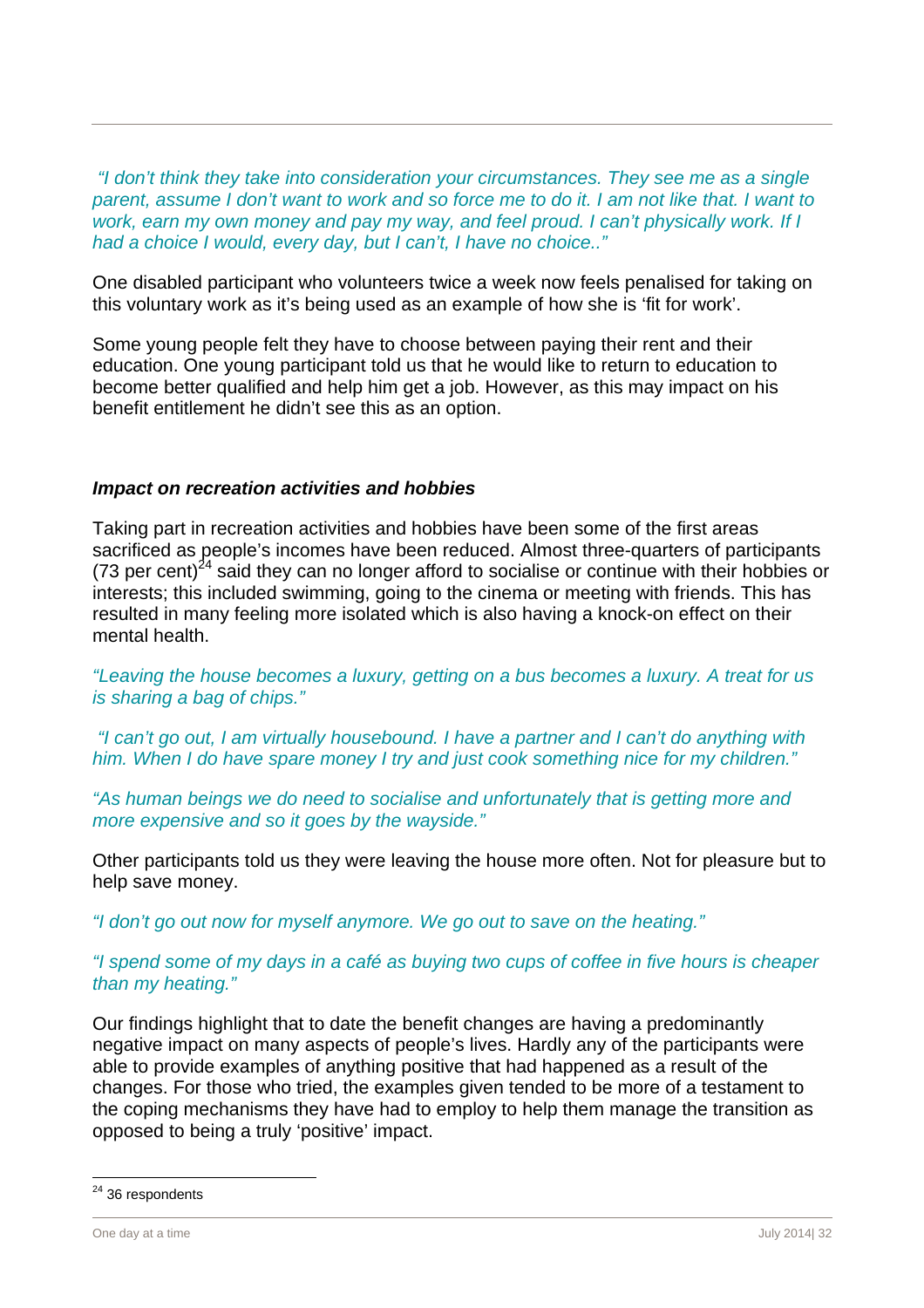Of particular concern is the notable impact the changes are having on participants' health, both mentally and physically. Increased stress and anxiety, eating poorly, living in inadequately heated homes, strained personal relationships, as well as a lack of socialising and being less active, may all have long-term health implications for many of the people we spoke to. Unless people receive the support they need earlier in the process this is only likely to lead to more costly interventions down the line, putting additional pressures on health and social services which are already under considerable strain.

## **Coping mechanisms for managing the changes**

People's ability to manage the cumulative impact of welfare reform will vary depending on their individual circumstances and also to what extent they are receiving support to help them manage the transition.

As we have seen, the changes, particularly having to live on a reduced income, have affected people on multiple levels.

In terms of how they are coping the overwhelming impression given during this study is one of 'merely surviving' as opposed to 'living a life': There is a feeling it is literally just about coping because they have no choice.

#### *"By people's natures they are survivors aren't they? The Government is taking advantage of that – 'oh if we take £10 off them, it won't matter, they'll survive.' They will survive because humans do survive, but who wants to live in the gutter?"*

All participants were asked to rate their own confidence in terms of coping with the current benefit changes - where '0' was no confidence at all and '10' was total confidence. **The average score was 3.6** - indicating more people lack confidence in their ability to cope with the changes than those who feel they are coping well.

People who took part have employed a wide range of coping mechanisms to help them manage the changes. The main action people are taking is to cut back spending in other life areas such as food, heating their homes and buying essential items such as clothing.

*"It is hard when money doesn't even cover the essentials. I was in [a well-known supermarket] earlier this week and saw a nightie 50% off for my daughter but even though I knew she needed new sleepwear as she has had a recent growth spurt, and even though it was only a couple of pounds I knew I couldn't afford to buy it. That really hit home to me how bad things are."* 

Almost half of participants (48 per cent)<sup>25</sup> had cut back on fuel to lower their energy bills. This included going without heating and hot water, heating only one room or using the heating for only a short period of time. For those with particular medical conditions actions such as these could potentially put their health at risk.

l <sup>25</sup> 24 respondents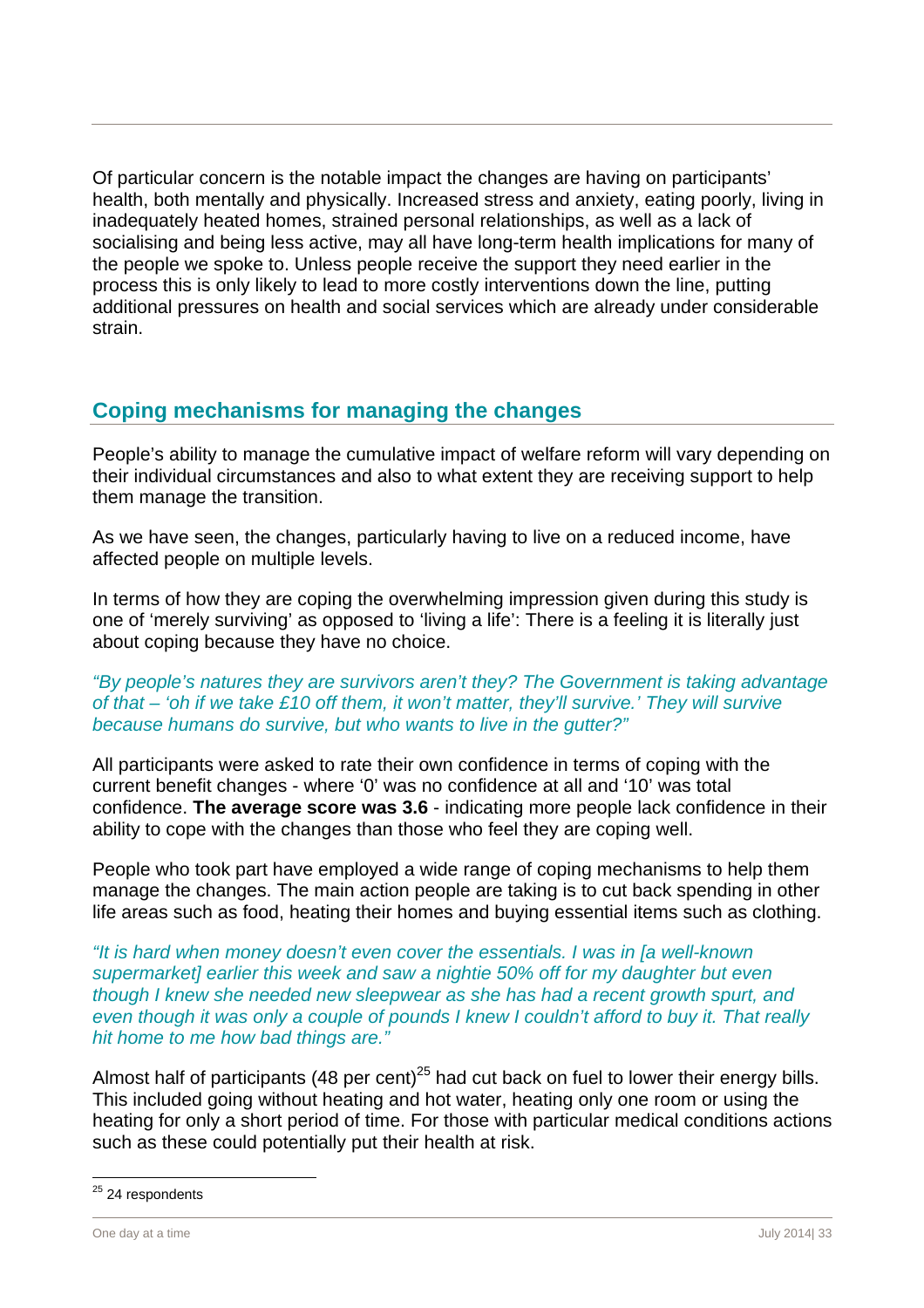"*We do not have the heating on any more because we can't afford to. We have an open fire and we collect scraps of wood from people we know. We only boil the electric kettle once a day in the morning and the rest of the time boil a kettle on the gas hob to save electricity. We have looked at all our bills and got them as low as possible, apart from water, which we can't put on a meter so can't get any cheaper."*

Tellingly, people are often sacrificing themselves in order to feed their children and maintain an element of normality for dependents despite the additional financial pressures – this is especially important for people whose children have additional support needs.

*"Our heating is put on for only a few hours a day, even through the winter. We have cut back as much as possible but we are not like other families, our son (with severe autism) doesn't understand things so we have tried to maintain his lifestyle by allowing ours to get worse."* 

*"I have to watch everything. When the children are not in I don't have the heating on. I spend most of my time cold to be honest .. most of their friends get to go out or have treats mine don't as I just can't find the money for it. It is horrible to admit but at the end of the month, most months, I have to skip meals just so my children can be fed."* 

As we have heard previously in spite of the life sacrifices people are making, many are still getting into debt.

*"I have cut back so much and am still going into debt .. I have come to realise that there is nothing I can do about this. I am trying to think about my health but they don't care about that. I tell you what, it would be better that I was dead then they wouldn't have to pay me and I would be off their stats."* 

Some people who are disabled or who are living with long-term illnesses are being forced into using their DLA to pay rent which is leading to additional unexpected consequences:

*"The council are now turning around and saying because I declared this and I am using it [DLA] for things like the 'bedroom tax', I am not using it for the purposes it is meant to be, then it is income. I would prefer to spend it on taxis to get around as that is what I need most but if I don't pay this 'bedroom tax' I will be evicted, no two ways about it."* 

A few participants believe the abolition of crisis loans and community care grants (from April 2013) has exacerbated their situation. Similar forms of grant-based assistance are available for people in crisis situations or suffering particular hardship via the Welsh Government's Discretionary Assistance Fund (DAF)26, however the scheme does operate differently. None of the participants who took part in this research had received an award from this fund.

<sup>&</sup>lt;sup>26</sup> See Appendix 1 for details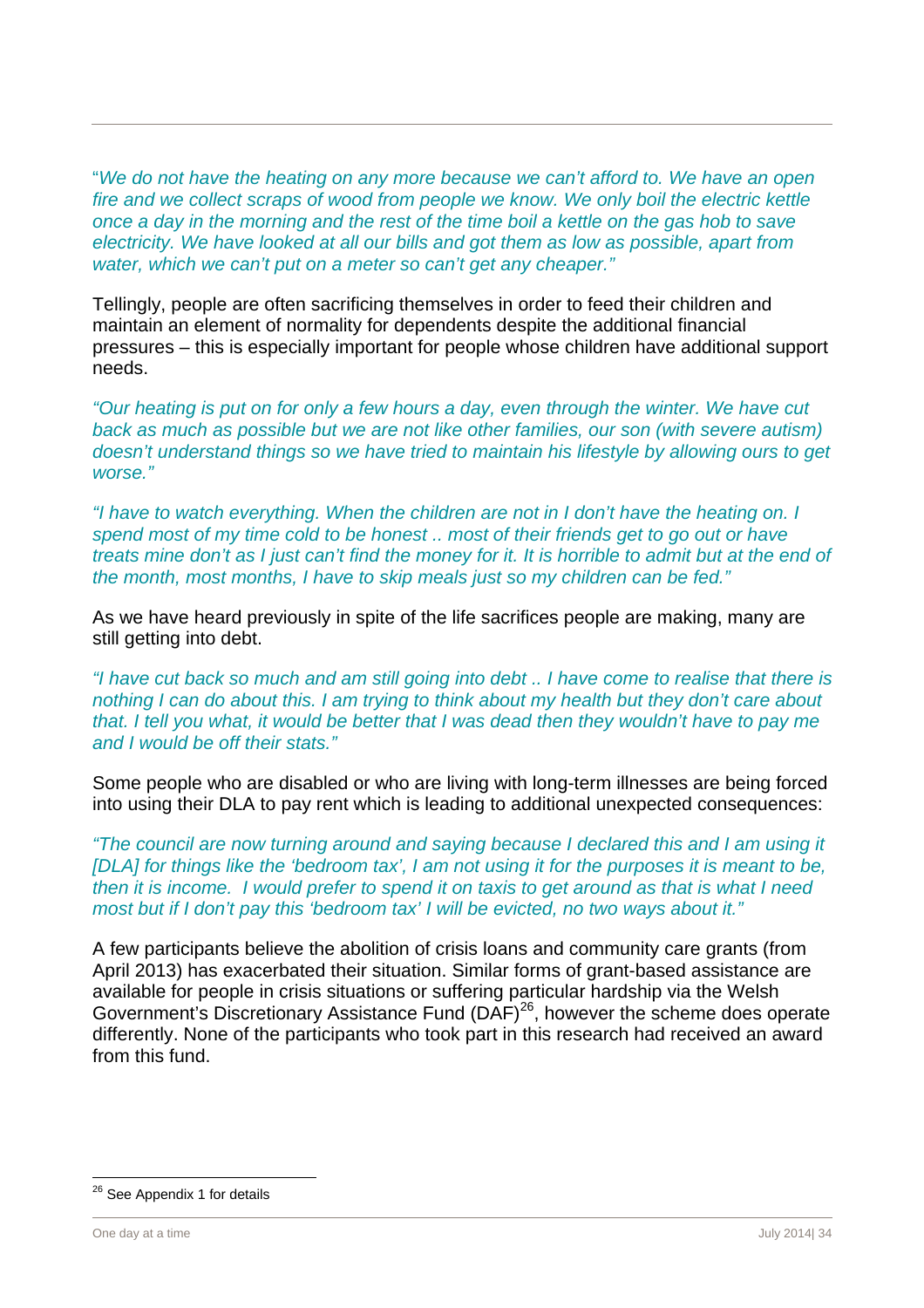However, additional research undertaken by Citizens Advice Cymru at the start of 2014 (yet to be published), with both potential users of DAF and advisers who work with potential users of the fund, highlighted the huge importance and value the majority of respondents place on having a Wales-wide emergency support system, such as the DAF.

Throughout this study we consistently heard how people are cutting back on other essential needs such as food and heating, in order to pay rent and reduce other bills. The potential consequences this could be having on participants' health is clear and highlights the importance of ensuring all those affected by welfare changes are aware of the range of financial support that may be available to help them manage costs, including advice on reducing energy bills through improved energy efficiency, the Warm Home Discount<sup>27</sup> or by switching energy suppliers.

#### **Case study two**

Hannah is a non-working lone parent living with a long term health condition. She has been affected by multiple changes to ESA, the social fund and the introduction of the under-occupancy penalty. Her experience highlights the problems faced by those suffering with long term health conditions who may not be equipped to deal with complex benefit problems.

The under-occupancy penalty was brought in whilst Hannah was coming to terms with a new diagnosis of multiple sclerosis. Due to her health problems she had to give up her job as physically she was unable to continue working. However, despite her GP and hospital specialists advising her that she was not fit to work, the ATOS medical found her 'fit for work'. This decision was later overturned at tribunal but the additional stress of going to appeal was so extreme that she claimed she "no longer wanted to be here." The financial impact of her ESA stopping during the mandatory reconsideration process was made worse as she was no longer able to access a crisis loan. The reduction in her housing benefit due to the under-occupancy penalty put her at risk of homelessness when she was particularly vulnerable.

The increase in the deductions for non-dependants from housing benefit also meant that a solution to her problem could not be found by her daughter returning to the property and contributing to the household income.

<sup>27</sup> The Warm Home Discount is a scheme funded by energy suppliers set up to provide direct and indirect financial support to energy consumers in vulnerable situations. For the current year (2014/15) those eligible for help receive an annual rebate of £140 on their electricity bill. Only suppliers with a customer base of 250,000 and above are required to offer the WHD.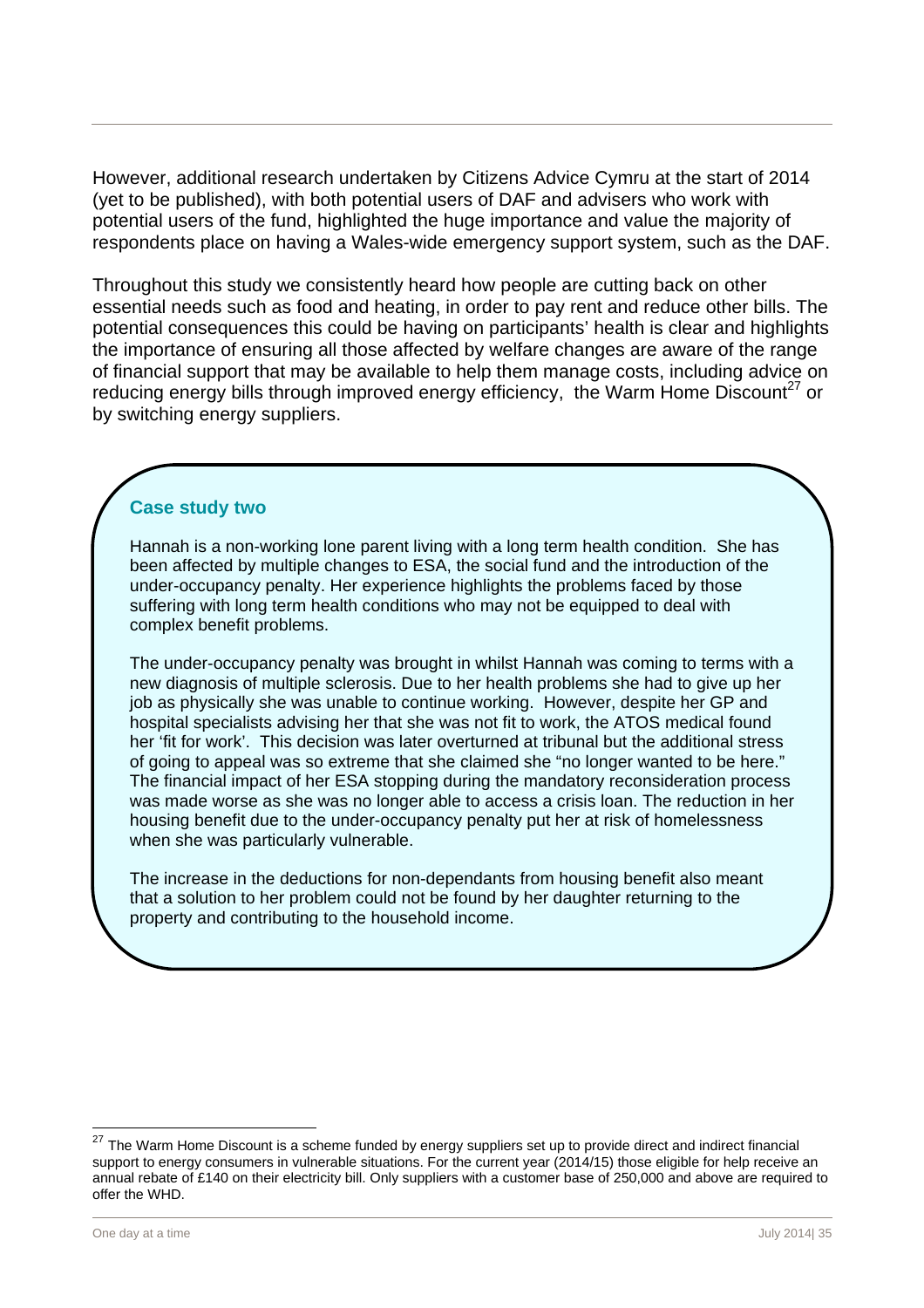## **Sanctions and delays in the system**

Some of the most common problems people seek help for from Citizens Advice Bureaux across Wales relate to appeals on benefit decisions, difficulties associated with benefits being stopped or changed, and problems when applying for new benefits. During such times many clients are left trying to get by on little or no income.

As detailed in the previous chapter in the last 18 months bureaux across England and Wales have seen enquiries about sanctions rise dramatically (up 60 per cent).

The increase in the minimum sanction period from one to four weeks is likely to be a key factor in this rise.

Common reasons given for sanctions include a failure to comply with a Jobseeker's Direction<sup>28</sup> and missed appointments. Claimants are not meant to be sanctioned if they can show a good reason why they did not or could not, undertake a particular activity. Bureaux frequently have to check whether the correct procedures have been followed.

We have already seen for some participants in this research their ability to look for work is being severely compromised as a result of their reduced income following the benefit changes. Our latest research and evidence from bureaux advisers shows the situation is even more pronounced for people who've been sanctioned. In such cases people are spending a significant amount of time having to look for alternative means to pay for essentials, such as food and heating, leaving them little time to look for work.

#### *"It took them 24 hours to stop my money and four months to start it up again. They don't think about that. It's your only income they just cut it off and expect you to get on. You are treated like rubbish."*

Reflecting the problems seen by bureaux delays in benefit decisions, for example following an appeal or when new benefits such as the PIP are introduced, have also compounded the hardship of many claimants who took part in our research.

Several people spoke of their experiences of having no income due to delays to their benefit application. This has subsequently had a big impact on both their personal relationships and their own health.

One participant has been waiting several months for a decision on her PIP application following a stroke. Having no income during these interim months has left her unable to care for her elderly father, living in rented accommodation unsuitable for her needs, and reliant on food hand-outs.

 $\overline{a}$ 

 $^{28}$  This is a formal instruction for JSA claimants to take certain action to help them find work, for example, attending a particular course, responding to a particular advertisement or taking part in a 'back to work session'.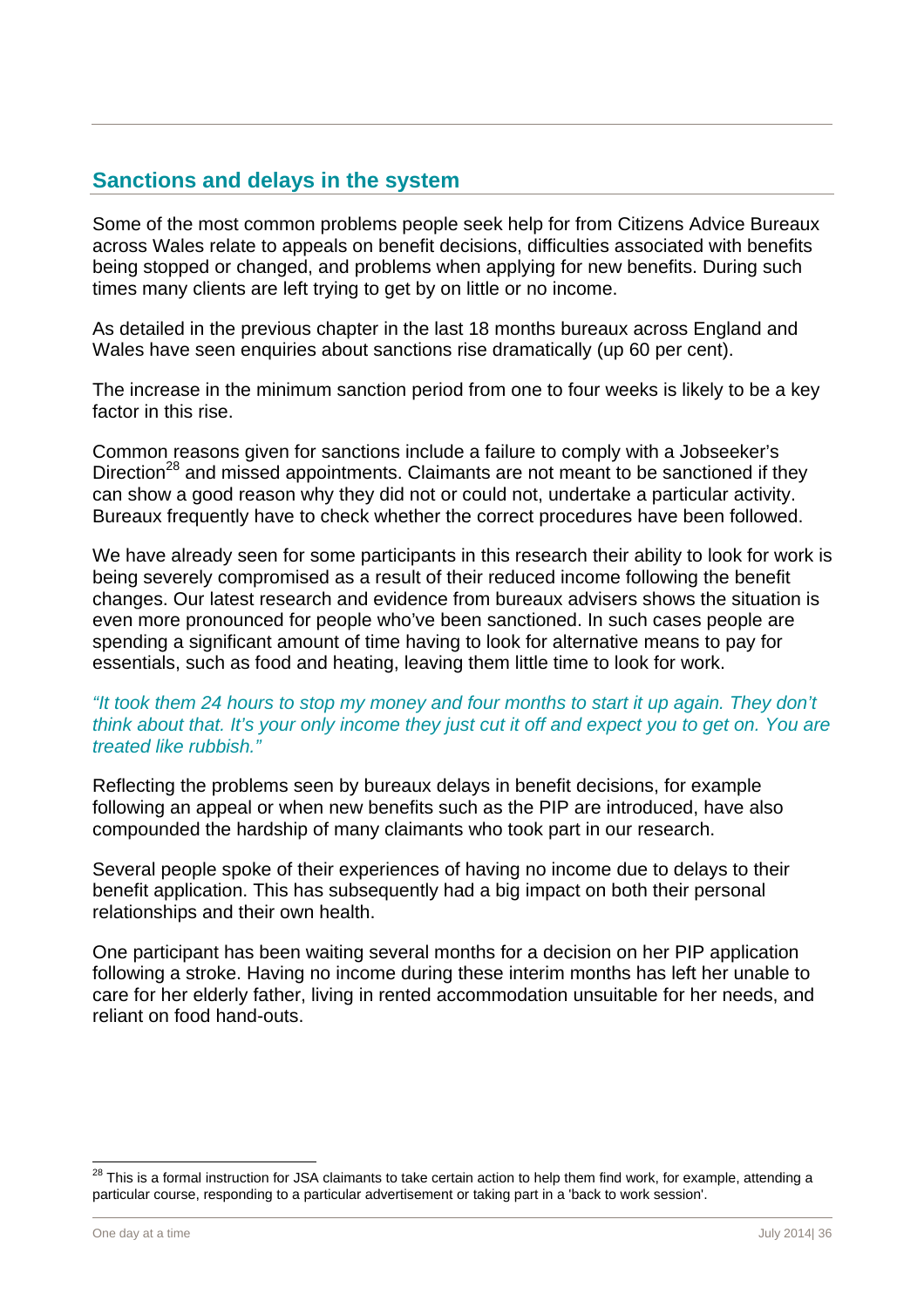*"As soon as I came out [of hospital] I applied for PIP but we are still waiting. I have not heard anything since October. I should hear something in six weeks and we are five months later. I am renting privately but the property is not adequate as there are lots of steps. If there was a fire I would burn to death."* 

Other participants spoke of no longer being able to afford to pay their carer (who is now refusing to help due to unpaid wages) or access subsidised dental treatment (which has had a knock-on effect on their physical health).

Following delays in welfare decisions or a sanction a number of people spoke of having their money backdated on the successful resolution of their case. While this has been very welcome they often felt they've been left without any support to help with problems that have mounted during the time they've had no income, such as spiralling debt. This highlights the importance of providing more holistic advice to people affected by benefit delays and sanctions including the offer of debt advice if needed.

When asked what they believe has been the main reason for the delays in benefit decisions most people living with a disability or long-term health condition feel it's due to a lack of communication between key services – most notably GPs and the company/companies responsible for doing work capability assessments  $(WCAS)^{29}$ .

 *"They say I am fit for work, my doctor is saying different but they don't care. I am in the grey area at the moment and I am terrified of going onto jobseeker's as I struggle to walk around, how am I going to go to interviews? I had my money stopped for two months last year as they changed over and I struggled so much then but they don't care, they say it will be back dated but that is no comfort."* 

*"They are ignoring GPs, top spinal surgeons. Surely they have more knowledge of medical conditions. The DWP phoned me up to tell me that I was 'fit for work' and said, 'we've all got a little bit of pain, so I would advise you to claim jobseeker's allowance as soon as possible'- , it was demeaning and patronising, when I was in agony and could hardly walk some days."* 

The evidence from bureaux confirms the current system for undertaking WCAs is failing thousands of people living with a disability or long-term health condition. This is corroborated further by official figures from the DWP which show since 2010 around 40 per cent of appeals against WCAs have been upheld. Citizens Advice believes more needs to be done to make sure assessments are fair, consistent and right first time. Our 'Fit for work' campaign is currently calling for a series of changes to the process<sup>30</sup>.

 $^{29}$  Until recently ATOS Healthcare has held the contract for ESA WCAs. Capita has the contract to undertake WCAs for PIP.

<sup>&</sup>lt;sup>30</sup> http://www.citizensadvice.org.uk/index/campaigns/current\_campaigns/fitforwork.htm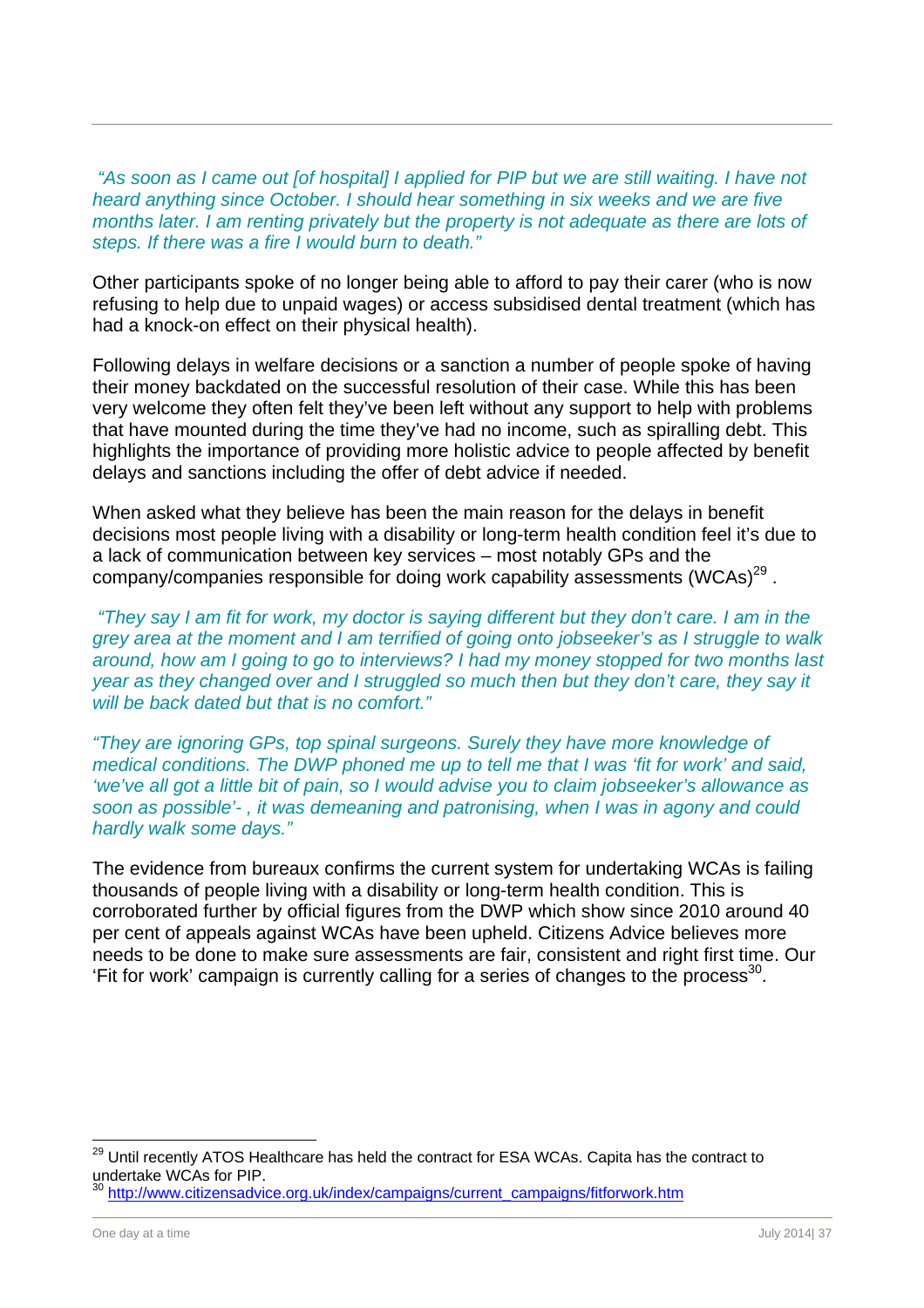## **Media perceptions of benefit claimants**

In recent times there has been a notable increase in negative media coverage of people receiving benefits. Claimants have frequently been described as 'scroungers', 'skivers', 'idle' and 'workshy'. Our experience shows this is totally unrepresentative of the tens of thousands of clients Citizens Advice Bureaux across England and Wales support every day.

A number of participants feel stigmatised by this portrayal of benefit claimants. They believe it is an unfairly negative view and doesn't reflect the daily struggles the majority of people on benefits face just to get by. They also feel it's creating a bigger divide between people who work and those who aren't working.

*"…..I don't think the media should be allowed to portray people like that. They are not reporting on the impact on people, they are just looking at the fact you shouldn't have more money on welfare than others can earn and then they make us all the same. It doesn't make us sound good; they don't understand the individual cases. People don't go out and purposely catch motor neurone disease, or multiple sclerosis to be a scrounger. This is put upon them, they do not choose it."* 

Negative media coverage has only served to compound the impact of the recent benefit changes and has affected people's mental and physical health. Many people who took part feel humiliated and ashamed to find themselves in their current situation. Some have even been at the receiving end of physical abuse.

*"It has got worse since the Government propaganda about strivers and skivers. I have been abused in the street and in shops, told I am a waste of space, even spat at. I don't go out like that now; I just attend the meetings with the various committees and groups that I belong to."* 

To counteract all the recent negative coverage participants believe the media should do more to show the truth of what it's like for people living on benefits. They want an honest portrayal which demonstrates the efforts people are making to look for a job, the struggles of those who are working but on low incomes and the reality of life for those who are disabled and unable to work. People want the stigma stopped:

*"I have the hardest job in the world looking after my son. If they came here to look after him they would change their policies the next day. I have a TV that is 26 years old, we have no Sky TV, we have nothing flash and our life is just looking after him. We are then lumped together with everyone and called a scrounger! What am I scrounging? I am saving the Government money yearly and then they cut the money we need, it is not fair."*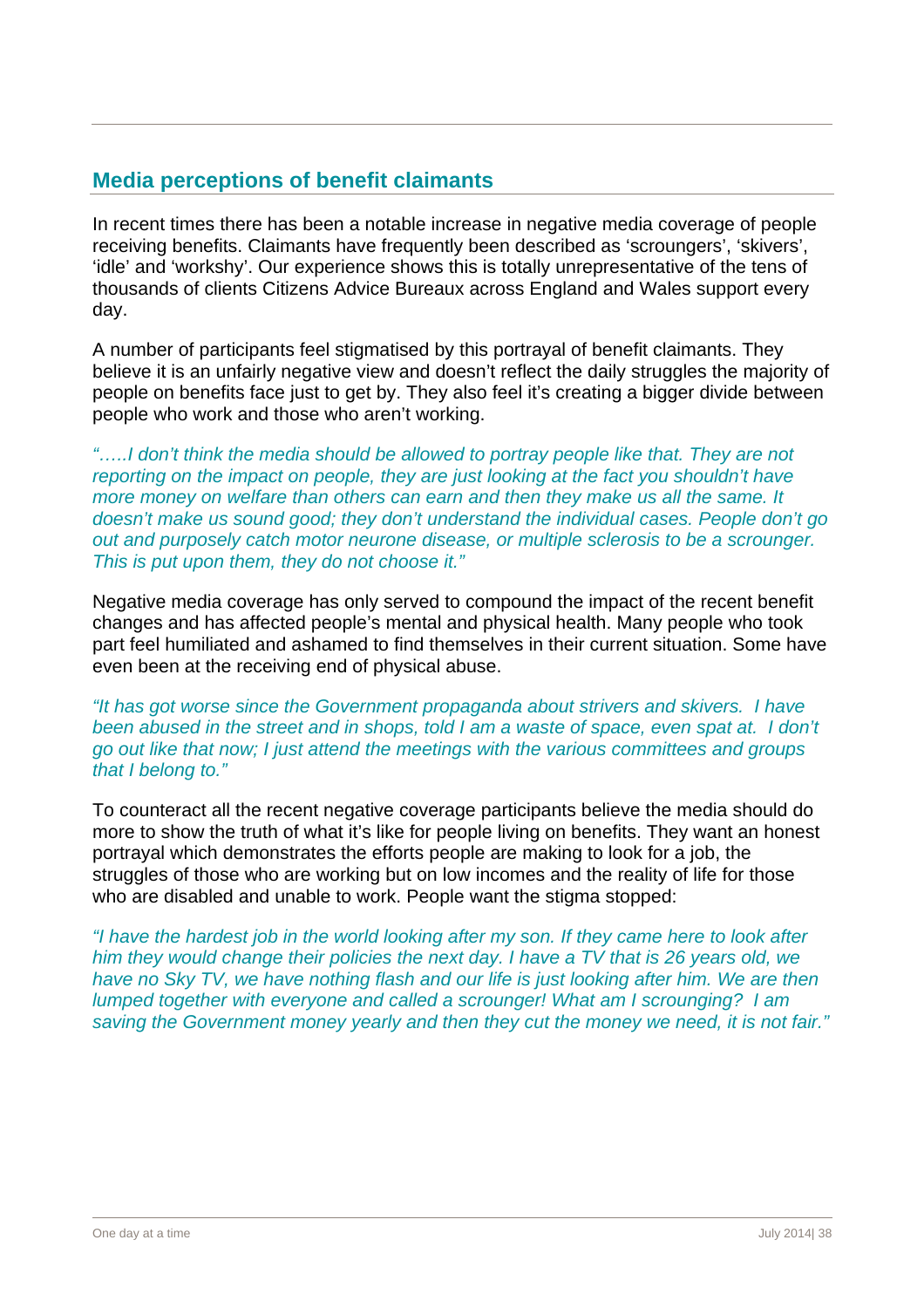## **Awareness of benefit changes**

The majority of people we spoke to had little or no previous understanding of the changes. In many cases people hadn't found out about the changes until they'd received a letter informing them of action being taken. Being 'kept in the dark' had given them little time to prepare for what was to come. Others still do not totally understand the myriad of changes they are experiencing.

#### *"You are waiting and waiting for that brown envelope. It's a life of fear."*

Even those who are aware of the changes sometimes struggle to comprehend the impact this is having on their lives.

#### *"Although I was aware of the changes that were coming in I was still shocked by just how much the changes had an impact on my life."*

A number of people feel that their awareness of the current changes has been good. These are generally people who are already linked in to existing support services or community groups which they say enables them to keep up-to-date with welfare changes and options for support. Other participants had learned of the changes through neighbours or media coverage. Being aware of what is happening or is due to happen isn't always regarded positively. Sometimes people feel such knowledge only adds to or provokes feelings of anxiety for the future.

We discovered examples of good practice where social landlords have proactively visited tenants at home to explain the benefit changes, assist with applications and give advice on options. For example, one housing association held open meetings and invited speakers to talk about Credit Unions and other forms of support to assist tenants. Initiatives such as this are generally regarded as very helpful and supportive.

However, there were also cases where landlords and other agencies such as DWP have been less helpful. Some participants had been given conflicting information leading to confusion and less time to make contingency plans. Others had not been made aware of the potential help that is available to them such as discretionary housing payments  $(DHPs)^{31}$ . Many people have had to be proactive and seek out information about the benefit changes and available support for themselves.

*"We had an awareness that the bedroom tax was coming in because a lady from the housing association rang us up to inform us .. She told us that we wouldn't be affected by the bedroom tax because we were living in an adapted house so we left it and didn't worry. It wasn't until May or June when we rang housing benefit about another issue that we were advised that we had had our benefit reduced by 25% for two spare bedrooms. We complained to the housing association about the bad advice that we had received but they denied all knowledge of this*."

<sup>&</sup>lt;sup>31</sup> Discretionary housing payments are available from local authorities to provide extra help to housing benefit claimants who are having trouble paying their rent, including if this is due to the under-occupancy penalty. They are intended as a short-term solution and decisions on how much can be claimed and how often are made by each local authority.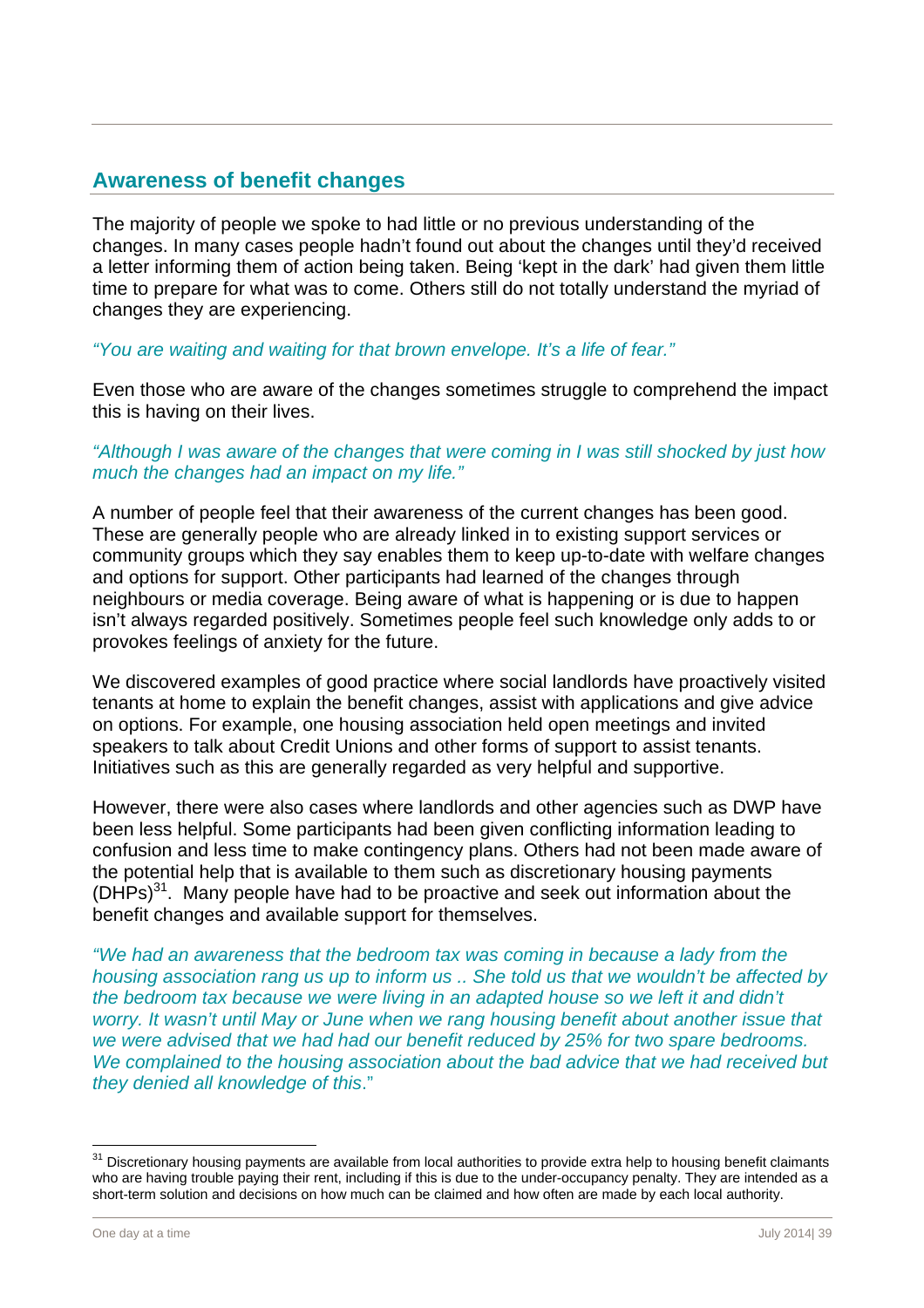#### *"I was not informed of any of the changes or told about any help that was available, I had to do it all myself. My local authority didn't tell me about DHPs that I could have claimed to ease things."*

One young person with mental health problems had put in a claim for jobseeker's allowance unaware that due to his condition he could have applied for ESA. After being regularly sanctioned he sought advice and successfully applied for ESA in January of this year. He believes if he had been given more information or advice initially he would have been able to apply for ESA sooner thereby saving him a lot of worry and from being sanctioned.

*"I was constantly getting sanctioned. They said I wasn't looking hard enough or not putting enough detail down. I really was looking for a job."*

#### *Future changes*

The research also sought to establish participants' awareness of future changes to the benefits system. Very few have a good knowledge of universal credit.

Having briefed participants on what the changes will involve, in terms of the introduction of universal credit, and *may* involve, in relation to future council tax support in Wales, they were asked to rate their confidence in being able to cope/manage these changes (where '0' was no confidence at all and '10' was total confidence). **The average rating was 3.2.**

As had been the case previously (when they were asked to rate their ability to cope with the existing changes) people who are currently involved in support groups or have a support worker generally feel more aware and able to cope with the benefit changes that are due to introduced in the future than those who are not currently receiving support.

The need for more information on what they can expect in the future was very evident. Some feel they already have enough to cope with and the thought of more change in the future only adds to their worries.

*"I need to know what is going on for me and my children. To be honest I am petrified of the changes, petrified. It is just me and my children. I am not confident of the changes. What I have been doing is buying extra food and storing it, that won't last forever though."* 

#### *"The future is bleak and I just try to live one day at a time and shut it out."*

Several people hope to be back in work by the time the changes came in. Others, especially people with disabilities or living with a long-term health condition, are very concerned about their ability to cope in the future as they believe their economic situation is very unlikely to improve.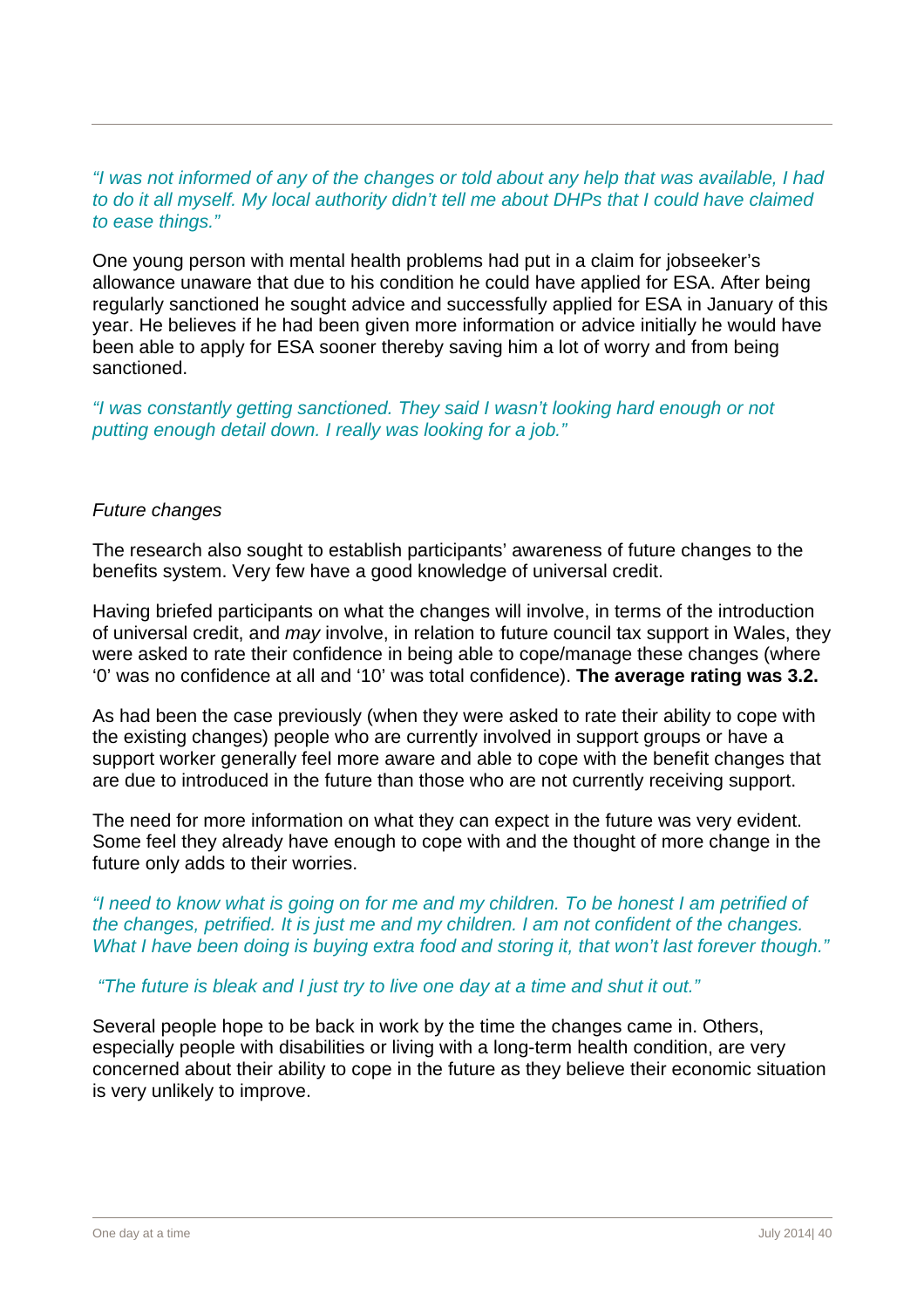*"No matter what I do I cannot win. When I failed my appeal I was so shocked. I have a number of conditions, can barely walk and they want me to work. When the decision came through I had a panic attack. The stress is killing me and now I have more worries, worries about money, about having to work when I can't, about making myself homeless."* 

Younger participants in particular expressed concern about the introduction of universal credit, especially the switch to monthly payments. Some young people feel they lack the budgeting skills to effectively manage their money over a month. They fear having one larger monthly payment could lead to them easily overspending leaving them with no money towards the end of the month.

*"My main worry is with the rent – I've been at risk of being evicted and know that this would be the main risk in me dealing with money."* 

*"I'm really worried that my overdraft will just swallow it up, and I won't have anything to live on .. Let's face it, you are permanently miserable and if someone gives you all that money, you'll think it's Christmas, you'll forget the rent this week and go and cheer yourself up."* 

This indicates there may be a specific need to offer personal budgeting support to younger benefit claimants ahead of the transition to universal credit, particularly those who may not have had the opportunity to develop money management skills at home or school.

While we did find examples of positive intervention by social landlords to help their tenants manage the benefit changes this was by no means consistent across Wales. The scale of the welfare reforms are such that both local authorities and housing associations are having to adapt to huge change in many of their tenants and residents circumstances, the like of which they've never seen before. Their role is vital in helping people manage the changes.

It is therefore imperative that lessons are learnt from each other and good practice is shared in order to ensure fairness and equity in support provision both now and in the future. The Citizens Advice 'Making Welfare Work Locally' project is currently looking to help this process by identifying and showcasing examples of good practice by local authorities and housing associations in a number of key areas of welfare reform<sup>32</sup>.

## **Communication from DWP and other agencies**

Effective communication is essential to any major change programme. In spite of the fact that we're currently experiencing some of the biggest ever changes to the UK welfare system throughout this study it became clear that the majority of participants knew very little of the recent changes to their benefits ahead of them being implemented. People also knew even less of the changes to come.

<sup>&</sup>lt;sup>32</sup> Further details can be found at http://www.citizensadvice.org.uk/index/policy/welfareproject.htm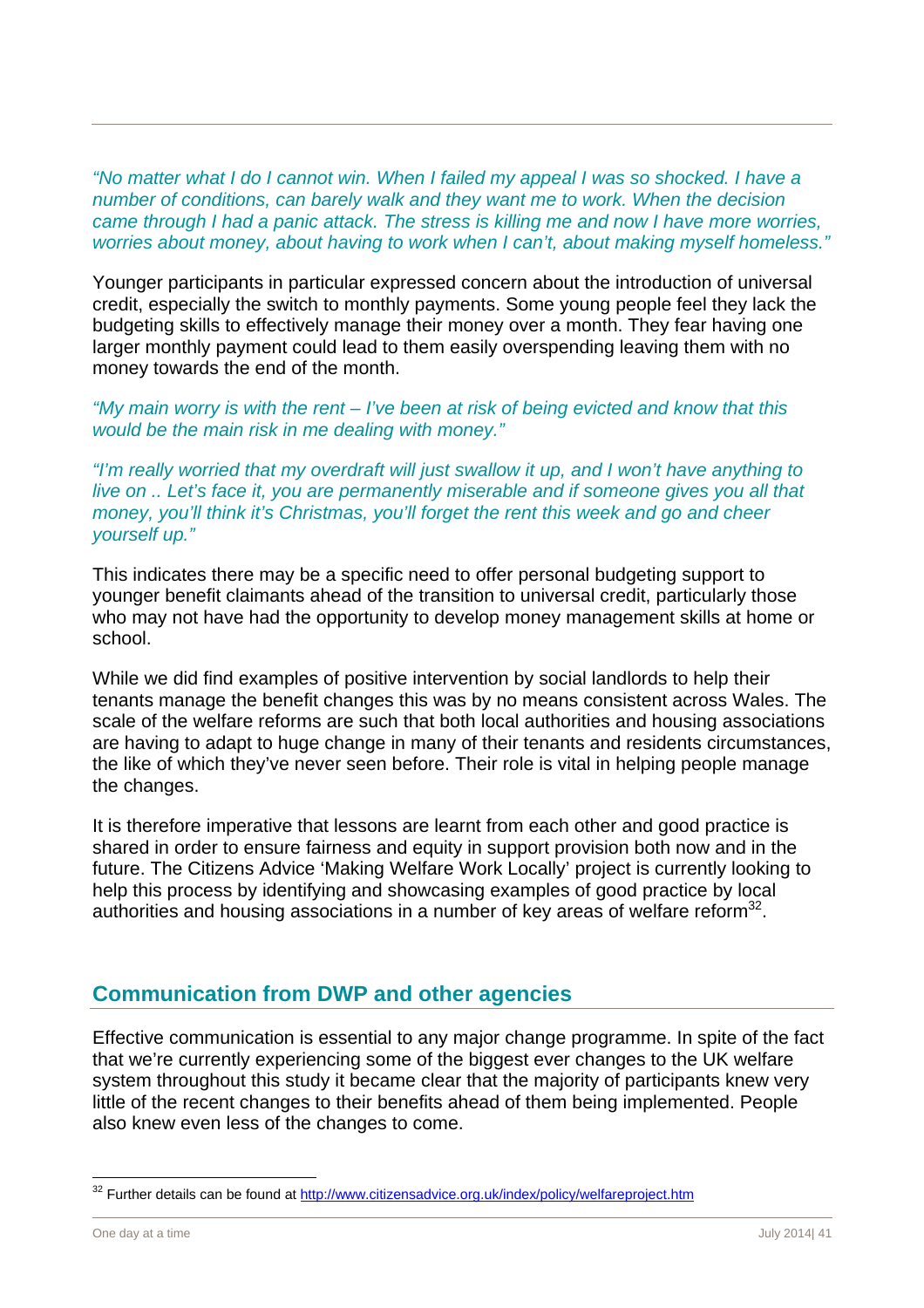Coping with any kind of significant change in our lives can be difficult. However, where possible, having prior knowledge that something is going to happen helps us to prepare, giving us time to seek support and make plans for what that change is going to mean to our lives.

As this research shows, if the change is unexpected and information is unclear or disjointed making the transition is even harder and can lead to further problems later on. A number of participants reported receiving conflicting or confusing information from the DWP.

*"Communication needs to be improved and simplified. On one occasion I received five different letters from the DWP in one day, all with conflicting information on them. As they were all dated the same day it was impossible to know which was the most correct."* 

#### *"I want more information that is correct. It is the fear of the unknown and trying to cope with this, and all these changes will they affect us because I am a terrible worrier."*

When asked how they would like to see information provided in the future understandably people want information on future changes to be personal, accurate, timely and in plain language. They also feel more needs to be done to improve communication between different agencies and services including Jobcentre Plus, local authorities, landlords and GPs.

#### *"I ask for a breakdown of my benefits and what I am entitled to and you get some generic letter. I just want to know what I am entitled to, what I am getting and then I can make plans."*

 *"I want better links .. at the moment no one is talking to each other and it is down to us to join up the dots. Life would be easier if they worked together and then spoke to you in one voice instead of hearing different things from different people all the time."* 

Those living with a disability or long-term illness/condition also feel their circumstances aren't often fully understood by certain agencies and little regard is given to their own situation, particularly within DWP. One participant who is blind had received a letter from the DWP informing her of changes to ESA. The letter was not in an accessible format so she was unable to read the information provided.

Many of these participants feel more could be done to ensure claimants are treated with empathy and that all staff have a better understanding of some of the issues people are facing. This includes taking any additional support needs they may have into consideration.

*"There seems to be no understanding of mental health issues and how these confusing things can make people feel. I have found the attitude of DWP staff to be awful; they don't deal with issues sensitively. When I have been at my lowest I was absolutely terrified of what was happening and tried to explain this to the member of staff who had phoned me about my money stopping due to failing the medical. I asked him what I was supposed to do next and he replied 'Not my problem.' I can't even tell you how that made me feel."*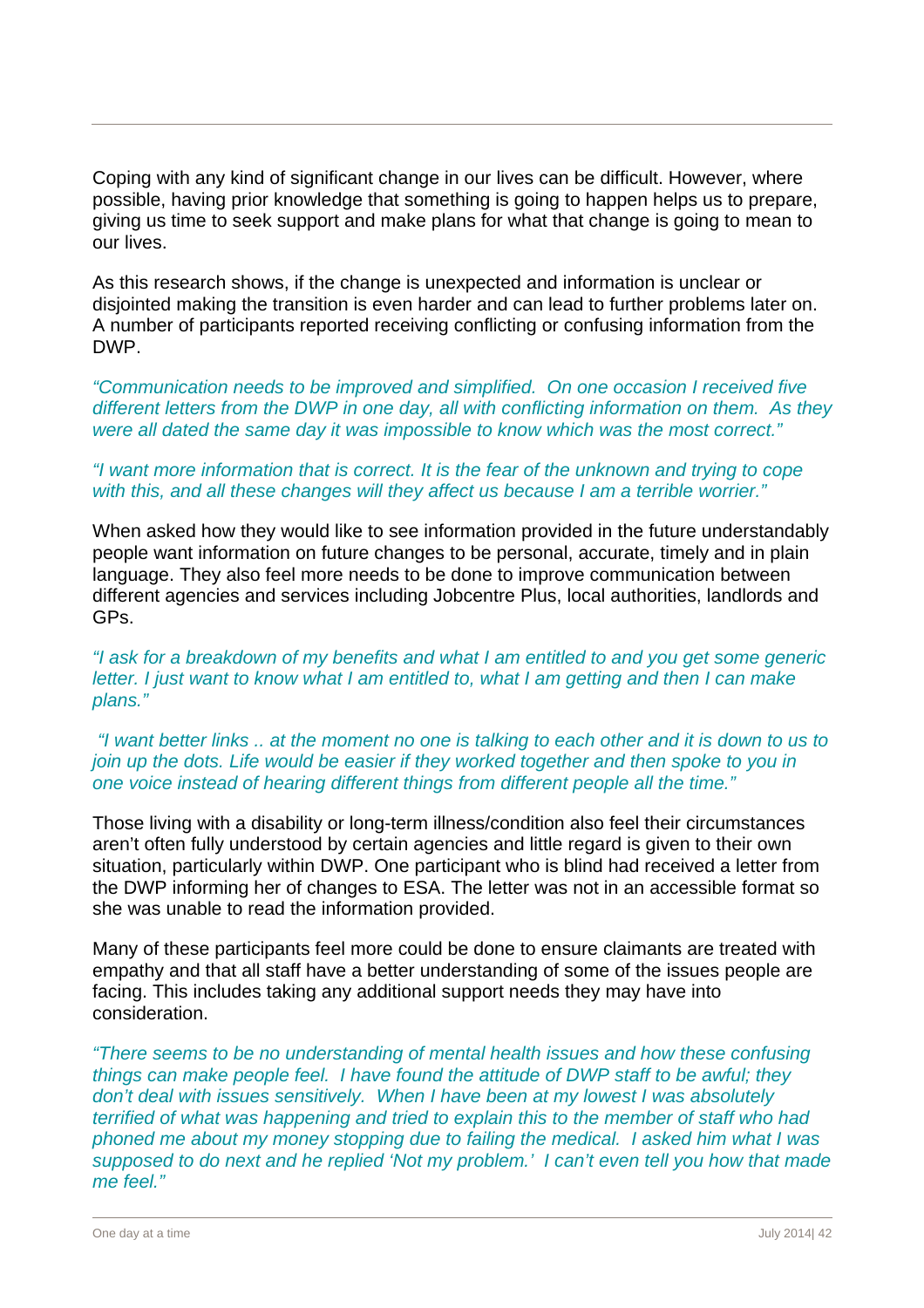*"I feel like I am stuck in a rut and I need some help to get out of it, because of my illness it is not as simple as just get a job and go out to work every day. I need that extra help to find a job that can accommodate my illness."* 

This research has highlighted significant failings in communication between some participants and key agencies, particularly the DWP. With one of the biggest reforms, universal credit, yet to be introduced it is vital that the mechanisms being developed to support the transition to UC, most notably the Local Support Services Framework  $(LSSF)^{33}$ , is adequately resourced and takes full account of claimants needs.

## **Current and future support**

The provision of advice has known positive impacts on people's health and well-being, by reducing stress and anxiety, preventing relationship breakdown, promoting employment and empowering people to make wider positive changes to their life<sup>34</sup>. In particular early intervention at critical times in people's lives helps to prevent problems developing or stop existing problems escalating and the consequences becoming more serious.

Advice can also deliver significant financial gains for people. In 2012/13 the financial benefit for clients following welfare and tax credits advice provided by Citizens Advice Bureaux across England and Wales was £280m<sup>35</sup>. Such advice includes helping people to claim what they are entitled to, appeal benefit decisions or correct errors. This can result in ongoing or lump sum benefit gains and other types of increased income.

This research highlights the value of receiving advice and support at an appropriate time. Those who are currently receiving support generally feel better able to cope with the existing benefit changes and are more confident in their ability to manage future changes, when compared to those who've had no support.

Although there were exceptions, on the whole people have found the advice given helpful. Some said they do not know how they would have coped with it.

*"I am getting support, my GP helps me with all my health stuff .. I have had support to get a Debt Relief Order to sort out my finances, and have had budgeting advice and help with welfare benefits .. I don't know how I would have coped on my own .. home visits have been perfect for me as I know I wouldn't have been able to get out to appointments when I was feeling so low."* 

Several different sources of help were named including unofficial support from family and/or friends to more formal help from advice agencies (including Citizens Advice Bureaux and Shelter Cymru), GPs/health workers, and direct support provided by their local authority or housing association.

<sup>&</sup>lt;sup>33</sup> See Appendix 1 for details

 $34$  'Making the case: the value to society of the Citizens Advice service' Citizens Advice (April 2014)  $35$  See footnote 34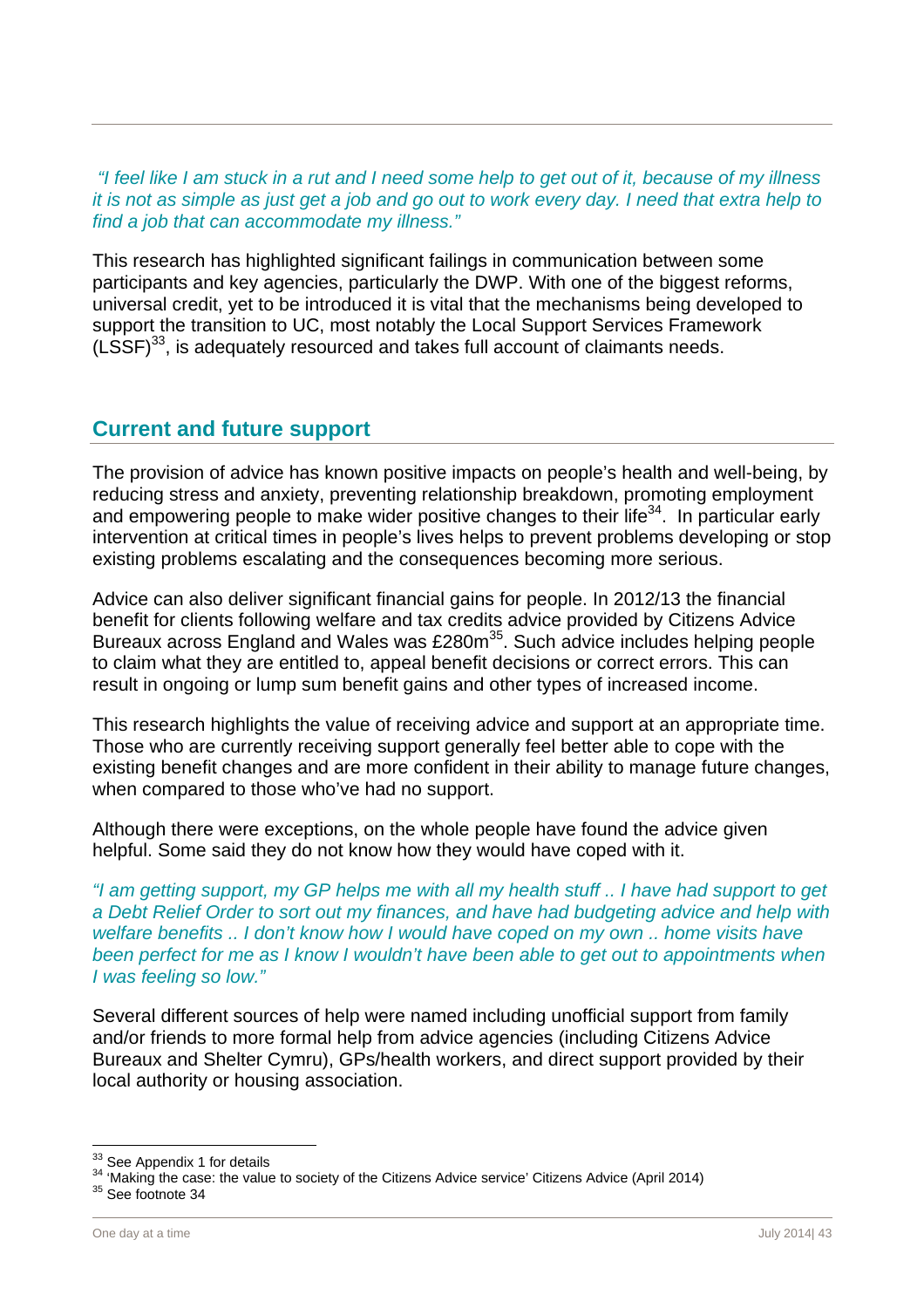This support has been in the form of:

- $\checkmark$  Budgeting support
- $\checkmark$  Help to complete forms
- $\checkmark$  Providing general advice and advocacy
- $\checkmark$  More specialist support in appealing decisions

Particular examples included:

- A participant with dyslexia whose Support Worker has helped him to complete application forms for benefits which he'd struggled with in the past. He believes the forms are designed to *'trick you with the questions and make it difficult to understand on purpose'*. Without the help he currently receives he wouldn't have been able to manage;
- A couple have received help from their Support Worker to access a discretionary housing payment (DHP) which has prevented them from becoming homeless;
- Another participant said a Tenancy Support Officer had helped them to find suitable accommodation, provided budgeting support as well as helping them to complete appeal forms for ESA. Without this help he would have been '*lost*.'

Our findings show how the method of engagement as well as the identity of the organisation providing the support are both important factors in encouraging people to seek the help they may need.

*"There is no use emailing me or writing to me, I need someone to sit with me and go through it all. My stroke has affected me. I am not the same person and I need help by someone here with me and saying do this do that. I am not confident anymore."* 

Some people told us that they are too proud to ask for help or they are wary of people in authority.

*"I don't know where to go for help. I want to steer clear of the authorities in case it affects any benefits or the wellbeing of my daughter and grandson*."

*"On the rare occasions I have spoken to someone about the changes, I get so anxious and worried and confused about what the hell they mean, it just puts me off talking about it."*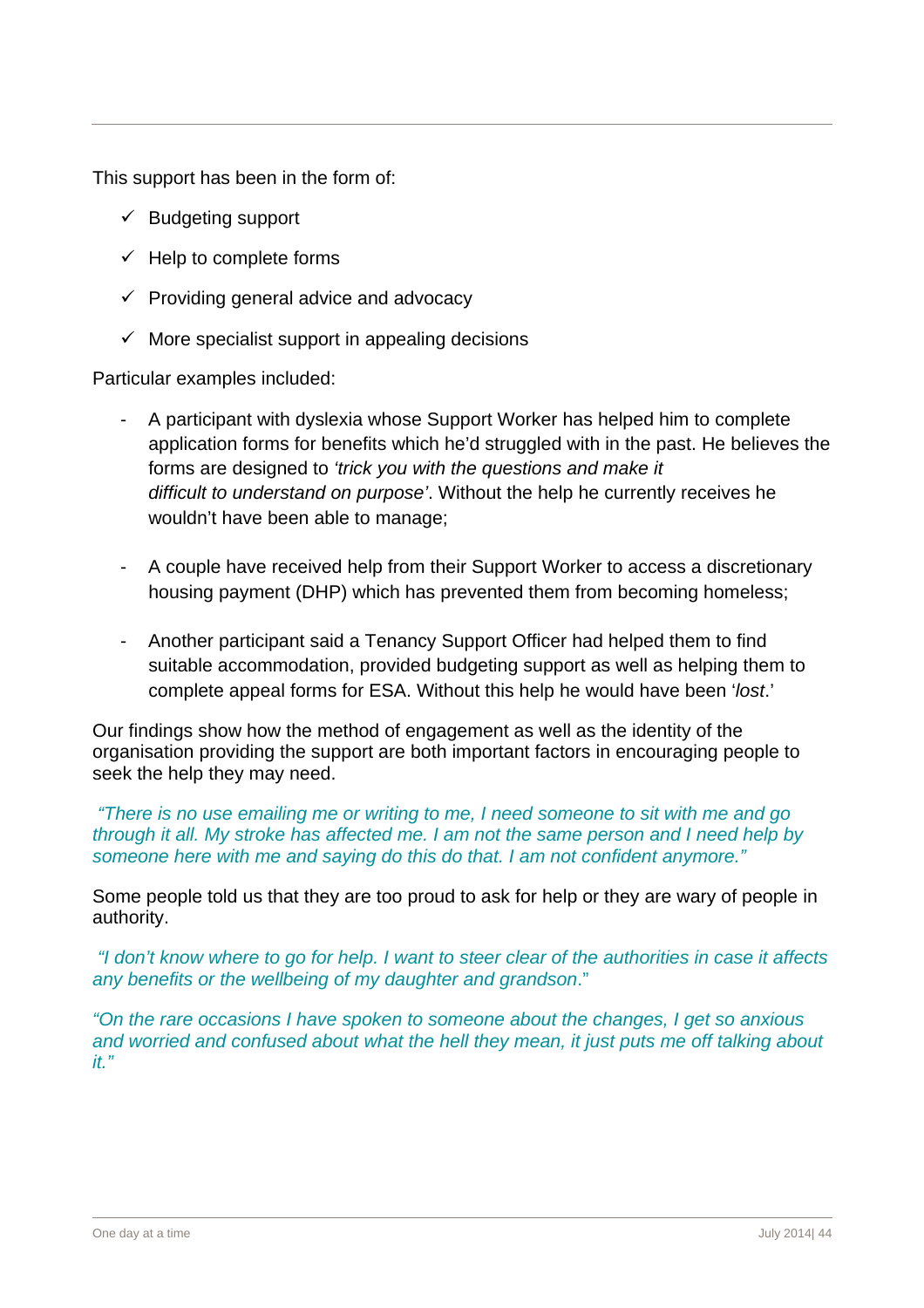It is also clear from our study that not everyone who wanted support was able to access it. Reaching people who do not engage with traditional support services can be a challenge. In recent years Citizens Advice has tried to meet this challenge by expanding our outreach services - locating advisers in community venues and health settings - as well as improving our telephone and digital services. It will be vital that resources for this type of work continue.

## **Case study three**

Iris is a young single adult (aged 16-25) who has mental health issues and is physically disabled. She currently lives in a supported hostel for the homeless having been evicted from her former accommodation for rent arrears. She claims ESA and housing benefit. She had no understanding of the benefit changes and didn't know she'd be subject to the under-occupancy penalty until she discovered she was in arrears with her rent. She was in college at the time and couldn't afford to make the extra rent payments as she had bought materials for her college course. The arrears eventually resulted in her becoming homeless.

Iris is currently paying off an overpayment on her housing benefit which is being deducted from her benefits and is finding it a real struggle. She goes without food and socialising with friends due to her financial situation:

*"I don't eat much. Clothes and shoes have to wait. I make do with what I've got. I don't socialise. Not really."* 

She feels unfairly stigmatised by the media portrayal of people on benefits.

*"They make it look as if everyone is taking the mick. I've had people have a go at me about being on benefits. They think I'm lazy. It's not nice. They need to show how bad it is for people. Politicians don't have a clue. They should spend time living on the money that we live on and see how they cope."* 

Iris is concerned about future changes, including the introduction of universal credit. She feels young people without budgeting skills might struggle to manage their money when they receive it directly on a monthly basis:

*"The monthly thing does worry me as I will have to try and make my money last a month which would be very difficult. I'm struggling on two payments a month as it is. I don't want to go in to my bank. I might get confused about the amount they've given me and overspend. Or if I'm stuck I might be tempted to dip into it. I don't want to be able to do that."* 

At the hostel where she lives Iris has access to key workers who are able to support her with maintaining her current tenancy. She finds this support invaluable:

*"I would definitely be in a worse situation without them. They have helped me a lot to organise my money and to budget."*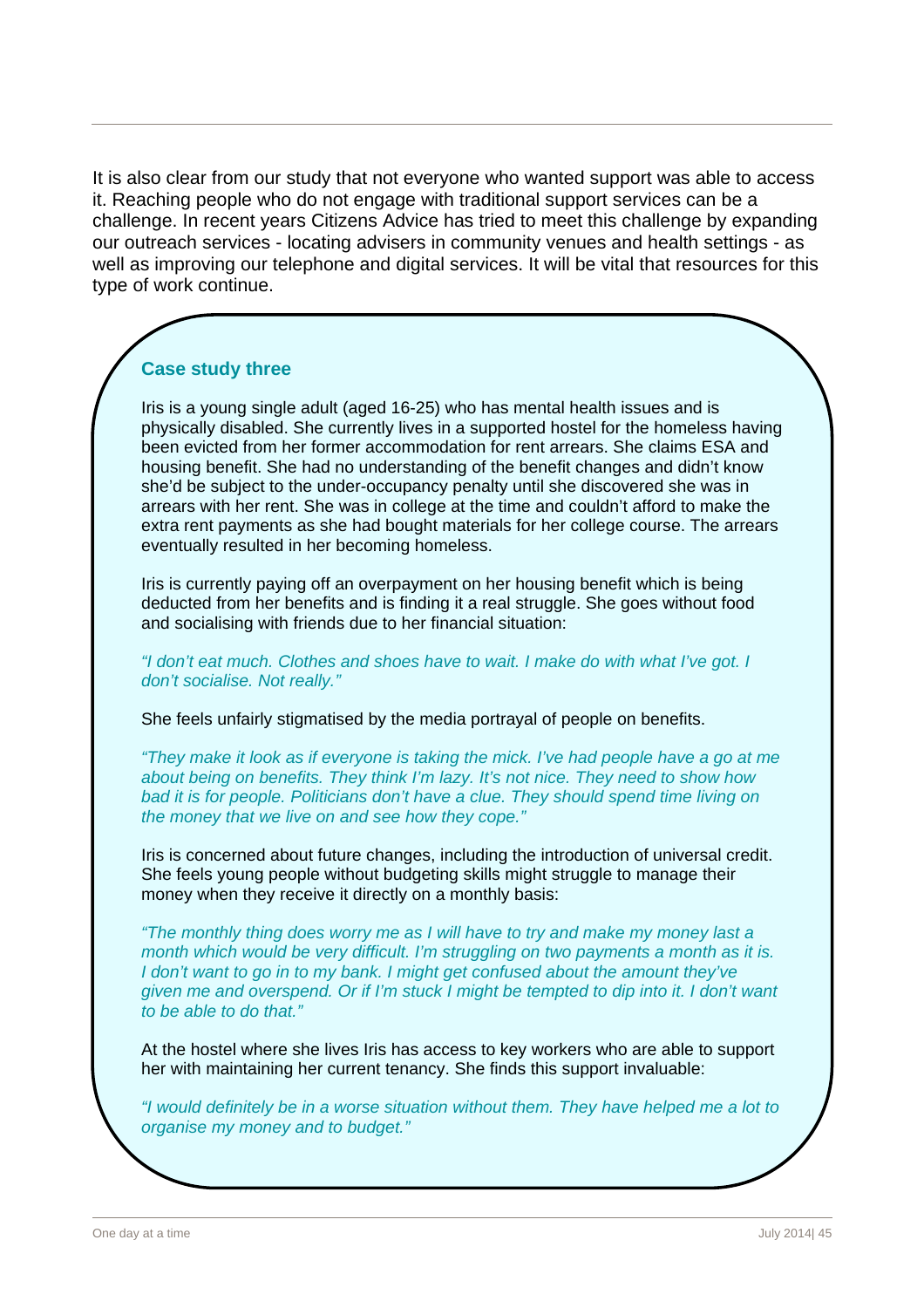#### *Future support*

Our findings show how the benefit changes are having multiple impacts on people's lives and highlight the importance of providing holistic advice to claimants. Even before the changes people would have been living on low incomes. It is therefore not surprising that having their income further reduced has led to many participants going into debt or deeper into debt and struggling to afford rent and basic essentials.

It is critical that everyone affected by the existing and future welfare reforms is able to access the right support if they need it.

Participants were asked what type of support they currently need or would like to have to help them deal with changes in the future.

The most frequently cited included:

- $\checkmark$  Help with budgeting and money management
- $\checkmark$  Independent living skills for young people including cooking, shopping on a budget, managing bills and a tenancy
- $\sqrt{ }$  Debt advice
- $\checkmark$  Advocacy and someone to help them fight their case
- $\checkmark$  Help to complete complicated forms
- $\checkmark$  Practical assistance such as getting back to work, applying for benefits they're entitled to, and getting the cheapest energy tariffs.

 *"I was brought up in care so I never had the mother figure to teach me how to deal with things. I didn't have guidance on bills etc. My leaving care worker helped me to set up home but I didn't have any help to manage things from then on. People should learn this stuff from their parents but if parents don't know themselves, or are not around, then it means their children won't know. Financial responsibility classes would be good. I would go if I knew of any available*."

Generally people prefer face-to-face support where possible as this allows for information to be provided in an appropriate format and for direct assistance, if needed, to complete application forms or talk through options. Home sessions are also valued by some, particularly those who find it difficult to travel elsewhere. Sensitive issues can also be discussed more openly in familiar and safe surroundings.

While participants appreciate information/support being provided in a range of formats that allow flexibility and choice (eg. on-line; telephone; written information or multichannel) digital exclusion is an issue for many participants.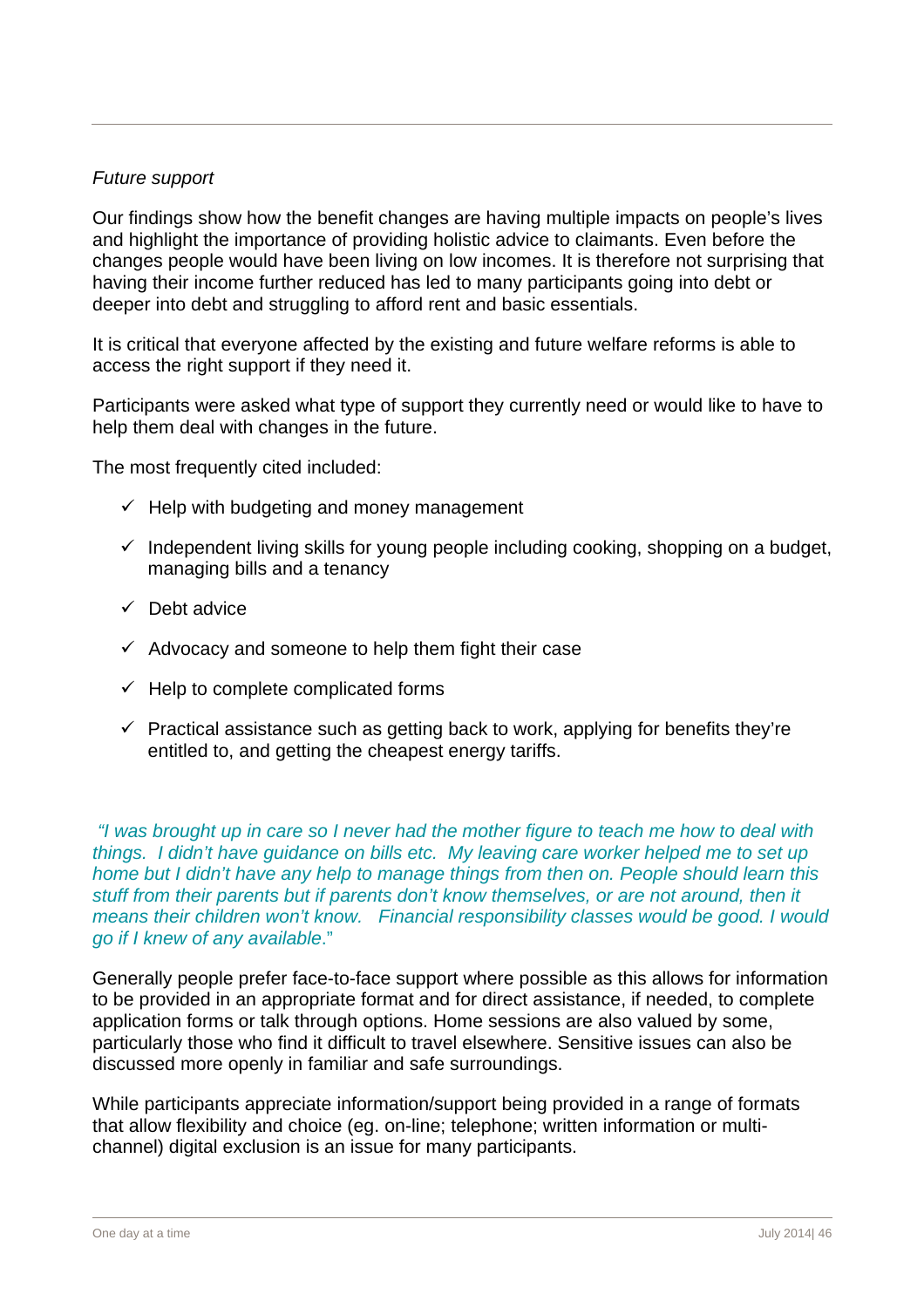Recent research exploring internet use in Wales commissioned by Citizens Advice Cymru<sup>36</sup> found that almost a quarter of adults (23 per cent) don't use the internet. This rose to just over two-fifths of those living with a disability/long-term health condition (41 per cent). The main reasons given for not using it are a perceived lack of need (57 per cent) or because people didn't know how to use it (42 per cent).

Many people who took part in this research expressed concern about the increased reliance on providing services on-line and feel that some people with particular disabilities or conditions are being unduly penalised as more and more services are delivered via the internet. Further barriers cited included poor broadband connections in rural areas.

The rollout of universal credit will see the majority of claimants being expected to make and manage their claim on-line. The main aim being to help simplify the process and reduce administration costs. A major study of 'universal credit relevant' clients undertaken by Citizens Advice in 2013 found two-thirds of participants (66 per cent) were unable to get on-line to manage a claim at the initial assessment stage. Following support from the bureaux over six in ten (62 per cent) had improved their skills and abilities in this area.

Therefore to be successful the 'digital by default' approach will need to be supported by additional resources for advice agencies and others to help claimants develop the skills needed to manage an on-line claim. Such skills are very different to using social media or other internet services.

The availability of independent advice was viewed as important by participants regardless of the channel used.

*"I think it would be nice to have some true advice on what you can do in the situation I am in. I do not know what my rights are, what else is out there to help .. support in that would be great. Not just letters saying this and that and there is nothing else you can do about it."* 

It was also felt that information on the range of support available needs to be better promoted. Discretionary housing payments and the Warm Home Discount were given as specific examples.

*"Sometimes you find out about things by accident from other people through word of mouth, for instance, I didn't know that there was a £130 warm home payment. I hadn't* been told about that, it was only because my neighbour told me. How many people don't *know about it? I used to go without my heating before I knew about this."* 

Importantly, people feel that as well as short-term advice and support there also needs to be a focus on long-term solutions to help resolve people's situations. This includes the provision of affordable accessible accommodation.

*"It is pointless (getting support); they all say the same things. They don't help you they just tell you what I already know. I need a smaller place but there are none, what can anyone tell me?"* 

<sup>&</sup>lt;sup>36</sup> See footnote 22

One day at a time July 2014| 47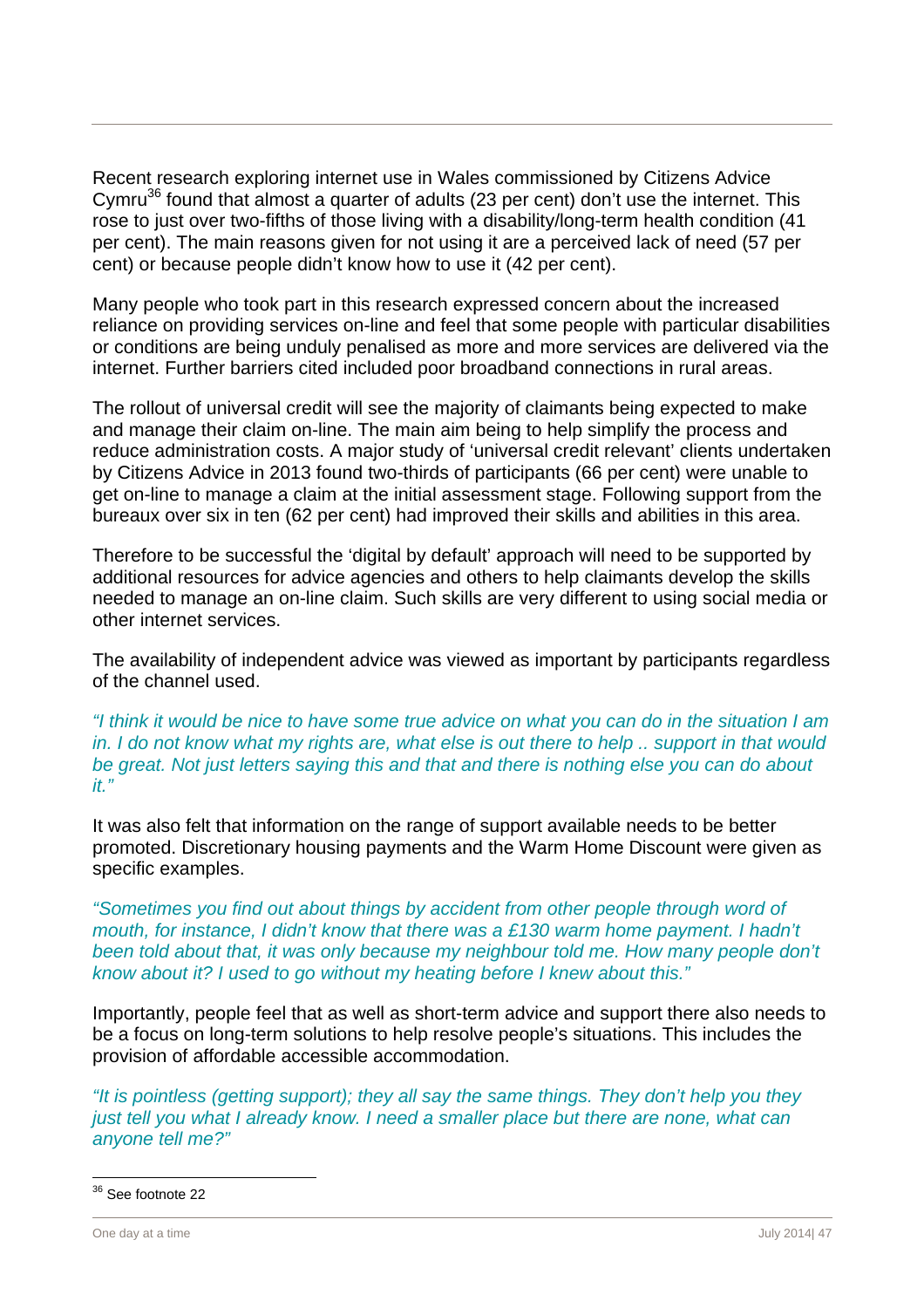Some people who took part would also like more opportunities to meet and discuss their experiences of the reforms with other claimants going through the same thing. A number of participants formed a Peer Support Group after taking part in one of the focus groups for this research.

*"We are all dealing with different things, but we could help each other, we could say… 'have you tried this?' When you are on benefits you lose your confidence and you don't want to take a step out into the world. A meeting once a month would be an opportunity to meet up and talk and know that you are not the only one in that boat. You could swap ideas and information. You could then go away and try and stuff and come back and say how you got on."* 

Advice agencies across Wales have already experienced a huge rise in demand for their services over the last few years due to a combination of a tough economic climate and existing benefit changes. This is putting increasing pressure on their services at a time of significant funding cuts.

Bureaux in Wales have experienced a 50 per cent reduction in funding for specialist advice and casework (including welfare benefits and debt advice) following the end of Legal Services Commission contracts in March 2013. Shrinking local government finances have also resulted in some bureaux facing a reduction in their core funding this year, with many facing an increasingly uncertain future.

Citizens Advice Cymru welcomes the continued support the Welsh Government is providing to advice services in Wales to help alleviate funding shortfalls in times of rising demand. Future benefit changes, particularly the introduction of universal credit and the continued rollout of PIP, are going to have significant implications for Citizens Advice Bureaux and other advice services across Wales over the coming years. It is therefore vital that advice agencies, Welsh and local Government continue to work together to ensure the right support is available to meet the expected level of future demand.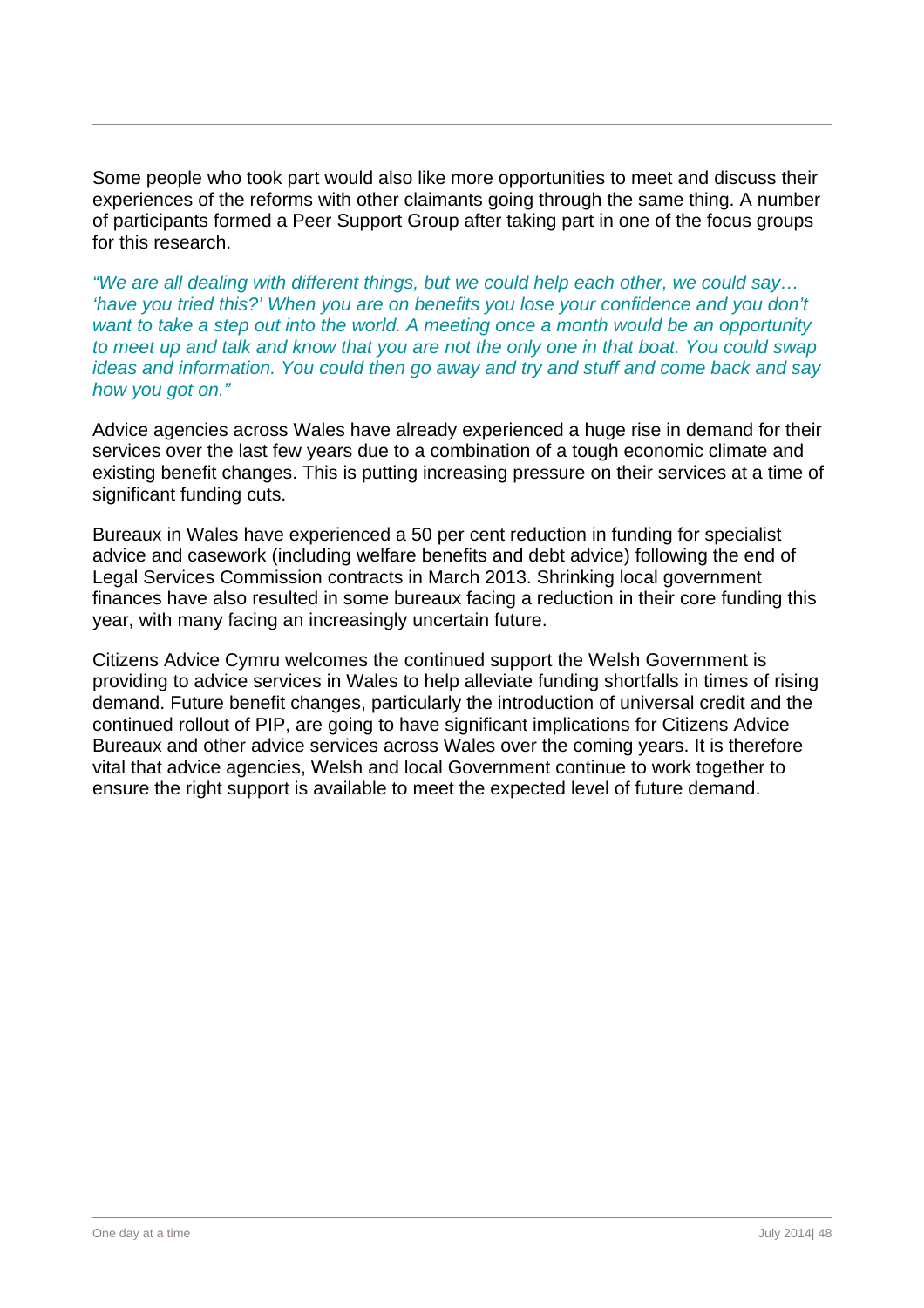# **Conclusion**

This research highlights the detrimental impact welfare reform is having on the lives of many benefit claimants in Wales, particularly those who are living with a disability or longterm health condition. The resilience many people have shown in coping with this major transition in their lives is admirable.

The over-riding impression is one of people surviving and 'just about coping' as opposed to living any kind of happy and fulfilling life. A combination of reduced incomes, and increasing levels of stress and anxiety caused by the benefit changes is negatively affecting important areas of people's lives including their health, personal relationships and their sense of security as many fear they may lose their home.

Financial difficulties are also being exacerbated by a tougher sanctions regime and delays in the appeals and decision-making process which are leaving people struggling on no or little income when benefits are stopped or new claims are being assessed.

In such difficult times the value people placed on having the right support at the right time was very evident. While the majority of participants felt ill-prepared for the reality of the changes they have been experiencing to date, those who are already linked in to existing support networks feel more confident in their ability to manage the current changes and deal with changes that are still to be introduced.

The findings also emphasise the importance of providing people with holistic advice and support, linking advice on benefit changes with advice on debt (particularly for those who have lost their benefit income for a time due to benefit appeals or sanctions); how to reduce energy bills (and still maintain a comfortable warm home) ; advice on budgeting, and mental and physical health support.

While we did find evidence of positive interventions by local authorities and housing associations we also heard examples of poor practice and conflicting or confusing information being passed on by different agencies, including DWP, social landlords and GPs. Therefore as well as managing the changes to existing benefits better, it is also critical that lessons are learnt and acted upon by DWP and others ahead of one of the biggest reforms to come – the introduction of universal credit. There are also likely to be continued pressures on advice services as more DLA claimants in Wales are asked to apply for PIPs.

The Welsh Government's Tackling Poverty Action Plan aims to ensure action across government is better integrated and co-ordinated to help alleviate poverty in Wales. Evidence from across Citizens Advice, including this research, highlights the extent recent welfare reforms are already negatively impacting on many households potentially threatening Welsh Government's progress in reducing poverty in Wales.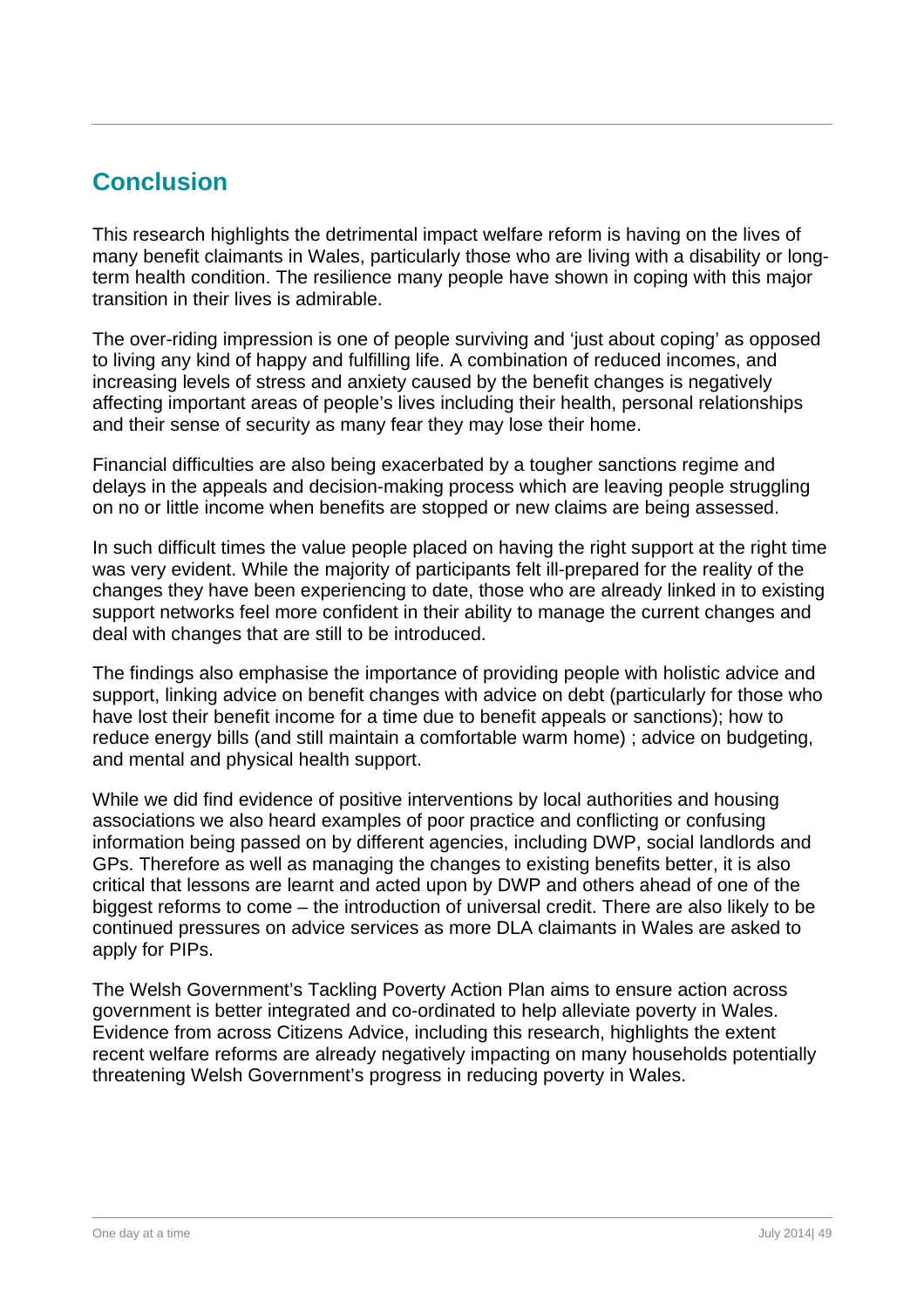Effectively managing and co-ordinating how different agencies in Wales and key UK agencies (including DWP and Jobcentre Plus) can work better together to help people affected by welfare reform in Wales will be fundamental if people's future support needs are going to be met. Mitigating the impact of welfare reform is already a key component of the Tackling Poverty Action Plan however we believe the Welsh Government has an important role to play in providing further strategic direction to key players in Wales who come into daily contact with benefit claimants and potential benefit claimants. This includes local authorities, housing associations, and all health and social care services.

We recognise that both Welsh Government and Local Government finances are under considerable pressure and that this is likely to continue for many years to come. We also acknowledge the work that has been done to date by Welsh Government and others in helping the tens of thousands of people in Wales who have been affected by the welfare changes. However with even bigger reforms around the corner the need for a multiagency approach has never been greater in order to ensure claimants feel able to confidently manage changes in the future, and to prevent further poverty and hardship.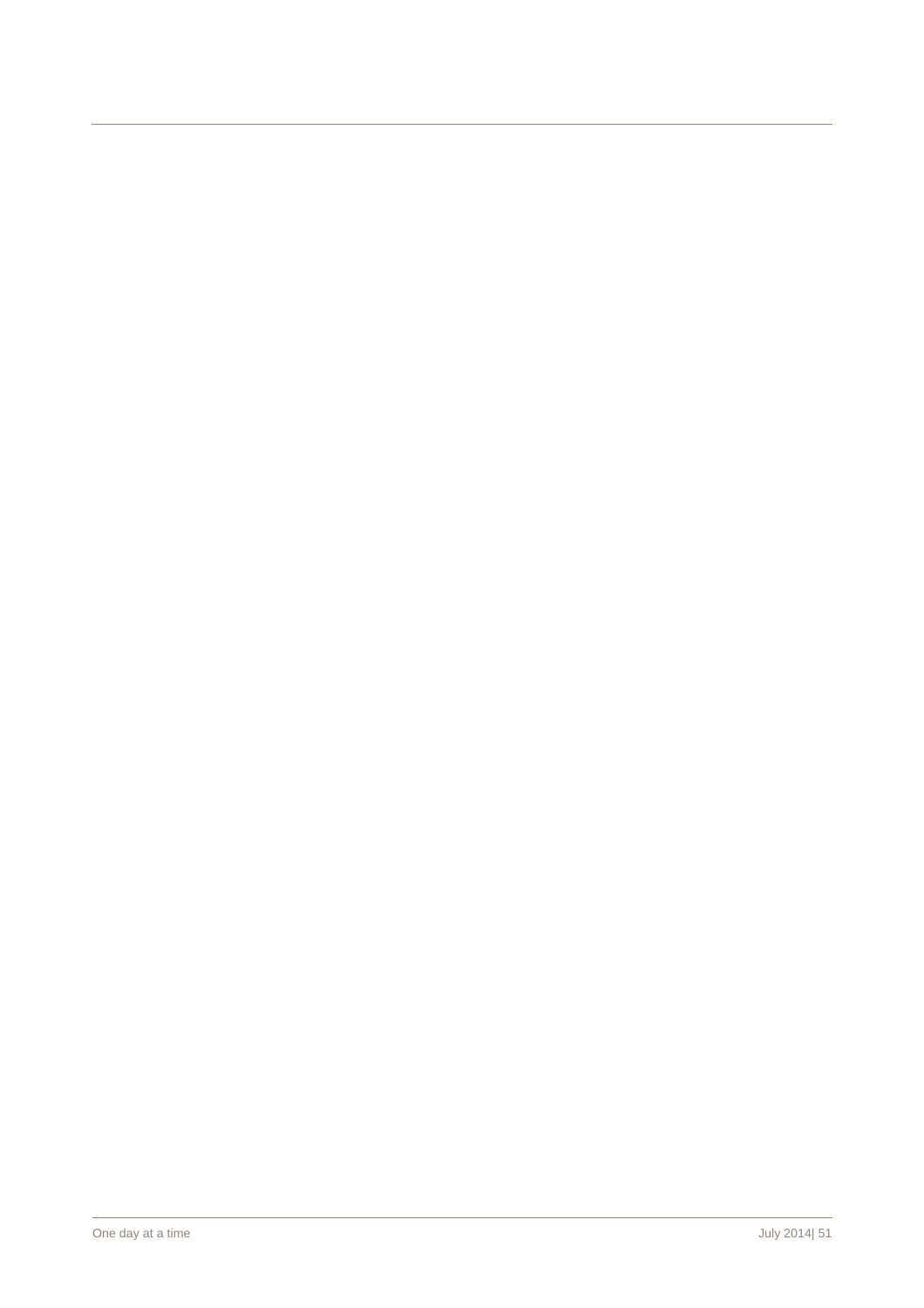## **Appendix 1: Setting the context - a summary of recent changes to benefits**

In July 2010 the UK Government published a consultation document *'21st Century Welfare'* which set out a range of options for reform of the UK welfare system. Following the consultation and subsequent White Paper the resulting Welfare Reform Act 2012 received Royal Assent on 8 March 2012.

The biggest reform enabled by the Act is the introduction of universal credit however it also contains a series of changes to many other benefits including replacing disability living allowance with a new personal independence payment, placing restrictions on housing benefit entitlements for working age people in the social housing sector, changes to employment and support allowance, and the abolition of council tax benefit and the discretionary social fund (ie. crisis loans and community care grants). The main aim of the reforms is to simplify the benefit system, improve work incentives and make it less costly to administer.

To help provide a context to our research a short summary of some of these changes is provided below.

Many people are likely to be affected by more than one of these changes.

#### *Employment and support allowance (ESA)*

- ESA was initially introduced in October 2008 to replace incapacity benefit. People who are unable to work because of an illness or disability are entitled to claim ESA either because they have paid sufficient national insurance contributions (known as contribution-based ESA) or because they are on a low income (income-based ESA);
- From April 2012, the UK Government has restricted the payment of contributionbased ESA to a year for all but the most severely disabled people. If their income is low enough, people are able to claim income-based (or means-tested) ESA instead (some people may be able to claim both depending on their circumstances). However many people are finding themselves just the wrong side of the income  $line<sup>37</sup>$ .

#### *Housing benefit (HB)*

• From April 2013 social housing tenants of working age deemed to have an 'extra' bedroom(s) have had their housing benefit reduced. For households under occupying by one room the rent which is used to calculate their HB is reduced by 14 per cent. For those under occupying by two or more rooms the rent for HB is reduced by 25 per cent;

<sup>&</sup>lt;sup>37</sup> Time limiting contributory employment and support allowance to one year for those in the work-related activity group: *Equality impact assessment,* DWP, 2011.

https://www.gov.uk/government/uploads/system/uploads/attachment\_data/file/220156/eia-esa-time-limit-wr2011.pdf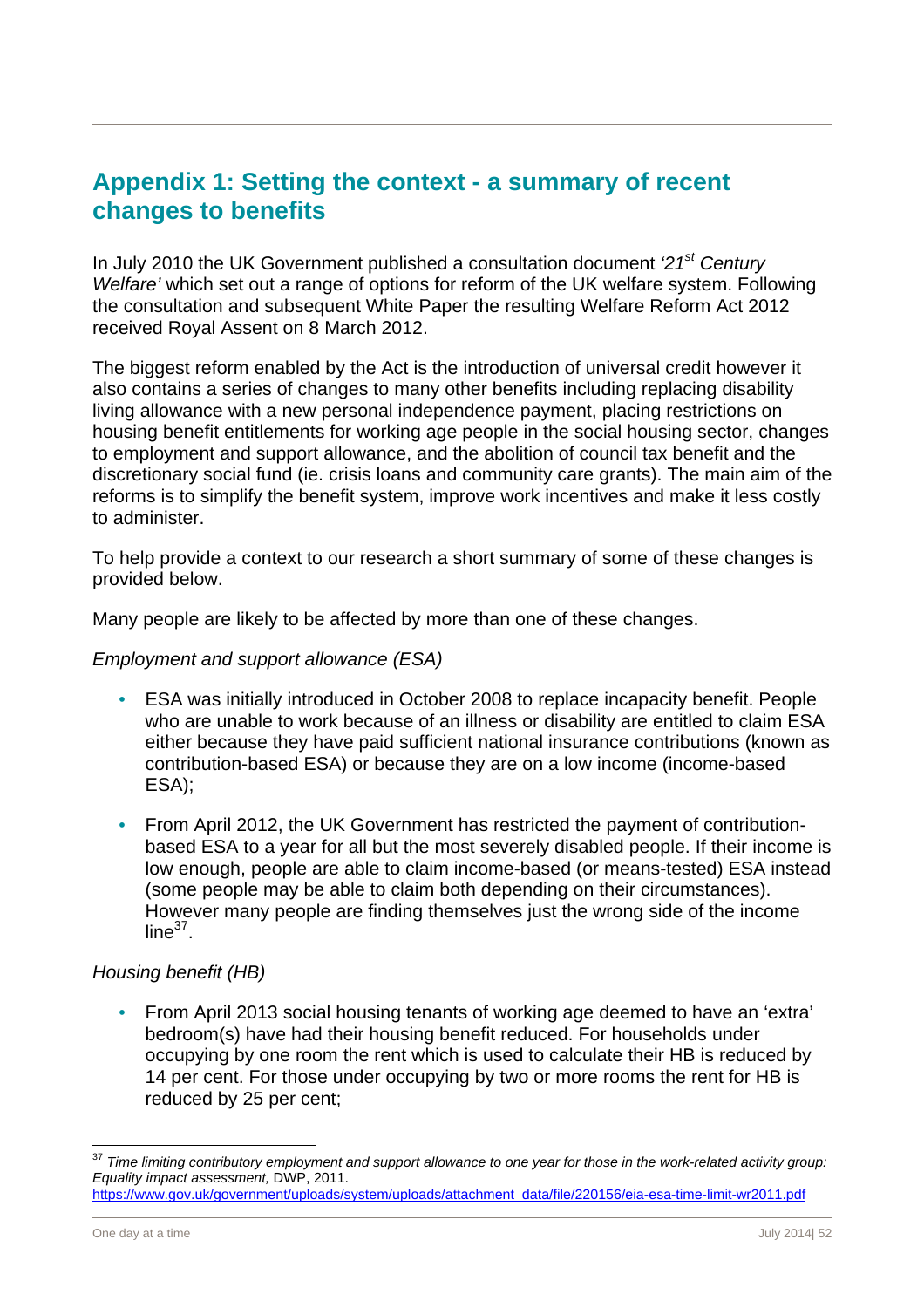- As of August 2013 around 34,000 households in Wales have been affected by the under occupancy penalty (also referred to as 'the bedroom tax' by some commentators), equivalent to 21 per cent of all housing benefit recipients in social housing in Wales. This compares to 16 per cent across Great Britain<sup>38</sup>:
- It is estimated around two-thirds of affected households have someone with a disability or long-term health condition living in the household.

#### *Disability living allowance (DLA) & personal independence payment (PIP)*

- Disability living allowance (DLA) provides support for children and people of working age living with a disability or long-term health condition who have care, supervision or mobility needs (it is not means-tested);
- From April 2013 the personal independence payment (PIP) has started to be phased in to replace DLA by 2017. Since 10 June 2013 people living in England, Wales and Scotland have been unable to make a new claim for DLA unless they are under 16;
- As with DLA, PIP has two components 'daily living', for help participating in everyday life and 'mobility', for help with getting around. There are also only two rates of 'daily living' component available under PIP, compared to three rates of care component for DLA. There is no automatic transfer from DLA to PIP;
- Many people currently on DLA will not be affected by the change until October 2015. However in certain areas, including Wales, as of 28 October 2013 the Department for Work and Pensions (DWP) has started to ask some existing DLA claimants to make a new claim for PIP. This reassessment process could result in payments being increased, decreased or remaining the same.

#### *Mandatory reconsideration (MR)*

- If people don't agree with a decision made by the DWP on their benefit claim they are able to challenge it.
- Following the reforms if a decision on a benefit claim was made on or after 28 October 2013 people must now request DWP to conduct a 'mandatory reconsideration' before they are able to lodge an appeal. They have to do this within one month from the date of notification of a decision. This applies to all DWP benefits.

 $\overline{\phantom{a}}$ 

<sup>&</sup>lt;sup>38</sup> http://assemblyinbrief.wordpress.com/2013/12/04/figures-on-the-impact-of-housing-benefit-social-housing-sizecriteriaavailable-for-the-first-time/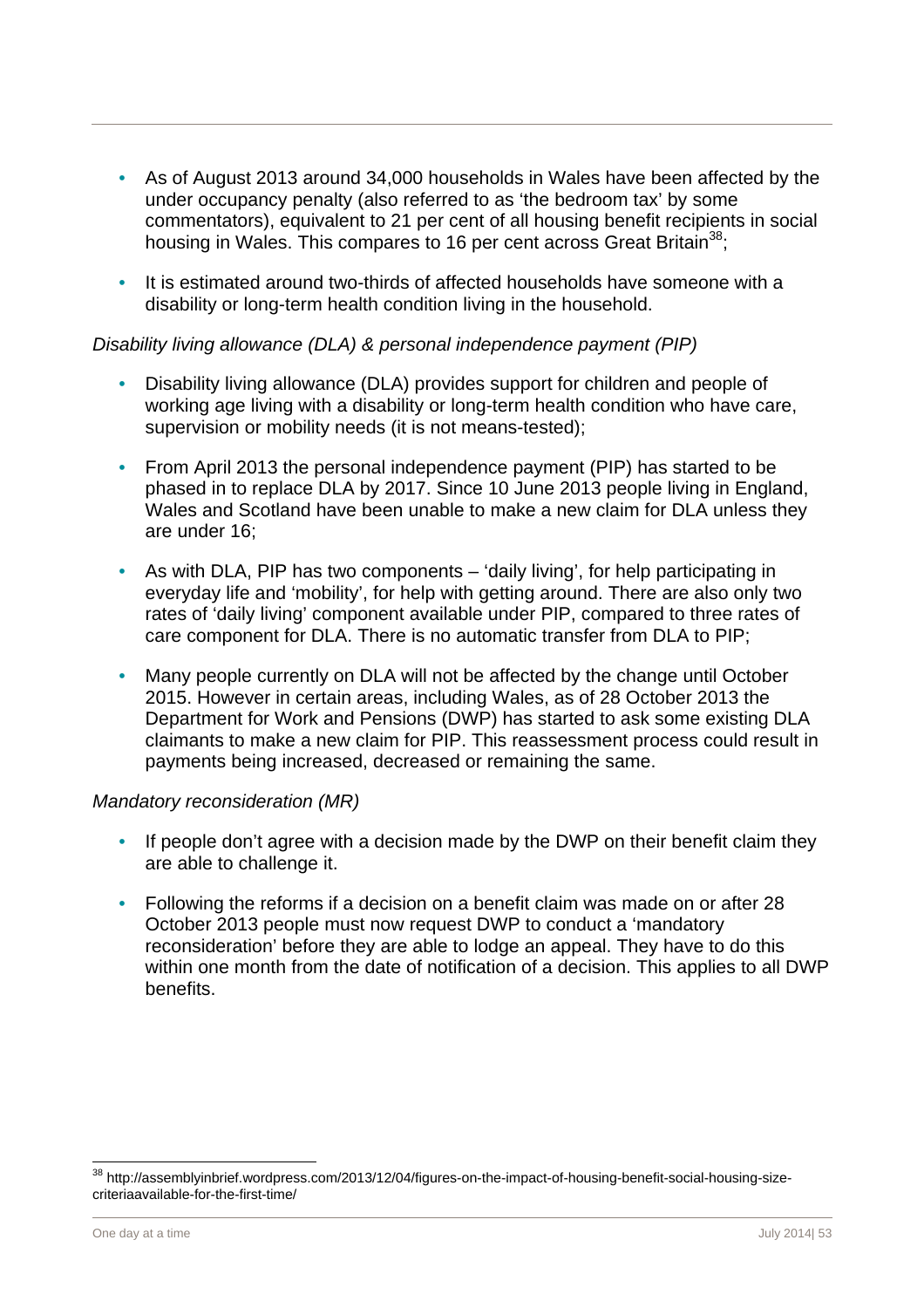If someone on ESA has failed a work capability assessment and has been deemed 'fit for work' they will not be paid ESA during the mandatory reconsideration process. Although they may be able to claim jobseeker's allowance. No time limit has been set for how long the MR process will take. They will only be paid ESA from the start of the appeal stage following an unsuccessful mandatory reconsideration.

#### *Conditionality and sanctions regime*

- Recent years have also seen changes to the conditions and requirements for receiving particular benefits, the main aim being to encourage behaviours that are likely to lead to employment e.g. looking for a certain number of jobs each week. A failure to comply with these rules may result in a 'sanction', which usually means benefit payments are stopped for a period of time.
- In October 2012 the minimum sanction period for jobseeker's allowance (JSA) claimants changed from one week to four weeks.

#### *Localised social welfare*

- The Discretionary Assistance Fund (DAF) is a Wales-wide scheme that was established by the Welsh Government in April 2013 following the devolution of responsibility and funding for assistance to replace crisis loans and community care grants.
- The fund is designed to be a system of financial support to people in crisis situations or suffering particular hardship. Grants are available in the form of emergency assistance payments (EAPs) - to help in an emergency or when there is an immediate threat to health or wellbeing; and individual assistance payments (IAPs) - to help people to remain, or begin, living independently in the community.

#### *Other changes*

- Since April 2011 annual increases to benefits have been based on the Consumer Price Index (CPI) as opposed to the Retail Price Index (RPI). From April 2013 most benefits will be uprated by a maximum of 1 per cent for the next three years;
- The introduction of a benefits cap which sets an upper limit on the amount of benefit a household can receive: £350 per week for a single adult with no children and £500 per week for a couple or lone parent, regardless of the number of children they have. Benefits that are exempt from the cap include DLA, PIP, attendance allowance, ESA (support group only) and working tax credit.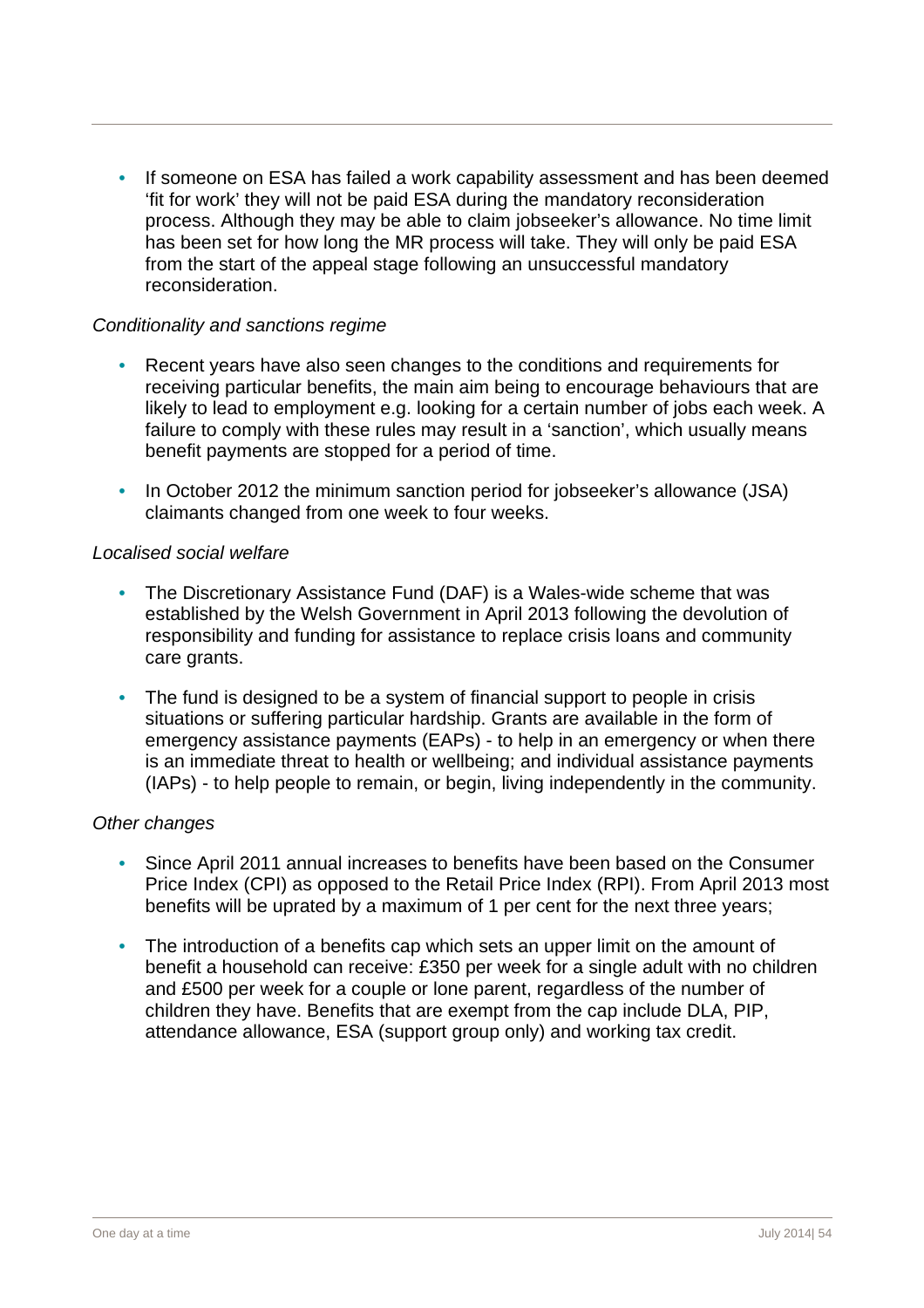#### *Universal credit*

Looking to the future, universal credit will bring six existing benefits into one single payment: income-based jobseeker's allowance, income-based ESA, income support, working tax credit, child tax credit and housing benefit.

The way the benefit is claimed and paid is also changing which will mean major adaptations for many people. These include:

- One single monthly payment paid in arrears, instead of two or three payments at different times of the month;
- One payment per household into one bank account, instead of ensuring payments for children are being made to the main carer;
- Claimant being responsible for paying their rent directly to their landlord, instead of housing benefit being paid directly to the landlord;
- 'Digital by default' claimants will be expected to make and manage their claim online.

This new benefit is being rolled out very gradually. The UK Government expect that UC will cover all benefit claims by 2017. In a limited number of 'pathfinder' Jobcentre Plus (JCP) areas certain groups of claimants (eg. some single, unemployed people who are capable of working) have been asked to apply for UC since April 2013. In April 2014 Shotton in North Wales became the latest JCP area to become a pathfinder area.

The UC Local Support Services Framework (LSSF) provides a current rationale on how the DWP will fund local support for claimants with complex needs (e.g. people with mental health needs, learning disability, homeless or who have addictions) who will need extra help when making the transition to UC.

DWP will allocate funding for UC advice and support through the LSSF. Some claimants are likely to need support with understanding the new system, making claims online and managing their monthly payments. The framework also covers how current partnerships work, and how a partnership approach might work in the future. It proposes that DWP and local authorities should identify and commission local delivery partnerships to provide these services.

#### *Council tax reduction (also known as council tax support)*

At the end of March 2013 council tax benefit (CTB) was abolished by the UK Government accompanied by a 10 per cent reduction in funding for council tax support. Since April 2013 local authorities in Wales have been responsible for running their own council tax reduction schemes.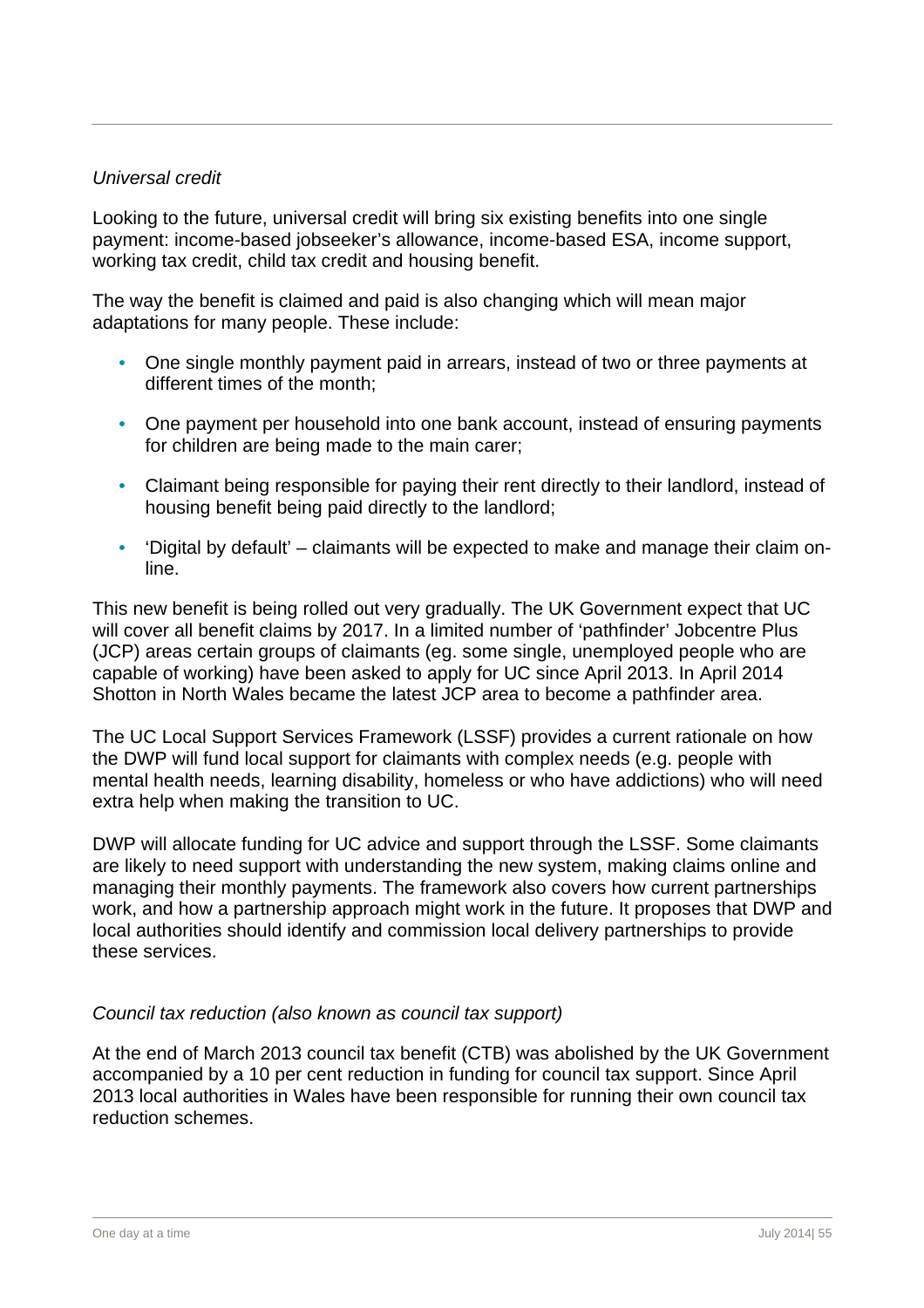For the last and current financial years (2013/14 and 2014/15), the Welsh Government has provided additional funding to local authorities in Wales to return the council tax support budget to the level it was before the cuts. This means to date people previously in receipt of CTB have seen little change in their payments. Following a recent review of council tax support in Wales on 5 June 2014 the Local Government Minister announced the Welsh Government would continue with this arrangement for at least another two years<sup>39</sup>. This means that until 2017, and possibly beyond, around 320,000 households in Wales will continue to receive maximum entitlements to council tax support. Over 200,000 will pay no council tax at all. Unlike in England where in many areas claimants now have to make a contribution to their council tax bill.

<sup>&</sup>lt;sup>39</sup> http://wales.gov.uk/about/cabinet/cabinetstatements/2014/counciltaxsupport/?lang=en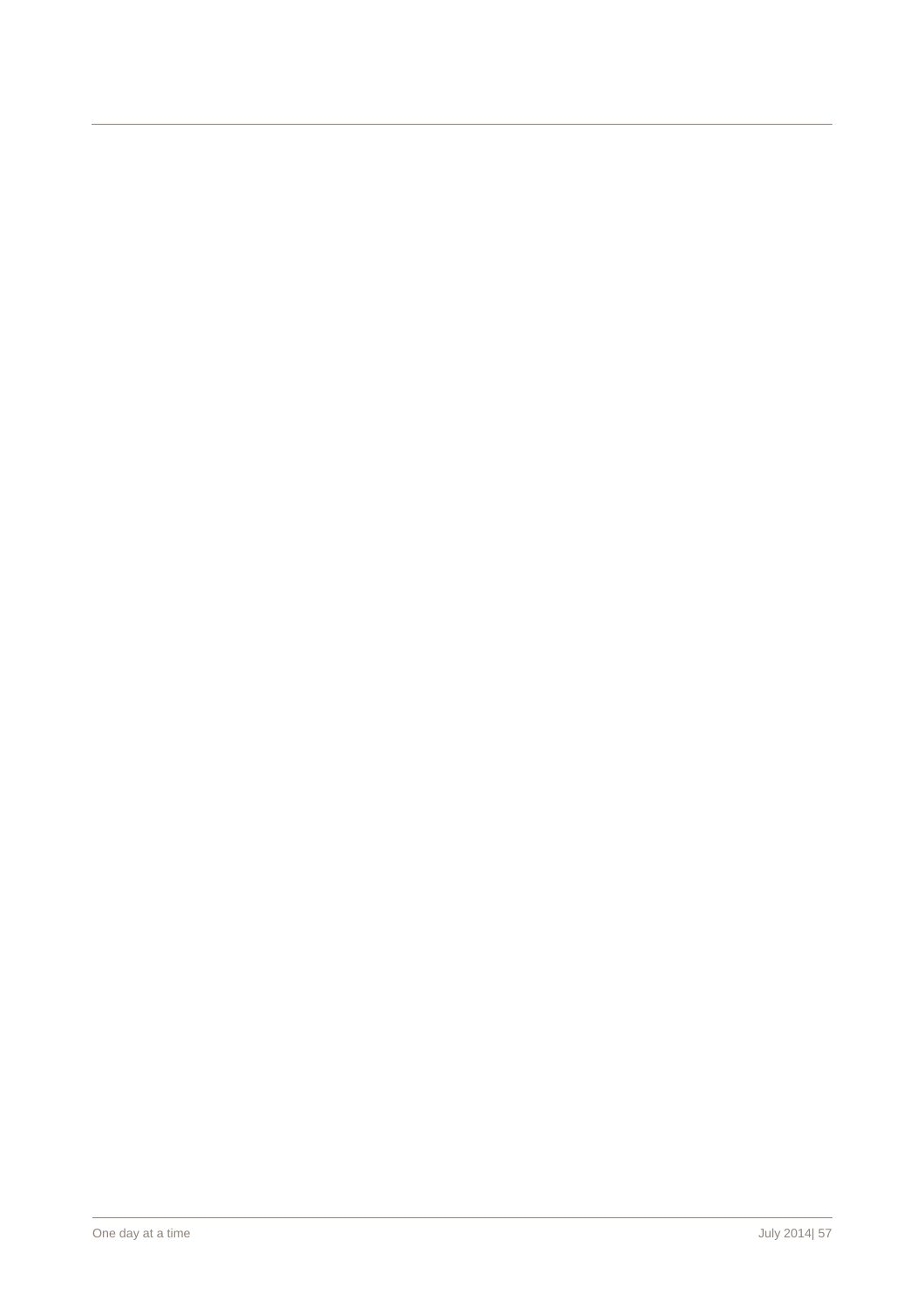# **Appendix 2: Research methodology**

Citizens Advice Cymru commissioned Shelter Cymru to undertake bespoke qualitative research to examine the cumulative impact of existing and future welfare reforms on benefit claimants in Wales.

A total of 49 benefit claimants took part in the research. Evidence was gathered using a combination of 31 in-depth interviews (face-to-face and telephone) and five 'mini' focus groups involving 18 people.

Participants were recruited using the help of a number of organisations and their networks, combined with the 'snowball' technique. The 'snowball' technique is often used by researchers when members of a target population are difficult to locate. It uses the help of existing participants to identify and locate other people who may be living in similar circumstances.

The study used a participatory approach. This included the use of Peer Researchers alongside Research Officers, to undertake the interviews and advise on the methodology. This not only helped to encourage participation amongst benefit claimants but also helped to ensure the research was participant led.

All interviews took place between February and March 2014.

This is a qualitative study therefore due to the small sample size the findings should be treated as *indicative* rather than definitive. The findings are not representative of all benefit claimants in Wales.

In total the geographical spread of participants covered fifteen local authority areas – as detailed in the table below.

| <b>Local authority areas:</b> |                          |                 |  |
|-------------------------------|--------------------------|-----------------|--|
| <b>Bridgend</b>               | Conwy                    | Monmouthshire   |  |
| Caerphilly                    | <b>Flintshire</b>        | <b>Powys</b>    |  |
| Cardiff                       | <b>Merthyr Tydfil</b>    | <b>Swansea</b>  |  |
| Carmarthenshire               | <b>Newport</b>           | <b>Torfaen</b>  |  |
| Ceredigion                    | <b>Neath Port Talbot</b> | <b>Ynys Mon</b> |  |

The focus groups were held in Cardiff, Carmarthenshire, Conwy, Merthyr Tydfil and Bridgend.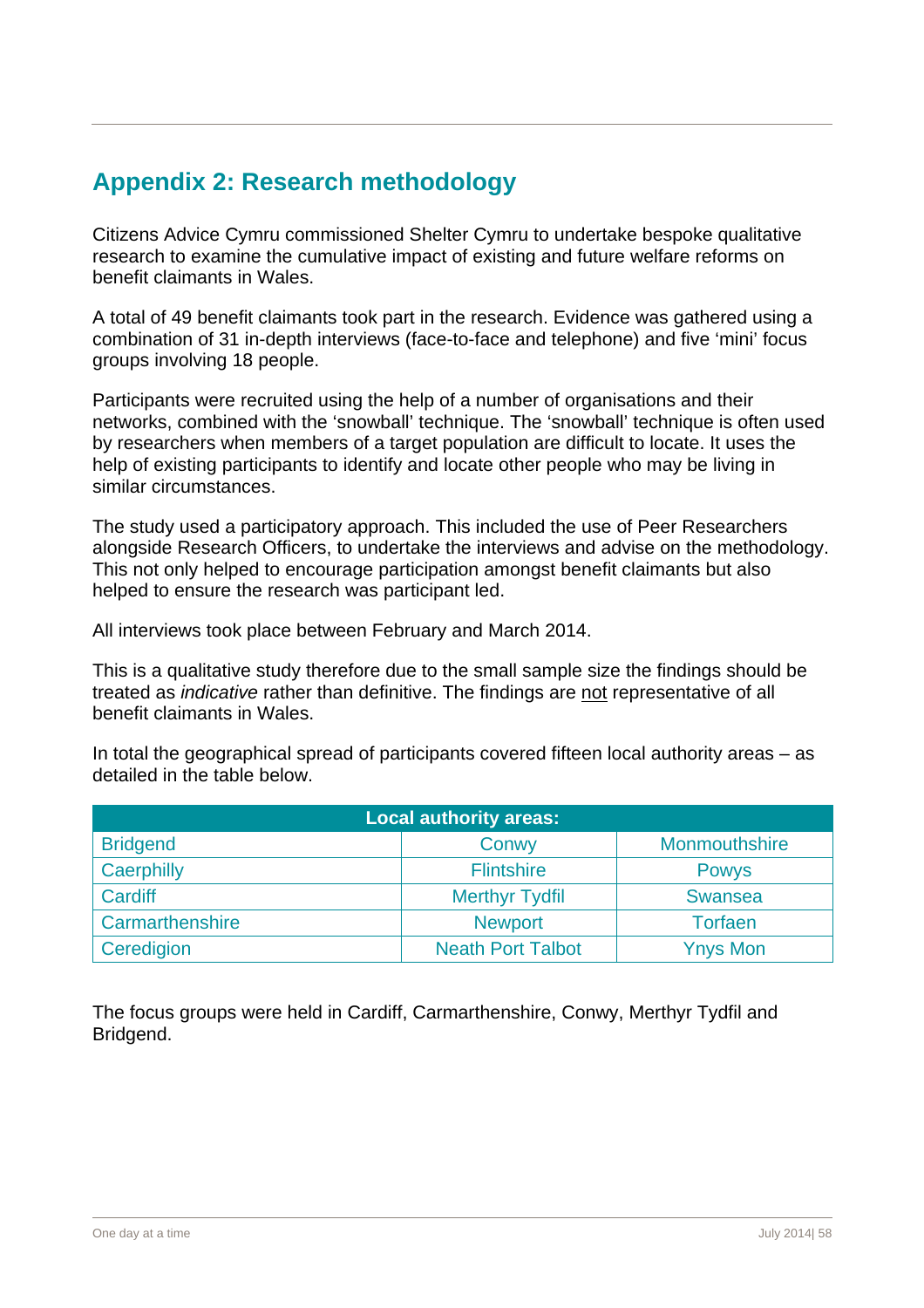All participants were of working age. Almost two-fifths of participants were aged between 40 and 55 (19 people) just over a quarter were 55 and over (13 people); around one in six were aged 25-39 (8 people) and just under a fifth were 16-24 (9 people).

Target groups and the number of participants in each were as follows:

- people living with a disability/long-term health condition (39 people);
- young single adults (9 people);
- non-working couples with children/lone parents (11 people), and
- working couples with children/lone parents (4 people).

As people were able to self-identify which category best described their situation some people identified more than one category.

Most participants (69 per cent) have already been affected by two or more changes to the benefits they receive. The most common combination related to changes to ESA and the under-occupancy penalty. A number of participants have also been affected by the tougher sanctions regime, particularly when coupled with another benefit change, such as the changes to the social fund. All are likely to be affected by future reforms if their current situation doesn't change, most notably the introduction of universal credit. While a few have already had to apply for PIP, many more of the participants are likely to be asked to apply for PIP in the future as it gradually replaces DLA.